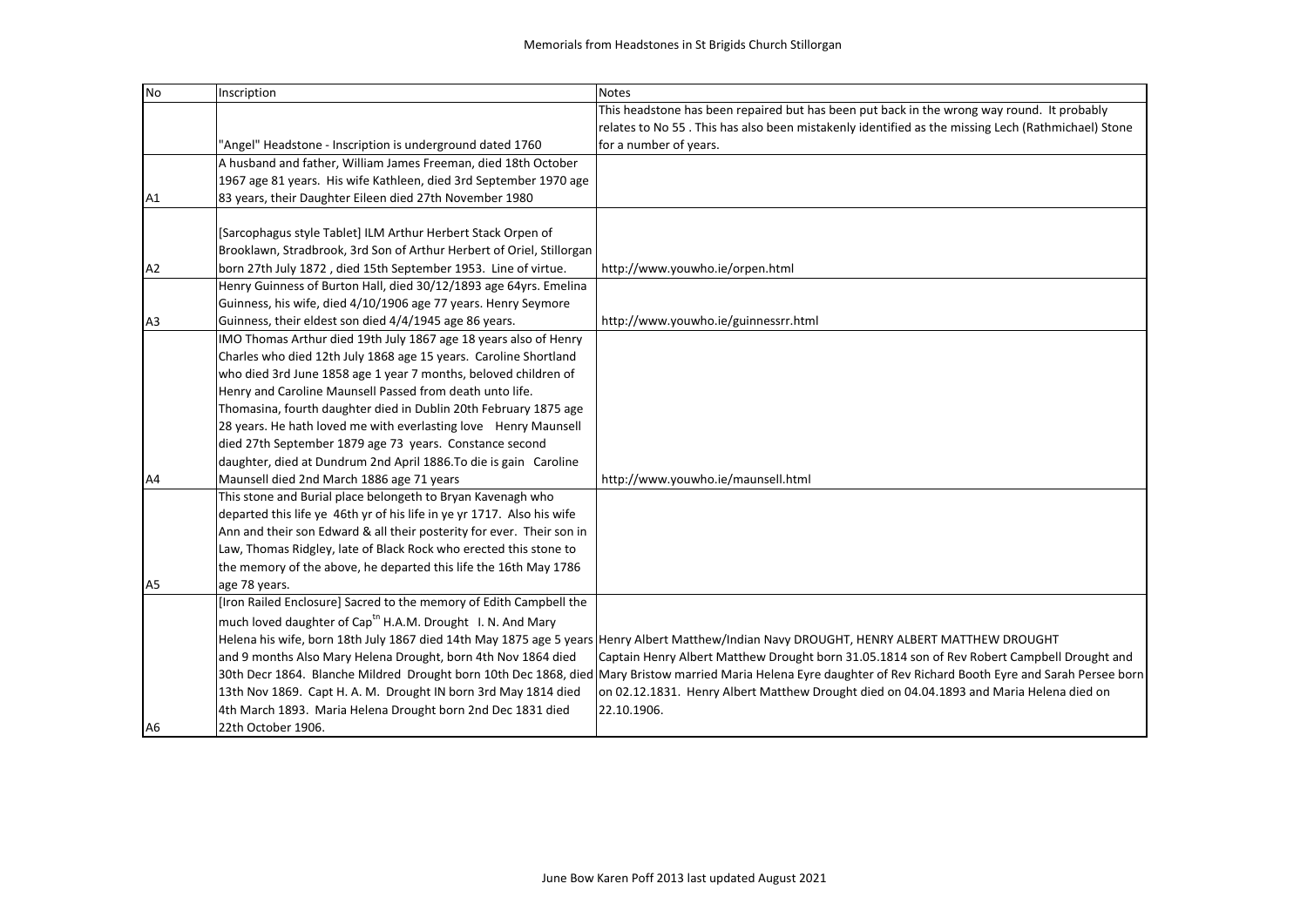|                | Sacred to the memory of Sarah Green, alias Tucker, 57 years in the                       |                                                                                                       |
|----------------|------------------------------------------------------------------------------------------|-------------------------------------------------------------------------------------------------------|
|                | family of Wm S Magee Esqr of Parsons Green in this Parish. She was GREEN, SARAH (TUCKER) |                                                                                                       |
|                | a faithful servant and humble friend, she departed this life trusting                    | Maps of Kilmacud in the early nineteenth century show a site named Parsons Green. This house          |
|                | solely on the merits of her Lord and Saviour Jesus Christ on 1st                         | became known as Kilmacud Manor and the owner was Mr William Snell Magee a Dublin Merchant             |
|                | March 1816 age 93 years. She was beloved and respected by all                            | in the firm of William and Robert Magee of Sackville Street. Sarah worked all her life for Mr Magee   |
|                | who knew her. Well done thou good and faithful servant. Enter                            | and is buried here.                                                                                   |
| A7             | thou into the joy of the lord.                                                           |                                                                                                       |
|                | [IRON ENCLOSURE] "To the Beloved memory" Harry Thornton Hillas                           |                                                                                                       |
|                | died March 16th 1870 age 4 years. " Is it well with the child and she                    |                                                                                                       |
|                | answered it is well The Lord knowest they that are his" Alice Hillas,                    |                                                                                                       |
|                | died 13th May 1923. Francis Oliver Lyons entered into rest 2nd                           |                                                                                                       |
|                | September 1935. "I will lay me down in peace and take my rest"                           |                                                                                                       |
|                | Also of Linda Hillas who died 21st day of June 1955 " The day thou                       |                                                                                                       |
| A8             | gavest Lord is ended".                                                                   | http://www.youwho.ie/hillas.html                                                                      |
| A <sub>9</sub> | Dorethy Graham, died 31/5/1952 wife of Howard Graham                                     |                                                                                                       |
|                | [IRON RAILED ENCLOSURE] Robert Rundell Guinness, died 9/3/1857                           |                                                                                                       |
|                | age 67 years. Mary Anne his wife died 7/10/1889 age 76 years. His                        |                                                                                                       |
|                | 2nd daughter Susan Rachel, died 19/2/1892 age 48 years. His                              |                                                                                                       |
| A10            | Daughter Edith Annie died 19/5/1909 age 56 years                                         | http://www.youwho.ie/guinnessrr.html                                                                  |
|                | Esther, wife of John Wickcliff Jones died 6/5/1871 age 28 years.                         |                                                                                                       |
|                | Their only child Esther Allen Lyle died 3/11/1872 age 18 months.                         | Acheson Lyle held the office of Master in Chancery. He lived at the Oaks, County Londonerry,          |
|                | Anna Mary Byrne, daughter of John Jones, St Cloud, Kiltiernan, Co                        | Ireland 1870 - John Wickliffe Jones, Esq. married to Esther, only child of Henry Cole (Sandys?), Esq. |
| A11            | Dublin, died 1/3/1895 age 56 years                                                       | and niece of the late Acheson Lyle, Esq. of The Oaks.                                                 |
|                | Major JRH Richards, late the Queen's Royal Regt, died 30/8/1931                          |                                                                                                       |
|                | age 82 years. His wife Emily Anne Richards, died 16/3/1938 age 87                        |                                                                                                       |
| A12            | years.                                                                                   | https://www.youwho.ie/richards.html                                                                   |
|                | I.H.S. Mr James Kearns of Nassau Street in the County of Dublin, died                    |                                                                                                       |
|                | 14/4/1800 age 78 years. Erected to his memory by his second wife                         | James Kearns was a Shoemaker with an address at 26 Nassau Street in 1801                              |
| A13            | <b>Catherine Kearns</b>                                                                  |                                                                                                       |
|                | [IRON RAILED ENCLOSURE] Sacred to the memory of John                                     |                                                                                                       |
|                | Verschoyle, Esq, late of Stillorgan House in this Parish who departed                    |                                                                                                       |
|                | this life June 27th 1840 in the 88th year of his age Beneath also are                    |                                                                                                       |
|                | laid the remains of Sarah Stuart who departed this life October 18th                     |                                                                                                       |
| A14            | 1846 in the 76 year of her age                                                           | http://www.youwho.ie/verschoyle.html                                                                  |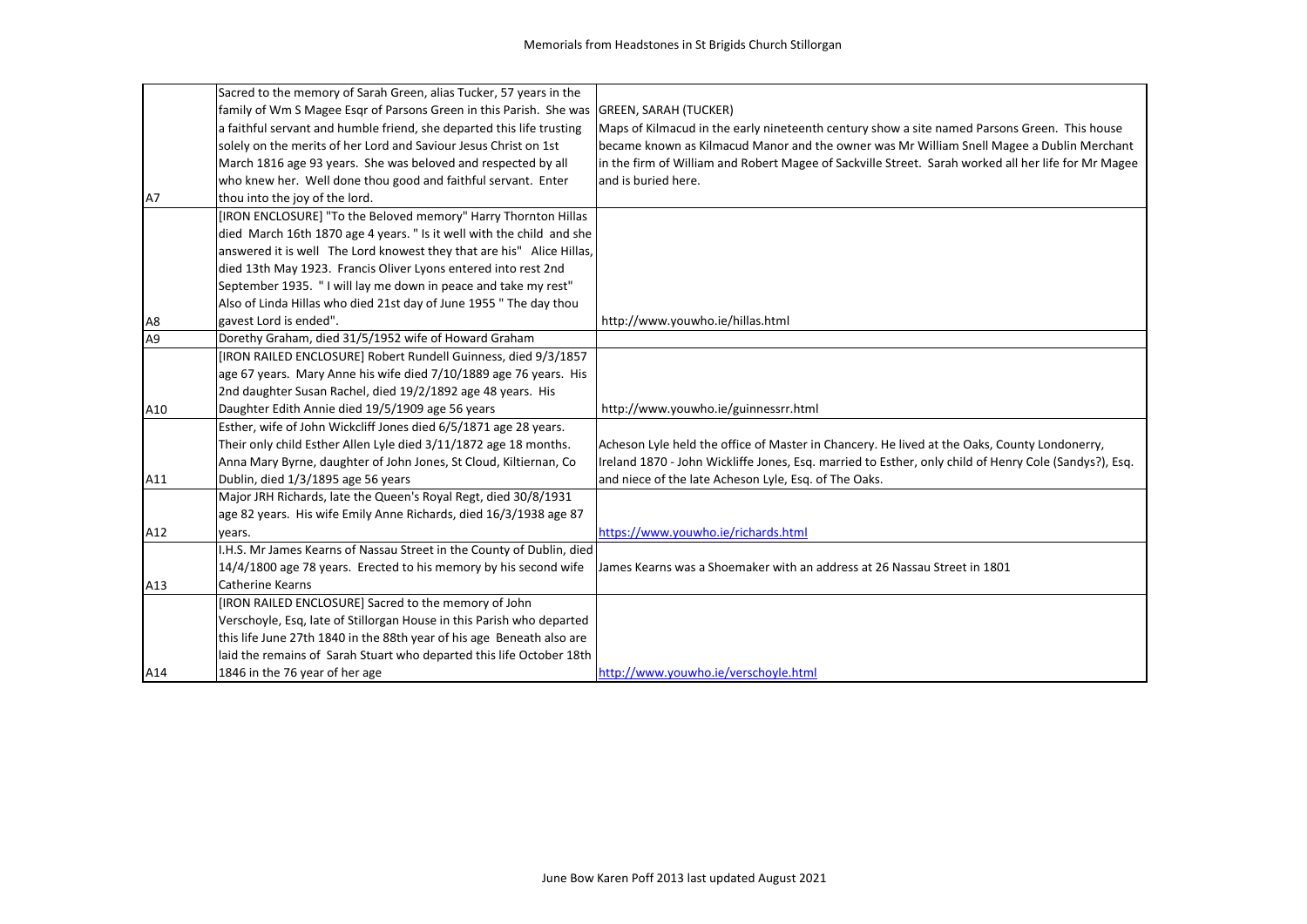|                 | This burial place                                                           |                                                                                       |
|-----------------|-----------------------------------------------------------------------------|---------------------------------------------------------------------------------------|
|                 | belongeth to Thomas Headlin                                                 |                                                                                       |
|                 | of the city of Dublin and his                                               |                                                                                       |
|                 | posterity here lieth the body                                               |                                                                                       |
|                 | $[?]$ brother $[?]$                                                         |                                                                                       |
|                 | [?] also the                                                                |                                                                                       |
|                 | body of his Wife Bridget [?Brigid]                                          |                                                                                       |
|                 | [?maiden name] Who Departed                                                 |                                                                                       |
|                 | this life 12th day of                                                       |                                                                                       |
|                 | [?May] 1779                                                                 |                                                                                       |
|                 | [?and also the above]                                                       |                                                                                       |
|                 | Thomas Headlin who                                                          |                                                                                       |
|                 | departed this life the 18th day                                             |                                                                                       |
|                 | of January 1780                                                             |                                                                                       |
| A15             |                                                                             | Inside Church in Porch                                                                |
|                 | Erected by William Poland in memory of his father and mother,               |                                                                                       |
|                 | grandmother, aunt and sister Rosanna, also his brother Charles              |                                                                                       |
| D16             | Eugene who died 26/12/1868 age 38 years.                                    |                                                                                       |
|                 |                                                                             |                                                                                       |
|                 | In memory of Mary Doolan who died 24/12/1866 age 65 years. To               |                                                                                       |
| D17             | her to live was Christ to die again. She being dead yet speaketh.           |                                                                                       |
|                 | In Loving Memory of Samuel Jolly, Merville, Stillorgan, who died Feb        |                                                                                       |
|                 | 6th 1898 age 65 years also his son William who died Jan 22 1872             |                                                                                       |
| D18             | aged 6 weeks.                                                               | http://www.youwho.ie/jolleymerville.html                                              |
|                 | In memory of Mrs Ann Bagley, wife of Rich <sup>d</sup> Bagley of Dublin who |                                                                                       |
| D19             | departed this life 30th day of July 1783 age 40 years.                      |                                                                                       |
|                 | This stone was erected By Mr W Weston, here lieth the body of               |                                                                                       |
| D <sub>20</sub> | Letitia Weston who died 25 May 1768 age 16 years.                           | Leticia daughter of William & Margaret Weston baptised at St Marys Dublin 24 Aug 1752 |
|                 | Sacred to the memory of William Minchin Esq of Eversham Stillorgan          |                                                                                       |
|                 | whose mortal remains are here interred died 22/10/1843 age 49               |                                                                                       |
|                 | years. This monument has been erected by his bereaved widow                 |                                                                                       |
|                 | Georgiana Minchin. Here also lieth the body of Georgiana Minchin            |                                                                                       |
|                 | his wife who departed this life 28/4/1884 age 77 years. In Loving           |                                                                                       |
| D21             | Memory                                                                      | https://www.youwho.ie/minchin.html                                                    |
|                 | I.H.S. Here lieth the body Alice Mara who departed this life February       |                                                                                       |
| D <sub>22</sub> | ve 23rd 1757                                                                |                                                                                       |
|                 | I.H.S. This stone was erected by Mr Denis Council of Great Cuff             |                                                                                       |
|                 | Street for the use of him and his posterity. Here lies the body of          |                                                                                       |
|                 | Luke Council died July 1st 1780 age 26 years, and two more of his           |                                                                                       |
| D <sub>23</sub> | children Joseph and Mary Council                                            |                                                                                       |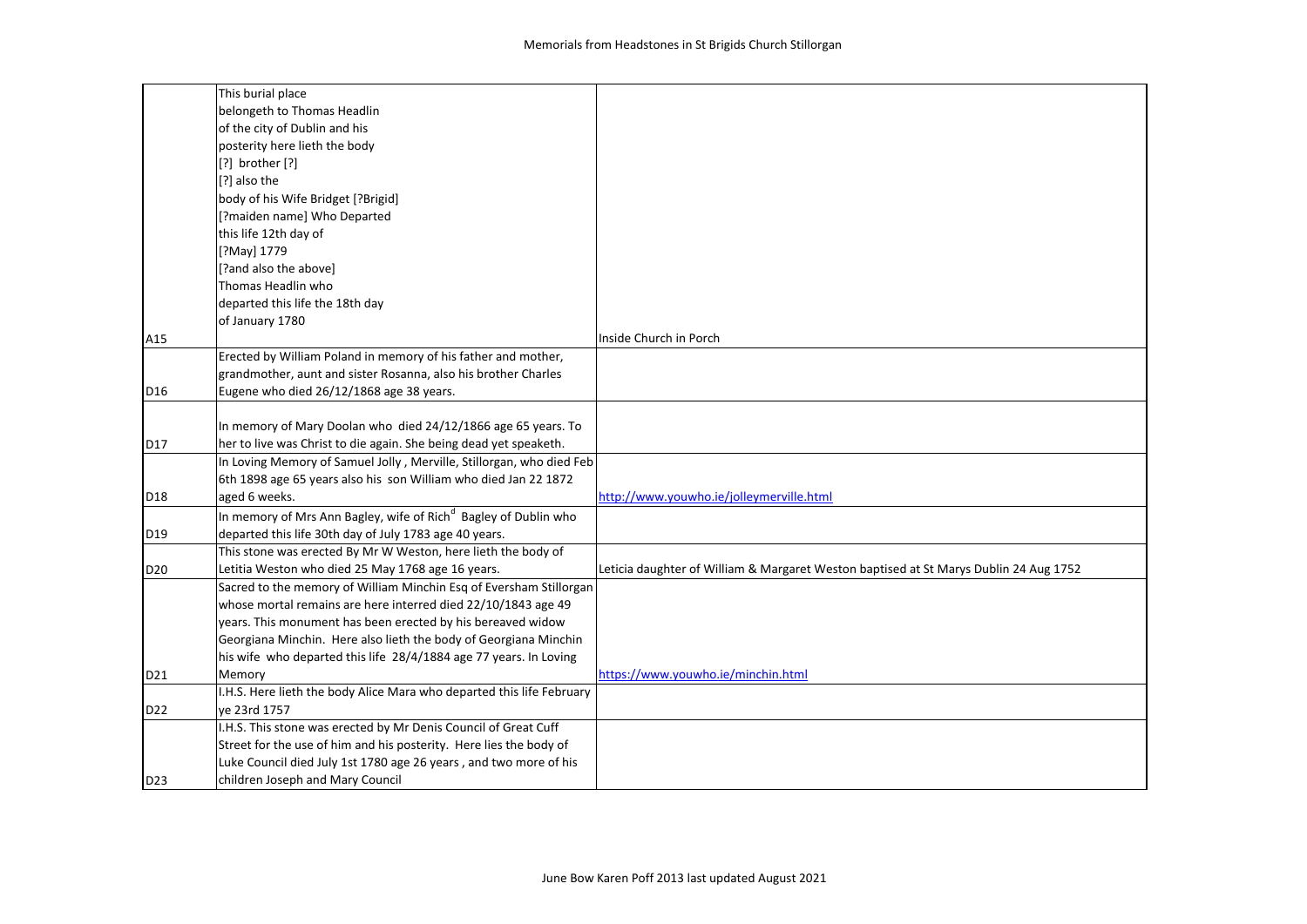|                 | Sacred to the memory of Humphrey Langley Handcock he died Jan'y      |                                                                             |
|-----------------|----------------------------------------------------------------------|-----------------------------------------------------------------------------|
|                 | 9th 1848 age 6 years 8 months. He died for Adam Sinned. He lives     |                                                                             |
| D <sub>24</sub> | for Christ has died.                                                 |                                                                             |
|                 | I.H.S. To the memory of Laura, wife of John Burke Esq're and         |                                                                             |
| D <sub>25</sub> | daughter of Adolphus Eugene Watson Esq U.S.N. died 8/6/1866          | <b>United States Navy</b>                                                   |
|                 | Here lies the body of Leonard Cornwall jnr, eldest son of Leonard of |                                                                             |
|                 | the city of Dublin who departed this life on the 16th July 1800 age  |                                                                             |
|                 | 21 years. Here also lies the body of Leonard Cornwall who departed   |                                                                             |
| D <sub>26</sub> | this life on the 19th June 1833 age 71 years.                        |                                                                             |
|                 | Vera Colebrook died 18th January 1984 wife of the late Dr L          |                                                                             |
| D <sub>27</sub> | Colebrook                                                            |                                                                             |
| D <sub>28</sub> | In Loving Memory of Leslie R. Vaux 1913 - 1996                       |                                                                             |
| D <sub>29</sub> | Jacki Troughton-Smith 10th July 1986                                 |                                                                             |
|                 | In Loving Memory of Anne Vaux (Anna Maria Gray) March 21 1916-       |                                                                             |
| D30             | Dec 9 2001                                                           |                                                                             |
| D31             | Sarah F. Roulston 1903-1984                                          |                                                                             |
| D32             | Ivan Roulston 1944-2006 "A soft answer turns away wrath"             |                                                                             |
| D33             | In Loving Memory of Doreen Browning 1911-1991                        |                                                                             |
|                 | James Johnstone died 3rd September 1986. His dear wife Maud          |                                                                             |
| D34             | died 29th July 2009                                                  |                                                                             |
| D35             | In Loving Memory of Syd Ross 1911 -1985 Doris Ross 1917 -1996        |                                                                             |
|                 | In Loving Memory Kenneth H Grove 1916-1990. Madeline F Grove         |                                                                             |
| D36             | 1919-1991                                                            |                                                                             |
|                 | In Loving Memory of Daddy Frank Woodman called home 18th June        |                                                                             |
|                 | 1973 and Mammy Aaltje Woodman called home 8th November               |                                                                             |
| D37             | 1985                                                                 |                                                                             |
| D38             | In Loving Memory Ellen Gilchrist 1903-1991                           |                                                                             |
| D39             | Walter Leonard 1914-1992 also his dear wife Ruby 1913-2001           |                                                                             |
|                 | Jennifer Bryan died 22nd Jan 1991 age 11 days "Safe in the Arms of   |                                                                             |
| D40             | Jesus"                                                               |                                                                             |
| D41             | In Loving Memory of Desmond HL Bradley 1928-1985                     | Desmond worked in Jacobs (His father was mentioned in Lord Lucan's diaries) |
| D42             | In Loving Memory of Ian Smeaton Couse 1927-1990                      |                                                                             |
|                 | In Loving Memory of George Hunter Moffitt called home 17th           |                                                                             |
|                 | September 1985 and his beloved wife Doris "Reunited on her special   |                                                                             |
| D43             | day" 9th December 2008                                               |                                                                             |
|                 | In Loving Memory of Terry Williamson 1922-1990 and his wife Maud     |                                                                             |
| D44             | 1922 - 2009 " The Lord is my Shepherd"                               |                                                                             |
| D45             | Denise Andrews 1920-1989 Denis Andrews 1919 -1998                    |                                                                             |
| D46             | Thomas H Murphy 21 Jan 2005                                          |                                                                             |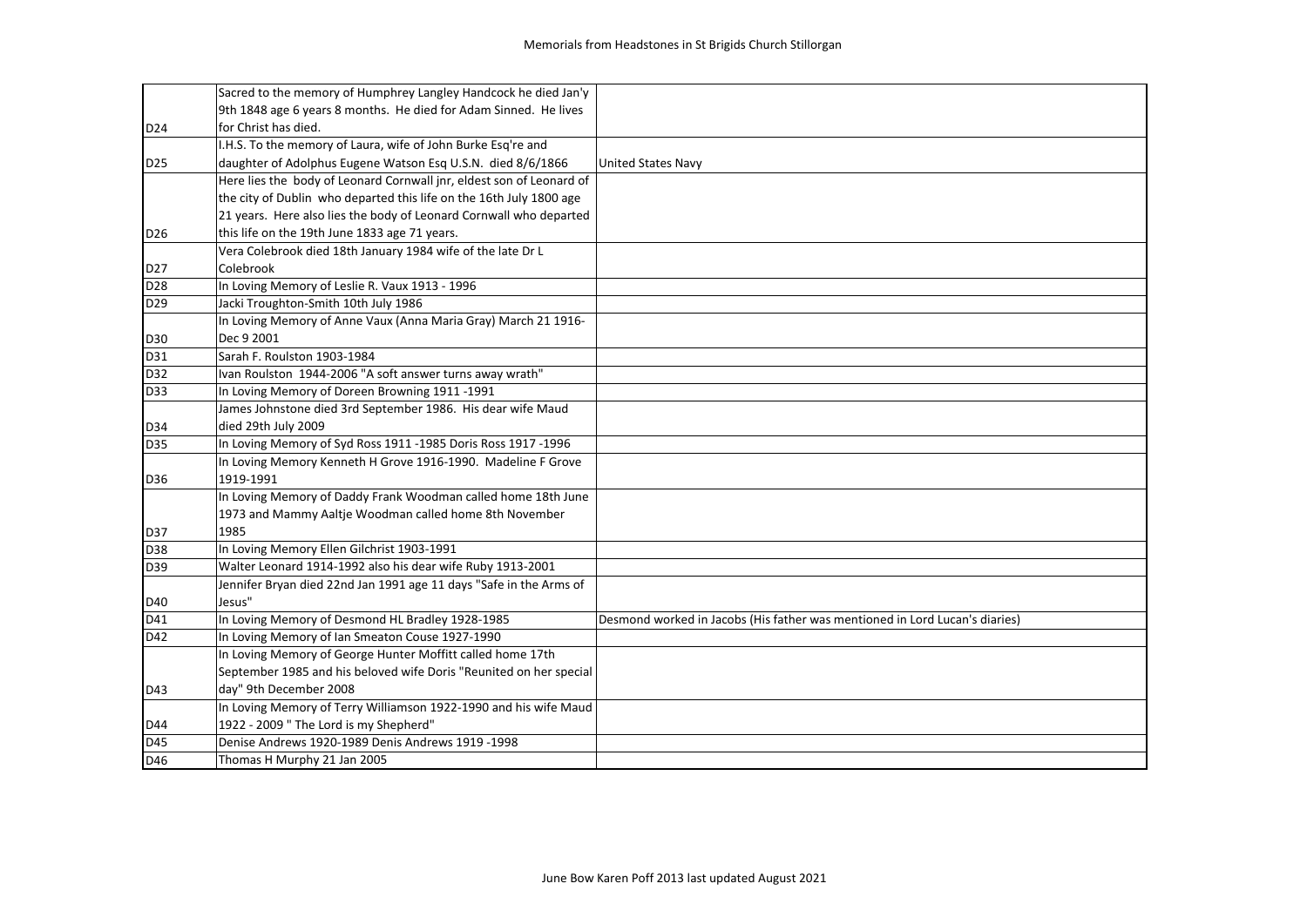|            | Remembered with love Heather Frances Calder 1943 -1984 and her                   |                                   |
|------------|----------------------------------------------------------------------------------|-----------------------------------|
|            | parents Canon Joseph Blackwell 1899-1989 Elinor Frances Blackwell                |                                   |
| D47        | 1909 - 2001                                                                      |                                   |
|            | IFLM of Sybil Margaret Shiell (nee Conyngham) died 8/3/86. Major                 |                                   |
|            | Robert Derek Shiell late York and Lancaster Regiment, died                       |                                   |
| D48        | 25/4/1989                                                                        |                                   |
| D49        | Charles Cottel 1899-1986. Gwen Cottell 1904 - 1996                               |                                   |
|            | Cynthia Joyce Skerritt 1921-1987. Albert Frederick James Skerritt                |                                   |
| <b>D50</b> | 1918-1995 At Rest                                                                |                                   |
| D51        | Roy Hosgood Died 4th February 1988                                               |                                   |
| D52        | Eve Hollwey Dunstaffnage 18th July 1928 to 26th April 1988                       |                                   |
|            | Sacred to the memory of Edwin John Lloyd Webley only beloved                     |                                   |
|            | child of Daniel and Phoebe Webley born October 8th 1859 died                     |                                   |
| D53        | March 1 4th 1867                                                                 |                                   |
|            |                                                                                  |                                   |
|            | Here lieth the remains of Robert Vance Esq <sup>rd</sup> who departed this life  |                                   |
|            | on the 11th June 1810 aged 65 years. He was loved and esteemed                   |                                   |
| D54        | by all his relations and friends for his eminent good qualities.                 | http://www.youwho.ie/vance.html   |
|            |                                                                                  |                                   |
|            | This stone & burial place of James Millar late of Dublin Attorney-at-            |                                   |
|            | Law who departed this life 6th of February 1762 age 48 years.                    |                                   |
|            | Under this stone also lieth the remains of his son the Rev <sup>d</sup> Oliver   |                                   |
|            | Millar late of Prospect Black Rock who died on the 14th April 1809 in            |                                   |
|            | the 64th year of his age likewise are interred John, Margaret and                |                                   |
|            | John Forbes the infant children of the Rev Oliver Millar. Here also              |                                   |
|            | are deposited the remains of the late Rev <sup>d</sup> James Vance Millar eldest |                                   |
|            | son of the above Oliver Millar who died on the 10th of January 1818              |                                   |
|            | in the 45th year of his age Here also lie the remains of Henry Kyle              |                                   |
|            | Esq late of Montpelier Parade near Black Rock who married Rebecca                |                                   |
|            | the eldest daughter of the above named Oliver Millar and who died                |                                   |
|            | on the 19th January 1839 in the 53rd year of his age universally                 |                                   |
|            | beloved and regarded also Rebecca the beloved wife of the said                   |                                   |
|            | Henry Kyle who died Jan <sup>y</sup> 21st 1853 and Charles Caulfield Atkinson    |                                   |
|            | their infant grandson died May 7th 1855 also Charles Atkinson Esq                |                                   |
|            | died May 8th 1871 and Rebecca Sarah his wife died Oct 7th 1885                   |                                   |
| <b>D55</b> | daughter of the above Henry Kyle Esq.                                            | https://www.youwho.ie/millar.html |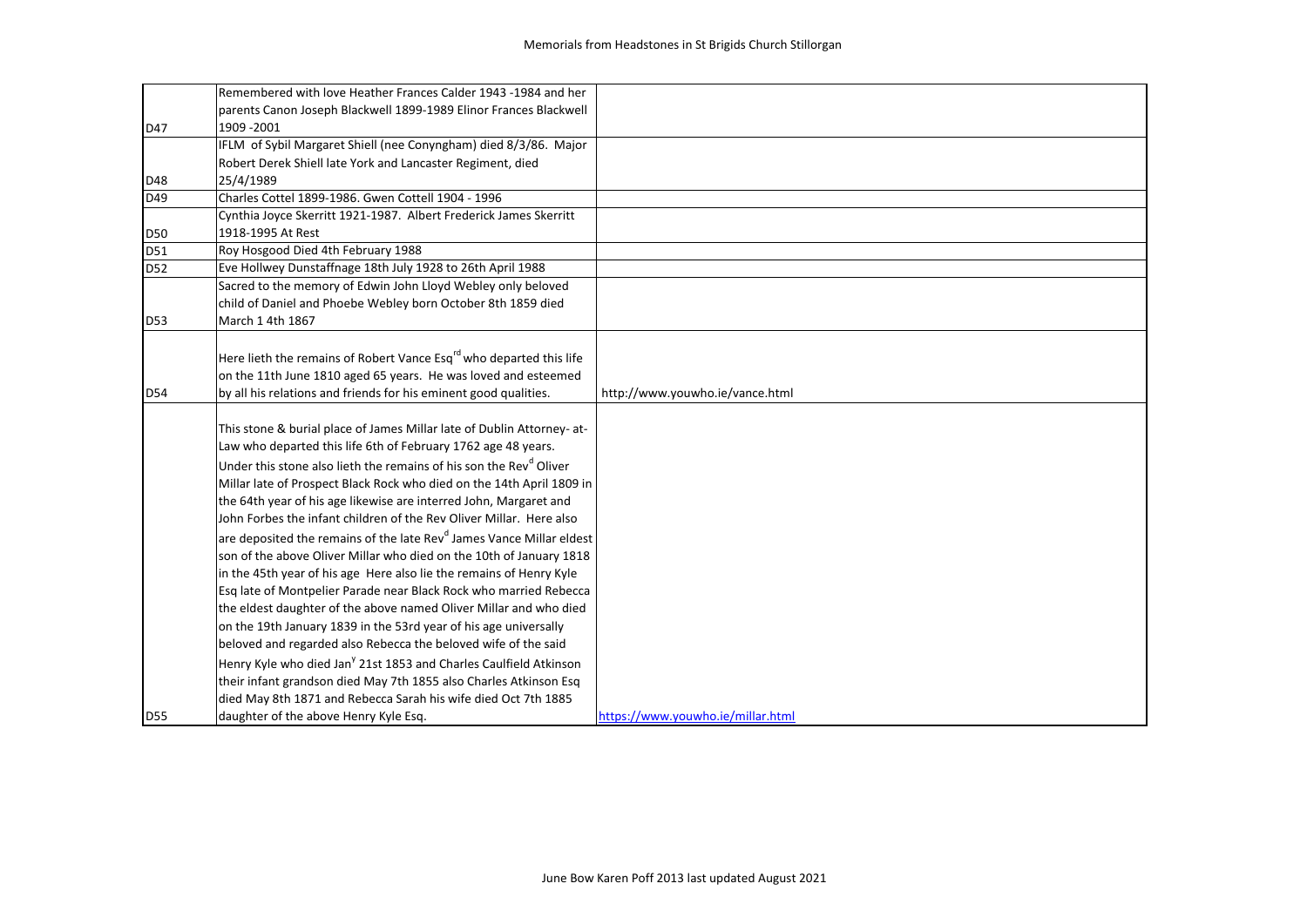|                 |                                                                               | Joseph Goff, flour merchant, Bride Street, was of a County Roscommon family. He was a founder          |
|-----------------|-------------------------------------------------------------------------------|--------------------------------------------------------------------------------------------------------|
|                 |                                                                               | member of the Bank of Ireland, and of Dublin Chamber of Commerce. He was also a member of the          |
|                 |                                                                               | Ouzel Galley Society, and of the Kildare Place Society. He was a director of the Bank of Ireland 1787- |
|                 |                                                                               | 1827, and governor 1810-12. On 10 December 1812 he was proposed for membership of the Dublin           |
|                 | Here lieth Sarah Goff wife of Joseph Goff departed this life the 9th          | Society by Nathaniel Sneyd and Reverend William O'Connor, and was elected early in 1813. His           |
|                 | October 1803 aged 37 years also the above named Joseph Goff who               | addresses were 3 Mountjoy Square, and Newtown Park, Blackrock.See RDS membership - Query               |
| D <sub>56</sub> | departed this life the 6th April 1833 in the 79th year of his age.            | Date of Death.                                                                                         |
|                 |                                                                               |                                                                                                        |
|                 | Here rest in the hope of a joyful resurrection the mortal remains of          |                                                                                                        |
|                 | the Rev <sup>d</sup> Edward Beatty A.M. Formally Vicar of this Parish died on |                                                                                                        |
|                 | the 21st March 1815 in the 76th year of his age. Here also lies               |                                                                                                        |
|                 | interred the mortal remains of Humphrey I French Esq brother-in-              |                                                                                                        |
|                 | law of the said Edward Beatty a gentleman of integrity elegance and           |                                                                                                        |
|                 | worth died on the 7th June 1823 age 70 years. Underneath also lies            |                                                                                                        |
|                 | interred Mrs Elizabeth Beatty wife of the said Edward Beatty a truly          |                                                                                                        |
|                 | virtuous and good woman who died lamented on the 4th June 1823                |                                                                                                        |
|                 | age 73 years here also lie the remains of the undernamed Alicia wife          |                                                                                                        |
|                 | of the above Humphrey French This stone was erected as a tribute              |                                                                                                        |
| <b>D57</b>      | to their worth by her who best knew it. Mrs Alicia French.                    | https://www.youwho.ie/beatty.html                                                                      |
|                 | Sacred to the memory of Henry Leslie and Jane his sister the former           |                                                                                                        |
|                 | of whom departed this life at the age of 18 on the 16 of February             |                                                                                                        |
|                 | 1817 the latter at the age of 20/13 September 1820. There follows             |                                                                                                        |
| D58(A)          | 18 lines of virtue no longer legible.                                         | http://www.youwho.ie/leslie.html                                                                       |
|                 | This vault contains the mortal remains of the undernamed members              |                                                                                                        |
|                 | of the family of P.A. Leslie His son Henry Leslie died February 16            |                                                                                                        |
|                 | 1817 and his daughter Jane died September 20 1820/ Major Henry                |                                                                                                        |
|                 | Leslie Oct 13 1832/Charlotte Fleetwood June 8th 1834/Major                    |                                                                                                        |
|                 | Thomas Goodricke Peacocke/his son in law April 19 1844/ Sarah                 |                                                                                                        |
|                 | Anne Peacocke/his grandchild Jan 16 1837/ Also on the 8th August              |                                                                                                        |
| D58(B1)         | 1851 his daughter Sarah/relict of Major Peacocke.                             | http://www.youwho.ie/leslie.html                                                                       |
|                 | And his son Charles Leslie Oct 4th 1879 and his daughter Frances              |                                                                                                        |
| D58 (B2)        | Leslie died May 13th 1881                                                     | http://www.youwho.ie/leslie.html                                                                       |
|                 | Also his great grand daughter Cath. W. Peacocke the eldest and                |                                                                                                        |
|                 | beloved child of Goodricke Tho & Arabella Peacocke who died the               |                                                                                                        |
| D58 (B3)        | 6th day of March 1871 age 10 years universally regretted.                     | http://www.youwho.ie/leslie.html                                                                       |
|                 | Also Arabella Peacocke beloved wife of Goodricke T Peacocke died              |                                                                                                        |
|                 | 20th March 1911 Also Goodricke Thomas Peacocke husband of the                 |                                                                                                        |
|                 | above died 15th October 1920 aged 82 years Also Frances Sarah                 |                                                                                                        |
|                 | Peacocke daughter of the above passed to higher life on the 13                |                                                                                                        |
| D58 (C1)        | January 1929 aged 66 years.                                                   | Arabella Peacocke nee Hardy http://www.youwho.ie/leslie.html                                           |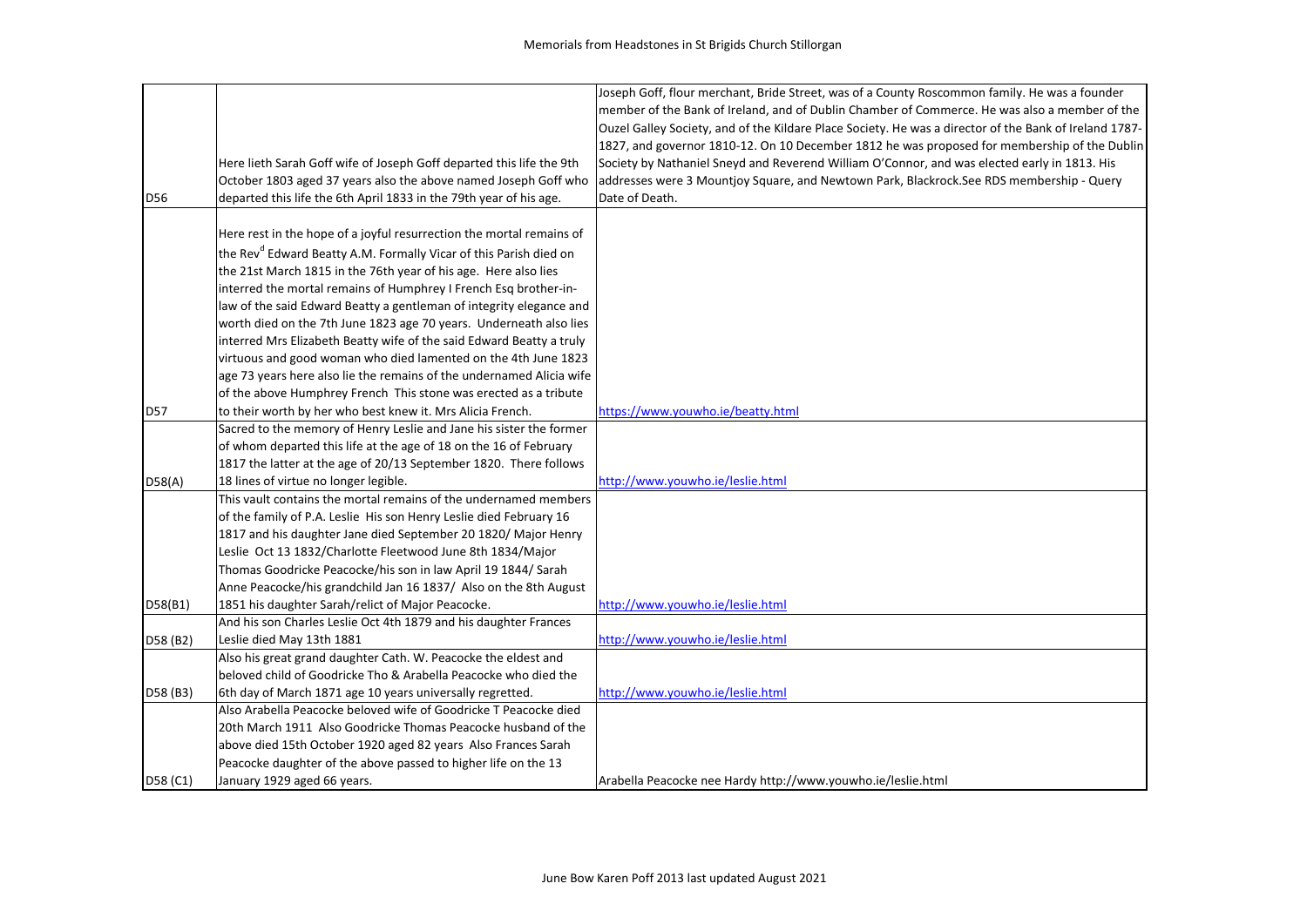|          | And of his great grand daughter Iva Mary Leslie Peacocke /the dearly           |                                                                                                    |
|----------|--------------------------------------------------------------------------------|----------------------------------------------------------------------------------------------------|
|          | beloved/ and eldest child of/Peter Leslie and Iva Peacocke/who died            |                                                                                                    |
|          | on the 22 July 1885 aged 18 years. There follows 6 lines of virtue             |                                                                                                    |
| D58 (C2) | illegible.                                                                     | http://www.youwho.ie/leslie.html                                                                   |
|          | Also of Iva Niona the dearly beloved wife/ of his grandson/Peter               |                                                                                                    |
|          | Leslie Peacocke and daughter of the late Joliffe Tufnell died on the           |                                                                                                    |
| D58 (C3) | 24th December 1901 aged 55 years.                                              | http://www.youwho.ie/leslie.html                                                                   |
|          |                                                                                |                                                                                                    |
|          | Sacred as the burial place of P.A. Leslie Esq of Woodley in this parish        |                                                                                                    |
|          | who died universally regretted Nov 1st 1844 aged 76 years also of              |                                                                                                    |
| D58 (D)  | Sarah his wife who died 18th December 1847 aged 76 years.                      | http://www.youwho.ie/leslie.html                                                                   |
|          | His great grandson Charles Leslie Wyndham Peacocke the youngest                |                                                                                                    |
|          | and beloved child of Peter Leslie and Iva Peacocke who died 24th               |                                                                                                    |
| D58 (E)  | May 1873 age 7 months.                                                         | http://www.youwho.ie/leslie.html                                                                   |
|          | [IRON RAILED ENCLOSURE] Sacred to the memory of John Hughes                    |                                                                                                    |
|          | Esq of the Grove Stillorgan who died on the 9th February 1852 aged             |                                                                                                    |
|          | 76 years and also to the memory of his beloved wife Frances who                |                                                                                                    |
| D59 (a)  | died on the 17th June 1858 age 54 years.                                       | http://www.youwho.ie/hughes.html                                                                   |
|          | Sacred to the memory of John De Courcy Hughes eldest son of                    |                                                                                                    |
|          | James Freeman and Martha Hughes who died on the 21st of                        |                                                                                                    |
|          | October 1874 aged 24 years also to the memory of James Freeman                 |                                                                                                    |
|          | Hughes Esq of the Grove Stillorgan who died December 29th 1876                 |                                                                                                    |
|          | aged 67 years also in memory of his wife Martha who died May 7th               |                                                                                                    |
| D59 (b)  | 1896 in her 83rd year.                                                         | http://www.youwho.ie/hughes.html                                                                   |
|          | [IRON RAILED ENCLOSURE] Near this stone lie interred the remains               |                                                                                                    |
|          | of George Drevar of the City of Dublin and also of Newtown Park in             |                                                                                                    |
|          | the Parish where he died on the 17th day of August 1829 in the 59th            |                                                                                                    |
|          | year of his age sincerely regretted by his widow and family who have           |                                                                                                    |
|          | caused this monument to be erected Mary his beloved wife died                  |                                                                                                    |
|          | June 7th 1845 aged 65 Mary his eldest daughter died September                  |                                                                                                    |
|          | 29th 1867 aged 69 Hariette St. Laurence his daughter-in-law died               | http://www.youwho.ie/drevar.html                                                                   |
| D60 (a)  | June 13th 1839 age 36.                                                         |                                                                                                    |
|          | Sacred to the memory of George Drevar's family Elizabeth 21 July               |                                                                                                    |
| D60(b)   | 1876 William 5 of April 1878 Emily De Courcy 10 May 1884                       | http://www.youwho.ie/drevar.html                                                                   |
|          |                                                                                |                                                                                                    |
|          |                                                                                | The list of garrisons in the Marquis of Ormonde's regiment in August of 1642 included Lehaunstown  |
|          |                                                                                | and Kilgobbin castles, which were under the command of Colonel Monck. After the rebellion was      |
|          |                                                                                | eventually extinguished by Cromwell in 1649, most of these castles were confiscated by the British |
|          | Here lieth ye body of Edward Bullo <sup>r</sup> who departed this life ye 1 of | government because of the owner's involvement                                                      |
|          | April 1691. His wife Jane Bullor alias Ferral causes this stone to be          | in the rebellion. Despite all this conflict, at the time of the restoration a good                 |
| D61      | laid here for them and their posterity.                                        | thatched castle was recorded to have stood in Laughanstown and was occupied by Edward Buller.      |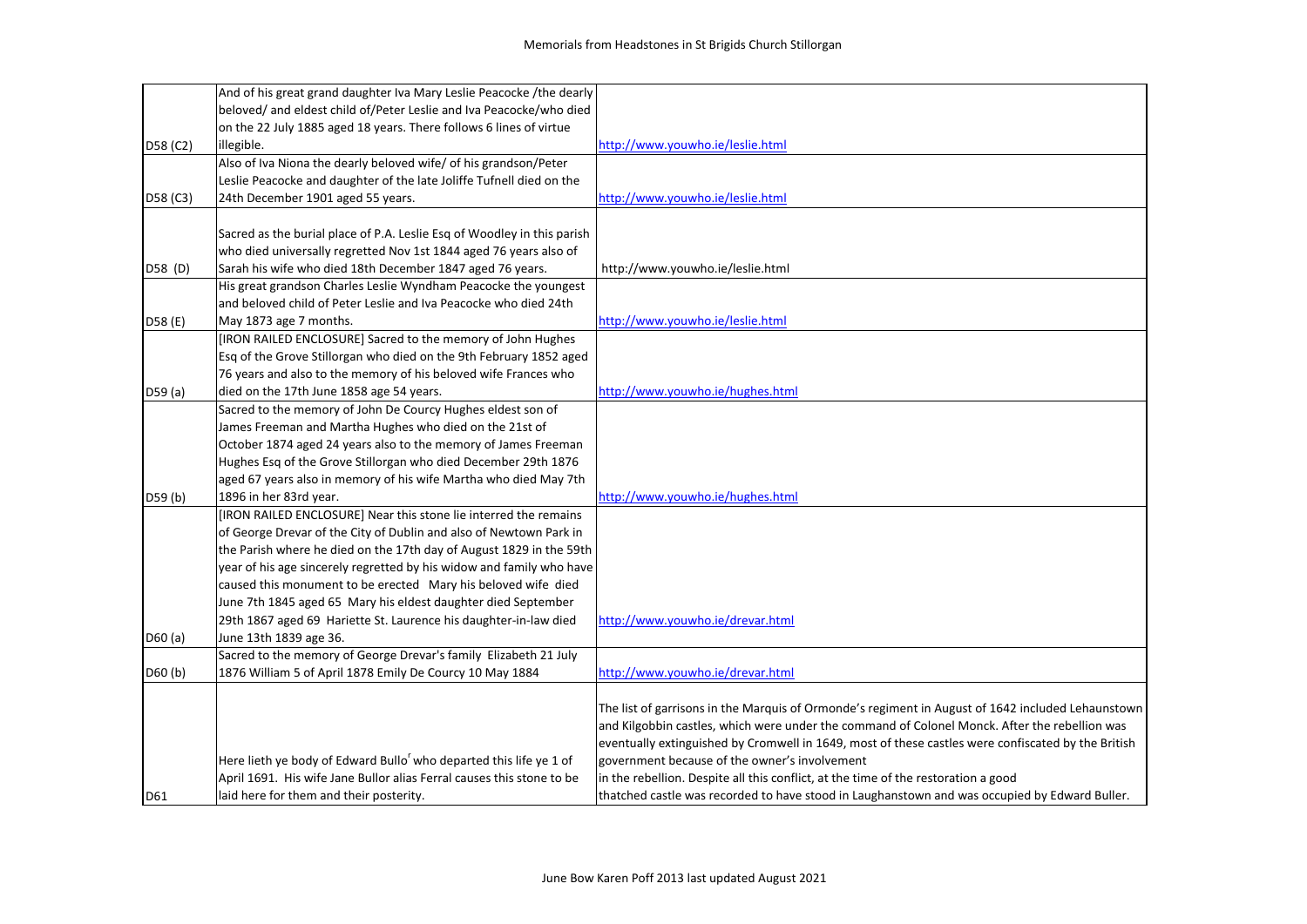|          | Erected in rememberance of Mary Jane Winder who died 11th                                                                                |                                  |
|----------|------------------------------------------------------------------------------------------------------------------------------------------|----------------------------------|
|          | September 1873 aged 60 years also Williamina Deborah second and                                                                          |                                  |
|          | beloved daughter of Edward W <sup>m</sup> Winder Esq died 11th November                                                                  |                                  |
| D62 (a)  | 1875 aged 15 years.                                                                                                                      |                                  |
| D62 (b)  | Elizabeth Gervais Winder died Sept 14th 1939 aged 81 years                                                                               |                                  |
|          | In memory of Mary Anne wife of Edward W <sup>m</sup> Winder died 26th                                                                    |                                  |
| D62 (c)  | October 1912 aged 82 years                                                                                                               |                                  |
|          |                                                                                                                                          |                                  |
|          | [IRON RAILED ENCLOSURE] Henry Dawson Esq of Drummartin Co                                                                                |                                  |
|          | Dublin born 18th December 1781 died 12th January 1833. His                                                                               |                                  |
|          | youngest son Rev William Augustus Dawson born 19/4/1827 died                                                                             |                                  |
|          | 15/7/1857, his 3rd son Henry Dawson Esq born 25/6/1815 died                                                                              |                                  |
|          | 30/9/1868. His 2nd son Rev Thomas Dawson born 3/1/1813 died                                                                              | http://www.youwho.ie/dawson.html |
| D63      | 18/6/1872. His wife Emily Dawson born 26/7/1788 died 4/3/1873.<br>Sacred to the memory Leonard Cornwall of the City of Dublin who        |                                  |
|          | departed this life on the 9th June 1822 aged 74 years also John                                                                          |                                  |
|          | Cornwall of 36 Rutland Square Dublin and Brownstown House Co                                                                             |                                  |
|          | Meath Esq who died 23 Nov 1862 age 73 years also Dora his wife                                                                           |                                  |
|          | who died on the 15th May 1864 aged 76 years also Annie their                                                                             |                                  |
|          |                                                                                                                                          |                                  |
|          | daughter who died August 1829 aged 10 years also Francis their son<br>who died July 1856 age 29 years also Henrietta their daughter wife |                                  |
|          |                                                                                                                                          |                                  |
|          | of Robert Cooke D.L. of Kiltinane Castle C <sup>o</sup> Tipperary who died 13th                                                          |                                  |
|          | June 1888 age 58 years also John their son of Castlepark C <sup>o</sup> Meath                                                            |                                  |
| D64(1)   | who died 24th March 1889 age 74 years.                                                                                                   |                                  |
|          | In Loving memory of Robert Lewis Crosby of Castlepark                                                                                    |                                  |
|          | Slane/Captain Antrim Artillery eldest son of Robert Cornwall of 36                                                                       |                                  |
|          | Rutland Square Dublin born 9th October 1863 died 25th May 1890                                                                           |                                  |
| D64(2)   | Erected by his sorrowing brother Francis Victor Cornwall                                                                                 |                                  |
|          | Sacred to the memory of Harriett Elizabeth Cornwall widow of                                                                             |                                  |
|          | Robert A. Cornwall Esq who departed this life on 26th October 1901                                                                       |                                  |
| D64 (3a) | aged 75 years.                                                                                                                           |                                  |
|          | Sacred to the memory of Robert A. Cornwall Esg of 26 Rutland                                                                             |                                  |
|          | Square Dublin and Rathmore House Naas who departed this life on                                                                          |                                  |
|          | the 22nd of June 1892 age 64 years Erected by his sorrowing                                                                              |                                  |
| D64 (3b) | Widow.                                                                                                                                   |                                  |
|          | Also in memory of their daughter Violet Louisa Clinton entered into                                                                      |                                  |
| D64 (3c) | rest May 31st 1945.                                                                                                                      |                                  |
|          | In Loving Memory of Esther Waldron who died Oct 18th 1871 also                                                                           |                                  |
| D65      | Sarah daughter of the above who died June 10th 1869.                                                                                     |                                  |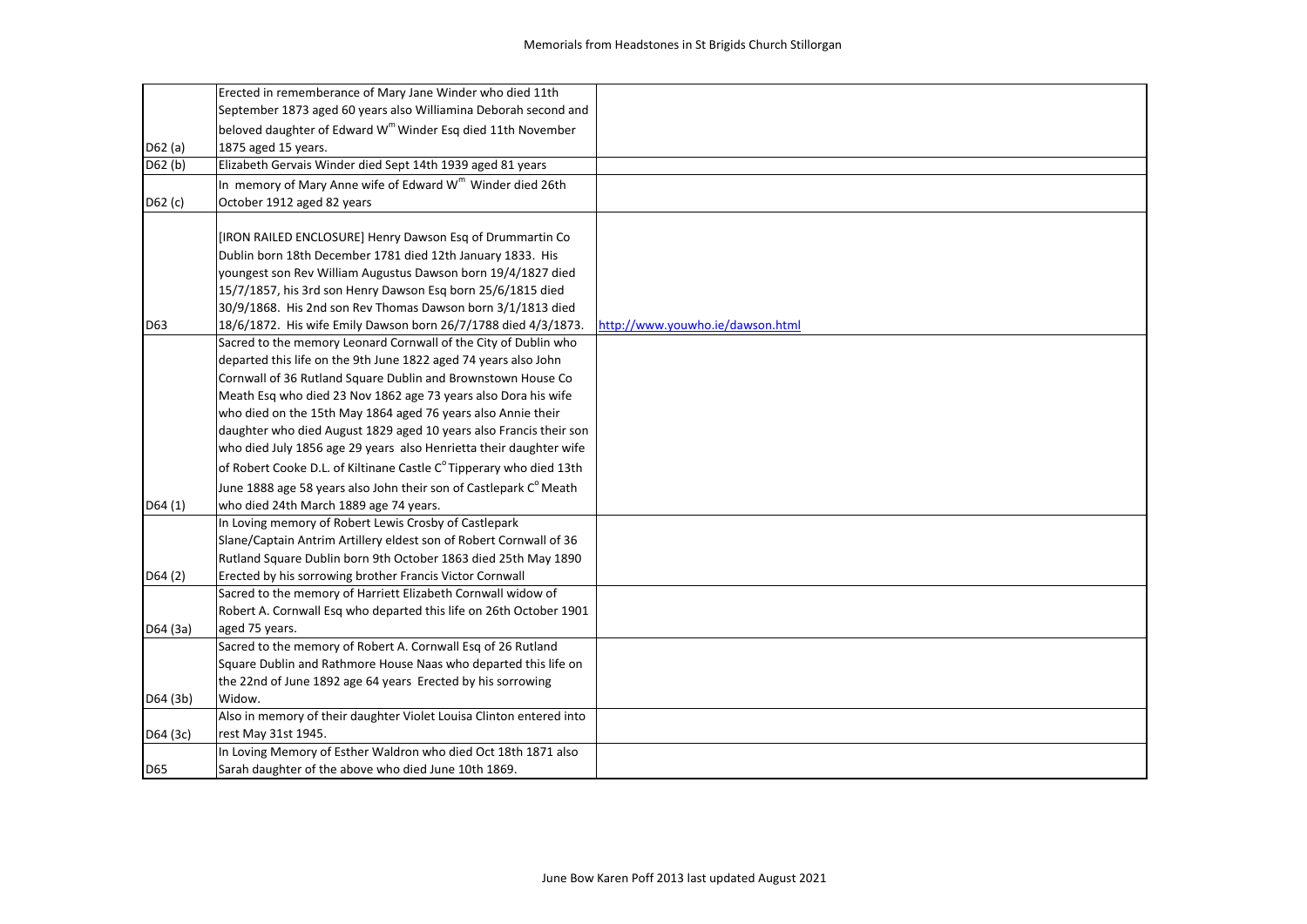|     | I.H.S. This Stone and bur                                                                           |                                          |
|-----|-----------------------------------------------------------------------------------------------------|------------------------------------------|
|     | ial place belongeth                                                                                 |                                          |
|     | to John Farrel and                                                                                  |                                          |
|     | his posterity                                                                                       |                                          |
|     | Here lieth the body                                                                                 |                                          |
|     | of                                                                                                  |                                          |
| D66 |                                                                                                     |                                          |
|     | Sacred to the memory of John Tubbs Esg who died on the 2nd of                                       |                                          |
| D67 | February 1804 aged 56 years.                                                                        |                                          |
|     | Sacred to the memory of the best of wives, mothers & sisters                                        |                                          |
|     | Elizabeth Meares whose mortal part reside here In the hope of a                                     |                                          |
| D68 | joyful resurection through Christ. Died 1792 age 47 years.                                          | http://www.youwho.ie/meares.html         |
|     | [IRON ENCLOSURE] Lieut Henry Dawson 9th Lancers, Drummartin                                         |                                          |
|     | Castle also his wife Letitia (Stapleton) and their son William. This                                |                                          |
|     | stone erected by their son Richard. Also Rupert Vesey, Maximilian                                   |                                          |
|     | and Leonor Isabella, children of Major Richard Dawson and his wife                                  |                                          |
|     | Jane and grandchildren of the above named Henry. Eustace, age 23,                                   |                                          |
|     | son, grandson and brother of the above died 23/5/1884. Jane Luisa,                                  |                                          |
|     | wife of Col R Dawson 75th Regt died 5/1/1887 age 54 years, her son http://www.youwho.ie/dawson.html |                                          |
| D69 | Raymond, died 8/3/1887 age 16 years.                                                                |                                          |
|     | Our Little Angel Baby Henry Robert Agar 19th December 2003 You'll                                   |                                          |
| D70 | be forever in our Hearts.                                                                           |                                          |
| D71 | Gina Agar died 29/3/1999                                                                            | Chair with brass plate with same details |
|     | I.H.S. This stone and burial place belongeth to Patrick Colema <sup>n</sup> of                      |                                          |
|     | the Podtle Merchant and his posterity Here lieth the body of the                                    |                                          |
|     | above Patrick Colman who departed this life the 29th June 1764                                      |                                          |
| D72 | aged 57 years                                                                                       | A grocer                                 |
|     | Sacred to the memory of Ja <sup>s</sup> Dungan who departed this life Oct <sup>r</sup> 13th         |                                          |
|     | 1841 aged 68 years deeply and deservedly regretted by all who                                       |                                          |
|     | knew him This tomb is erected as a tribute of affection and respect                                 |                                          |
| D73 | by his afflicted widow and children.                                                                |                                          |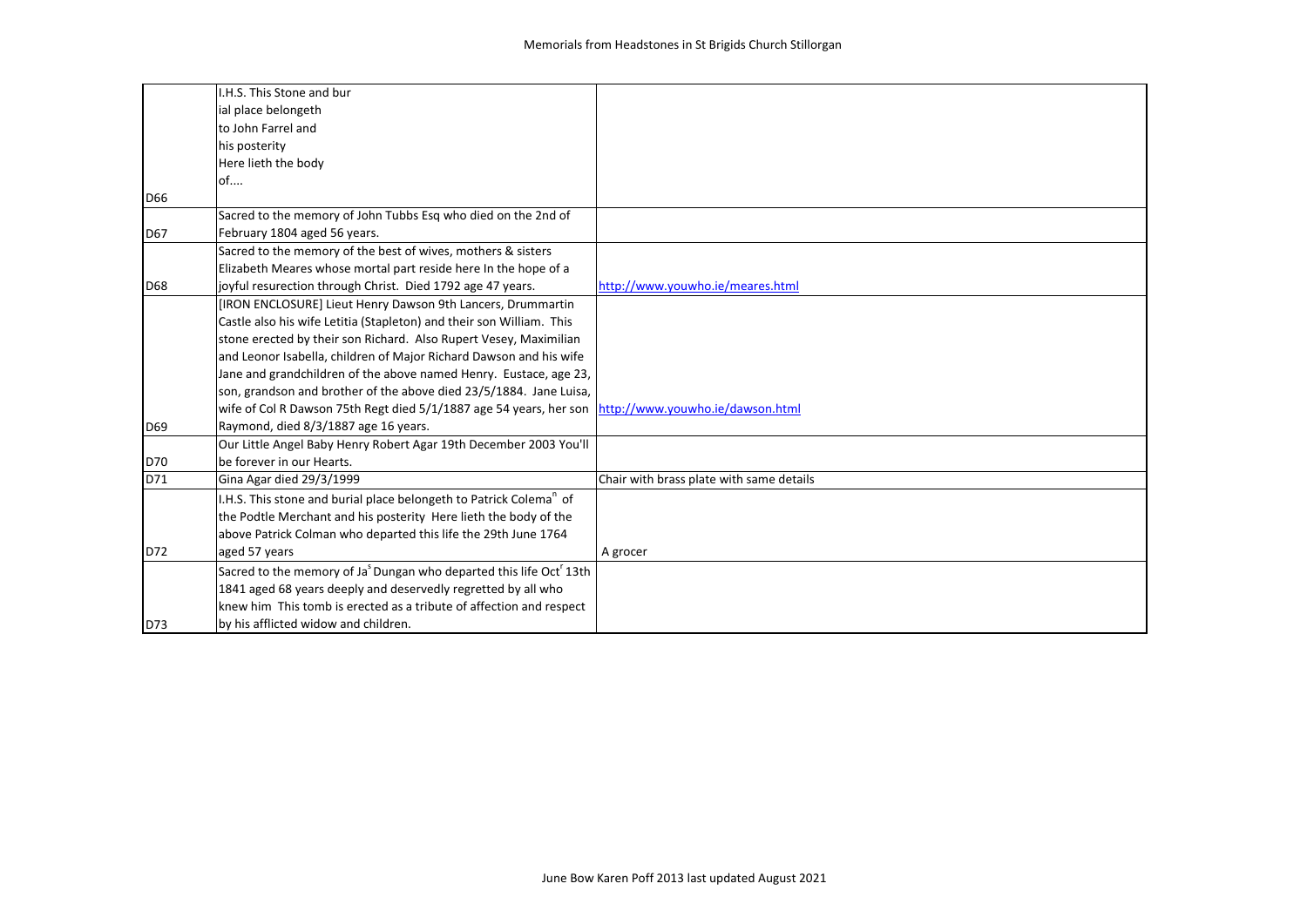|          | In Rememberance of A. William Strean who fell asleep in Jesus in                  |                                            |
|----------|-----------------------------------------------------------------------------------|--------------------------------------------|
|          | July 1834 21 years and also of Catherine Strean his sister who fell               |                                            |
|          | asleep in the Lord the 8th day of June 1835 age 27 years this token               |                                            |
|          | of affection is placed by their attached parents Mary the                         |                                            |
|          | affectionate wife of the Rev <sup>d</sup> J. Strean aged 40 years who fell asleep |                                            |
|          | in Jesus August 11th 1853 also his affectionate daughter Catherine                |                                            |
|          | Henrietta who departed this life the 23rd day of June 1861 also his               |                                            |
|          | affectionate son Annesley William who departed the 30th day of                    |                                            |
|          | June 1862 aged 20 years his affectionate daughter Anna Mary who                   |                                            |
| D74      | departed the 16th day of August 1866 age 27 years.                                | https://www.youwho.ie/strean.html          |
|          | [Iron Enclosure] The Persons here interred are Anne Smyth mother                  |                                            |
|          | of Robert Smyth AD 1795 Elizabeth Smyth The wife of Robert Smyth                  |                                            |
|          | A.D. 1815 And their children viz Robert AD 1814 Bohon 1812                        |                                            |
| D75      | George 1802 and Sarah 1806                                                        | https://www.youwho.ie/jamesonmontrose.html |
|          | Erected by his bereaved wife in<br>Faithful unto Death Rev. II 10                 |                                            |
|          | loving memory of LT COL. R. b Smyth died 7 Oct 1888 aged 61 years                 |                                            |
| D75 (ii) | 'He is not dead but sleeping"                                                     | https://www.youwho.ie/jamesonmontrose.html |
|          |                                                                                   |                                            |
|          | Underneath lie the remains of Wm Field who died on Jan 10th 1799                  |                                            |
|          | aged 7 years and of Thos Jones Field who died on the 12th Feb 1803                |                                            |
|          | age 4 years the beloved children of Wm Hamilton Field former                      |                                            |
|          | Surgeon of His Majesty's Frigate the 'Success' and late of Blackrock              |                                            |
|          | to whose memory this tomb is erected. He died on the 27th Jan                     |                                            |
|          | 1832 age 75 years His widow and two surviving sons contemplated                   |                                            |
|          | this tribute of respect to him The death of the younger brother Wm                |                                            |
|          | Jones Field A.B., M.D. is now to be added died March 1835 at the                  |                                            |
|          | early age of 34 years also are deposited the mortal remains of Rose               |                                            |
|          | Field widow of the late William Hamilton Field she departed this life             |                                            |
|          | at the age of 84 on the 11th day of November 1845 leaving her                     |                                            |
|          | attached son Henry Carey Field to deplore her loss and here also                  |                                            |
|          | repose the body of Jemima beloved wife of Henry Cary Field Black                  |                                            |
|          | Rock Co of Dublin whose spirit reunited to God on the 19th day of                 |                                            |
|          | August 1851 sacred to the memory of Henry Cary Field M.D. Field                   |                                            |
| D76      | Villa Black Rock aged 66 years died 11th Jan 1858                                 | http://www.youwho.ie/field.html            |
|          | Erected by his sorrowing widow in memory of Revd Robert Gage                      |                                            |
|          | Rector of Rathconnill Co Westmeath who dep <sup>d</sup> this life 12th Sept       |                                            |
|          | 1854 age 49 also Maria Gage (widow of the above named Revd                        |                                            |
| D77      | Robert Gage who departed this life 2nd Decr 1900.                                 | <b>Cleric</b>                              |
|          | I.H.S. This Stone and burial place belongeth to Thomas Vardon and                 |                                            |
| D78      | his posterity.                                                                    |                                            |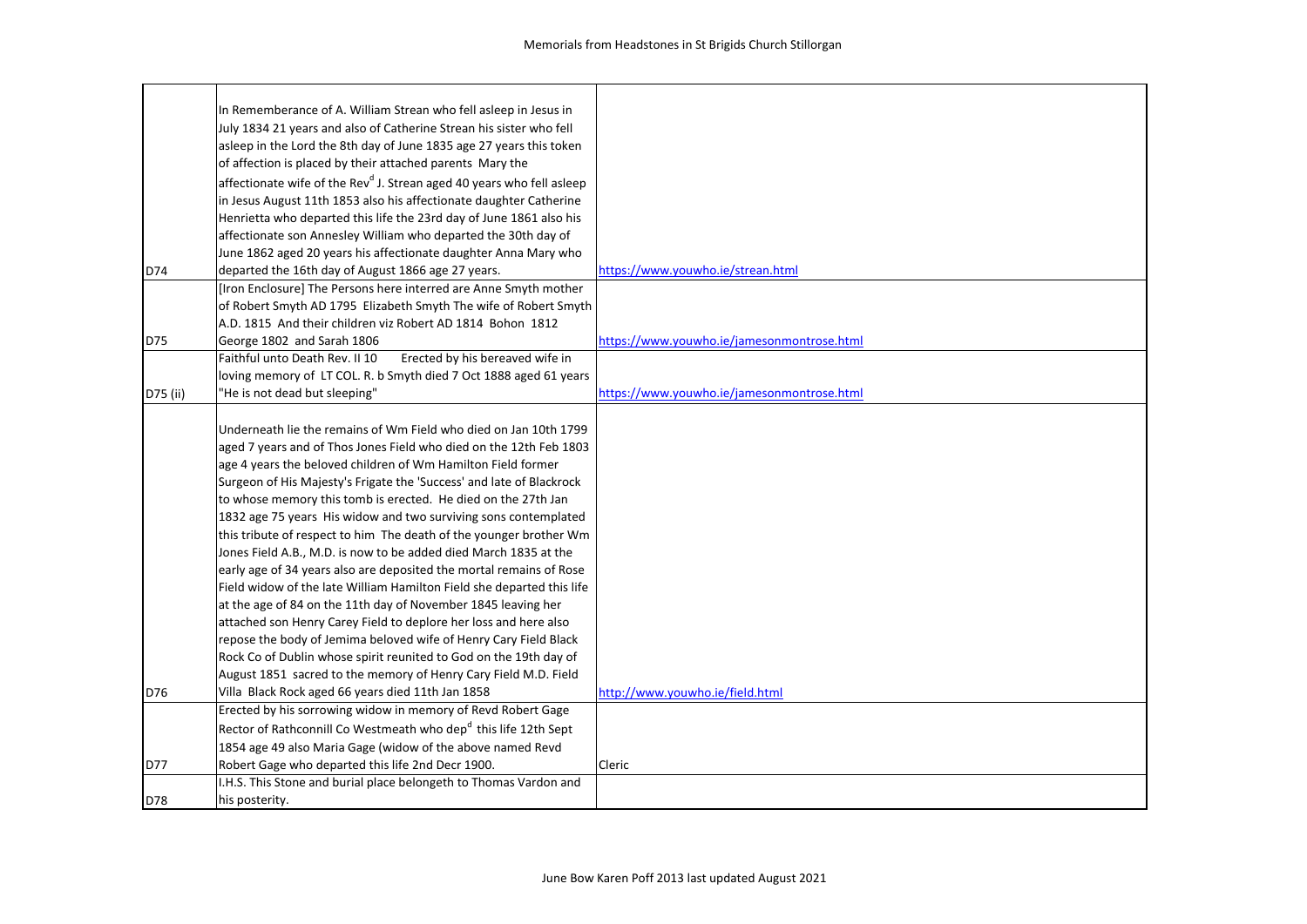| D79        | Empty Iron railed enclosure                                                                | Stone mason had this - Unrepairable- crumbled |
|------------|--------------------------------------------------------------------------------------------|-----------------------------------------------|
|            | In memory of Mary Nixon eldest daughter of Mongomery Nixon Esq                             |                                               |
|            | M.D. Formerly of Lakeview in the county of Fermanagh who died                              |                                               |
|            | 17th July 1864 also In Loving Memory of her niece Mary Nixon 2nd                           |                                               |
|            | daughter of Frederick T Nixon of Eden Lodge Enniskillen who died                           |                                               |
|            | 31st of May 1895 with Christ which is for better also In Loving                            |                                               |
|            | Memory of her nephew Alexander Edward youngest son of the late                             |                                               |
|            | Frederick Nixon of Eden Lodge, County Fermanagh who died 25th of                           |                                               |
|            | June 1900 also In Loving Memory of her niece Elizabeth eldest                              |                                               |
|            | daughter of the late Frederick T Nixon of Eden Lodge County                                |                                               |
|            | Fermanagh who died 12th of February 1902 and his eldest son                                |                                               |
|            | Montgomery Nixon Esq B.A. T.C.D. born July 5th 1848 died 7th of                            |                                               |
| <b>D80</b> | September 1910.                                                                            | http://www.youwho.ie/field.html               |
|            | In memory of Mary Edmonds who departed this life on the 1st June                           |                                               |
|            | 1862 age 35 years also of her mother Ellen Matilda Edmonds (nee                            |                                               |
|            | White) died 18th November 1876 age 76 and of the latter's sister                           |                                               |
| D81        | Malvina Geoghegan died 27th Dec 1893 aged 80.                                              |                                               |
|            | To the memory of Sarah relict of Thomas Phillips Sharp of South                            |                                               |
| D82        | Frederick Street Dublin died 28th February 1856 aged 79 years.                             |                                               |
|            | Sacred to the memory of Samuel Coombs who dep <sup>d</sup> this life 6th Feby              |                                               |
|            | 1851 aged 37 years also his mother Bridget Coombs who died 19th                            |                                               |
|            | August 1853 aged 80 years and of Ellen Coombs who died Feb 2nd                             |                                               |
| D83        | 1858 age 43 years.                                                                         |                                               |
|            | Sacred to the memory of Rev <sup>d</sup> George Knox who died 6th October                  |                                               |
|            | 1871 aged 71 years and also Frances Erskine Knox his wife who died                         |                                               |
| D84        | 26th September 1856 aged 75 years.                                                         |                                               |
| D85        | Aidan O'Donovan 11/2/2010 A Free Spirit for ever in our hearts                             |                                               |
|            | In Loving Memory of Jill Kennedy 16th May 1947-17th August 2009                            |                                               |
| D86        | William Ellison late of Mount Merrion departed this life August the                        |                                               |
|            | 9th 1812. This stone was erected to his memory by John Kelly and                           |                                               |
| D87        | Patrick Savage as a mark of friendship.                                                    |                                               |
|            | I.H.S. This stone and burial place belongeth to Mr Nick Ashe + has                         |                                               |
|            | interred here his son Will <sup>m</sup> and daughter Martha also his son Joseph            |                                               |
|            | who died the 10th June 1781 aged 27 years.                                                 |                                               |
| D88        |                                                                                            |                                               |
|            | IHS This stone was erected by M <sup>r</sup> Jam <sup>s</sup> Graham of the city of Dublin |                                               |
|            | in memory of his beloved wife M <sup>rs</sup> Mary Graham who departed this                |                                               |
|            | life July 7th 1791 aged 55 years Here is also interred M <sup>rs</sup> Judith              |                                               |
|            | Cullen of Stillorgan sister of the above Mary who departed this life                       |                                               |
| D89        | April 9th 1790 aged 56 years.                                                              |                                               |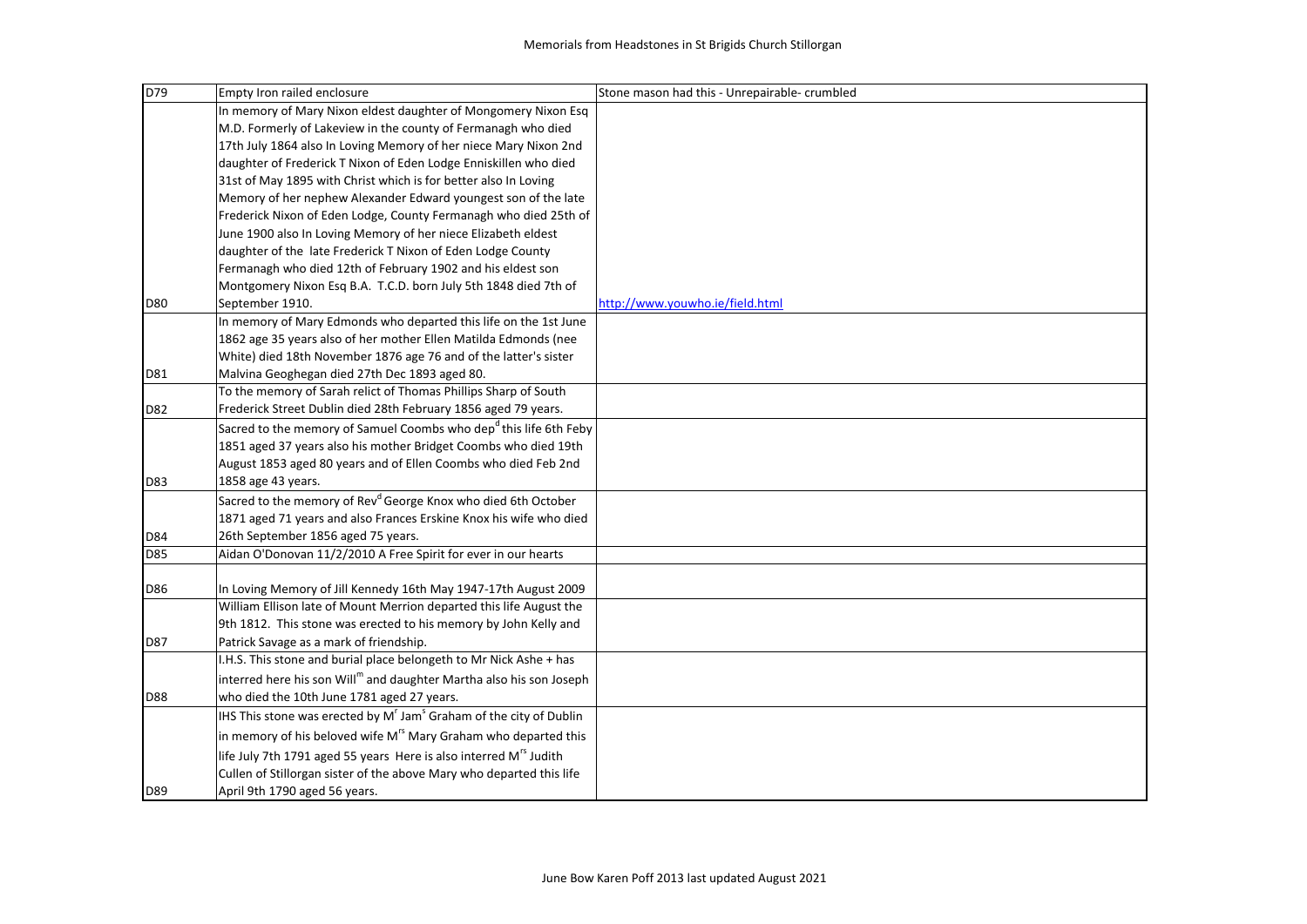|           | In Loving Memory of Mary Elizabeth Darley daughter of the late J H   |                                                                                                      |
|-----------|----------------------------------------------------------------------|------------------------------------------------------------------------------------------------------|
| D90       | Darley Ferney Stillorgan born 1889 died 24th May 1934                | http://www.youwho.ie/darleyJH.html                                                                   |
| D90 (i)   | Annette Katherine Darley                                             | Burial Book AK Darley 05/06/1958                                                                     |
|           | This stone erected in the memory of M' William Allebyrn late of      |                                                                                                      |
| D91       | Stillorgan who departed this life the 10th May 1800 aged 60 years.   | http://www.youwho.ie/allebyrn.html                                                                   |
|           | Florence Dora Louise Cornwall daughter of Robert A Cornwall of       |                                                                                                      |
|           | Rutland Square Dublin died at Burford Clyde Road Dublin 5th          |                                                                                                      |
|           | November 1931. Her brother Francis Victor Cornwall of Rathmore       |                                                                                                      |
| D92       | House Naas, Co Kildare died 22nd Of December 1938                    |                                                                                                      |
|           | Mary Cooper died 26th July 1953 Richard Cooper died 28th July        |                                                                                                      |
|           | 1956 Violet Morrow died 10th May 1960 Howard Morrow died 5th         |                                                                                                      |
| D93       | August 1979                                                          | http://www.youwho.ie/cooper.html                                                                     |
|           | To the memory of Pamela Louise Stanford born 20th August 1821        |                                                                                                      |
|           | died the 1st February 1859 Pamela Charlotte Augusta eldest           | https://www.youwho.ie/stanford.html and https://www.youwho.ie/campbell.html and                      |
| D94       | daughter of Charles Stanford died 10th May 1868 aged 23 years.       | https://www.youwho.ie/fitzgerald.html                                                                |
|           |                                                                      |                                                                                                      |
| D95       | Dann                                                                 | This is just a marker, there are no burials. Belived to be owned by Ida Dann who is hail and hearty. |
|           |                                                                      |                                                                                                      |
|           |                                                                      | He was born Ernest Henry Cornwall on 28/12/1864. After his brother's death he changes his name       |
|           |                                                                      | for inheritence reasons and became E H Lewis Crosby (his mother was Harriet Elizabeth Crosby).       |
|           |                                                                      | He got a scholarship to Trinity College and gained first class honours. He was rector in Drumcondra  |
|           |                                                                      | and then Rathmines. He became rector of Stillorgan in 1924. He married Hilda Darley and had 3        |
|           | In Loving Memory of Ernest Henry Lewis-Crosby, Dean of Christ        | sons and 2 daughters. He was an outspoken man and appointed a female deaconess whilst Rector         |
|           | Church Cathedral Dublin and formally rector of this parish died 18th | of Drumcondra. Canon Ernest Henry Lewis-Crosby (1864-1961), the last chaplain to a Lord              |
|           | May 1961 aged 96 year. Son of Robert A Cornwall of Rathmore          | Lieutenant of Ireland, became the Rector of Stillorgan in 1923. He was a member of the Cornwall      |
|           | house, Naas. Hilda his wife youngest daughter of John H Darley of    | family of Rathmore House, Naas, Co Kildare, who are commemorated in windows and memorials in         |
| D96       | Ferney Stillorgan died 27th November 1970 age 88 years.              | Saint Brigid's. He was later Dean of Christ Church Cathedral (1938-1961).                            |
|           | William Ladley son of Thomas and Mary Ladley died May 1856 age       |                                                                                                      |
|           | 17 years, The above Thomas Ladley died 20th July 1866 aged 69        |                                                                                                      |
| D97       | years.                                                               |                                                                                                      |
|           | This stone was erected by Daniel Magawly April 20th 1751. Here lies  |                                                                                                      |
|           | ye body of Mary Magawly his daughter also lieth the body of Judith   |                                                                                                      |
| D98       | Magawly.                                                             |                                                                                                      |
| D99       | Thelma Alexander died 9th September 2004                             |                                                                                                      |
|           | Beneath this stone lie John S MacIlwaine who died 1884 also Rachel   |                                                                                                      |
| D100 (i)  | his wife who died 1907                                               |                                                                                                      |
|           | Their infant daughter Marian Celilia who died 1863 and Mary          |                                                                                                      |
| D100 (ii) | Elizabeth daughter of John S. MacIlwaine who died 1878               | Address given as Stranford House, Foxrock in Burial Reg                                              |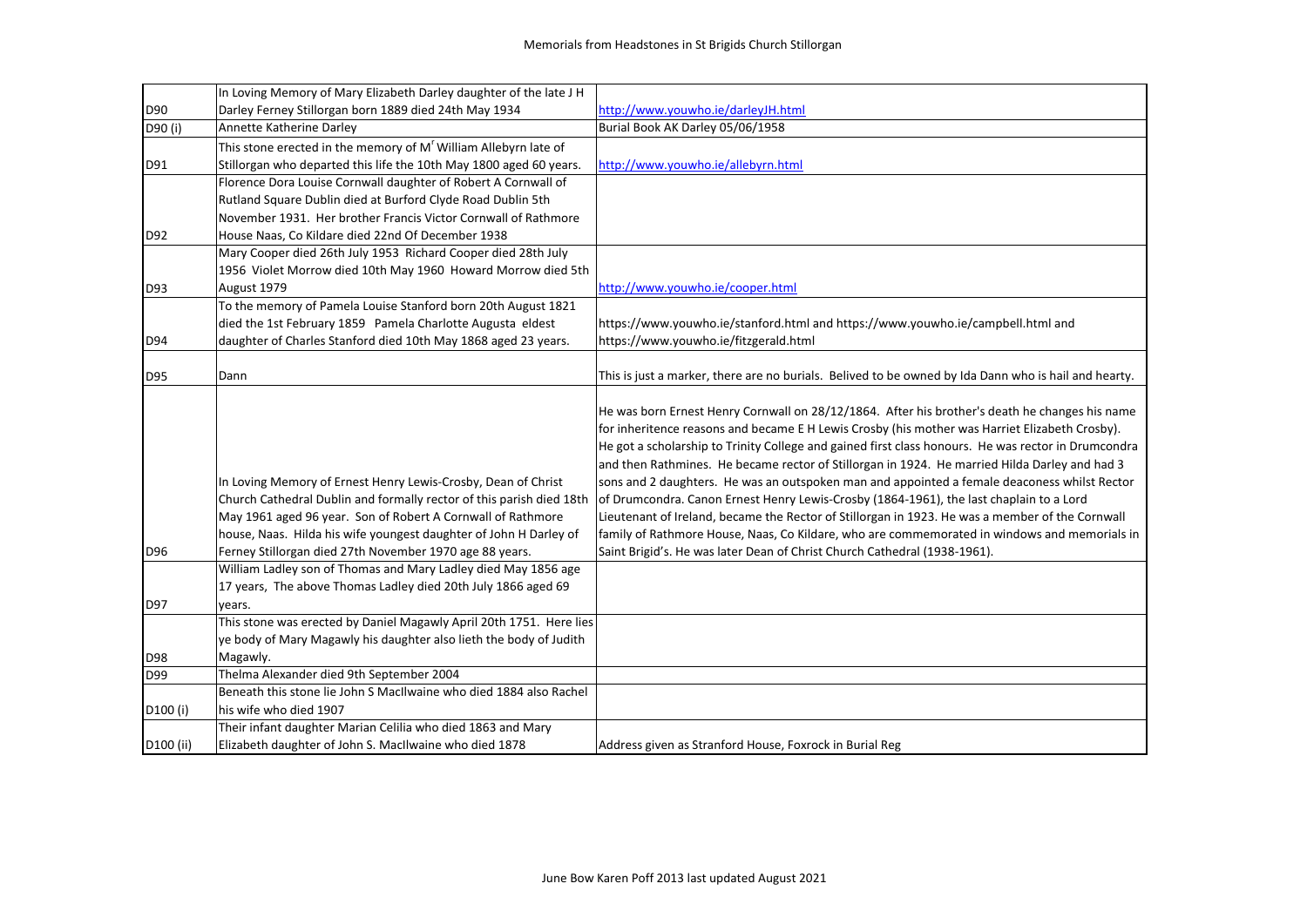|         | I.H.S. Here lieth the body of Patrick McGuiness of the City of Dublin                                                                                                                                                                    |                                                                                                                                                                                                                                                                                                                                                                                                                                                                                                                                    |
|---------|------------------------------------------------------------------------------------------------------------------------------------------------------------------------------------------------------------------------------------------|------------------------------------------------------------------------------------------------------------------------------------------------------------------------------------------------------------------------------------------------------------------------------------------------------------------------------------------------------------------------------------------------------------------------------------------------------------------------------------------------------------------------------------|
|         | who departed this life on the 21st of January Anno 1806 in the 53rd                                                                                                                                                                      |                                                                                                                                                                                                                                                                                                                                                                                                                                                                                                                                    |
|         | year of his age. This stone erected by his disconsolate widow Mary                                                                                                                                                                       |                                                                                                                                                                                                                                                                                                                                                                                                                                                                                                                                    |
|         | McGuinness in testimony of her love for him Here also lieth the                                                                                                                                                                          |                                                                                                                                                                                                                                                                                                                                                                                                                                                                                                                                    |
|         | body of Alicia McGuinness niece of the above mentioned Patrick                                                                                                                                                                           |                                                                                                                                                                                                                                                                                                                                                                                                                                                                                                                                    |
|         | who departed this life on the 23rd April 1809 in the 20th year of her                                                                                                                                                                    |                                                                                                                                                                                                                                                                                                                                                                                                                                                                                                                                    |
| D101    | age.                                                                                                                                                                                                                                     |                                                                                                                                                                                                                                                                                                                                                                                                                                                                                                                                    |
|         | Mary Elizabeth age 6 years Caroline Frances 4 1/2 years Florence 2                                                                                                                                                                       |                                                                                                                                                                                                                                                                                                                                                                                                                                                                                                                                    |
|         | 1/2 years Robert Conway 5 months children of Joshua W. and                                                                                                                                                                               |                                                                                                                                                                                                                                                                                                                                                                                                                                                                                                                                    |
| D102    | Hannah Egan Dec 1874                                                                                                                                                                                                                     | http://www.youwho.ie/egan.html                                                                                                                                                                                                                                                                                                                                                                                                                                                                                                     |
|         | In Loving memory of Henry Charles Cave M.A. Canon of                                                                                                                                                                                     |                                                                                                                                                                                                                                                                                                                                                                                                                                                                                                                                    |
|         | Christchurch Cathedral and Rector of this parish who was called by                                                                                                                                                                       |                                                                                                                                                                                                                                                                                                                                                                                                                                                                                                                                    |
|         | God to his higher service on 10th Feb 1947 aged 70 Also of his                                                                                                                                                                           | Brass in Church commemorating his Faithful and devoted ministry                                                                                                                                                                                                                                                                                                                                                                                                                                                                    |
| D103    | widow Dorothea Died 20th December 1959                                                                                                                                                                                                   | https://www.youwho.ie/cave.html                                                                                                                                                                                                                                                                                                                                                                                                                                                                                                    |
| D104    | [IRON RAILED ENCLOSURE] Sacred to the Memory of Revd Robert<br>Ball Late vicar of Drumholm in the Diocese of Raphoe and Chaplain<br>of St Mathews Ringsend who died near Stillorgan on the 12th May<br>1828 in the 56th year of his age. | Rev Robert Ball married Catherine a widow, the eldest daughter of the Rev St John Blacker, LL.D<br>Prebendary of Inver in the diocese of Raphoe. Catherine had previously been married to Rev<br>Charles Barker of Christ Church, Oxford and Canon of Wells<br>Robert Ball died on 12.05.1828 and is buried in St Brigids.<br>There is a memorial inscription to Catherine Ball who died 26.01.1860 aged 85 years and her sister<br>Mary Blacker who died on 27.07.1857 in St Philip and St James Church, Leckhampton, Cheltenham. |
|         | [IRON RAILED ENCLOSURE} Hugh William 4th Viscount Gough M.c.                                                                                                                                                                             | The Goughs lived at St Helens - now the Radisson and also lived at Cutra Castle. Frances was                                                                                                                                                                                                                                                                                                                                                                                                                                       |
|         | 1892-1951 Hugh 3rd Viscount Gough 1849 -1919. Frances (Maria)                                                                                                                                                                            | responsible for the beautiful gardens at St Helens and insited that there should be red pelargoniums                                                                                                                                                                                                                                                                                                                                                                                                                               |
| D105(a) | Viscountess Gough Born August 9th 1787 died 15 March 1865                                                                                                                                                                                | in the planters at the front of the house at all times (now the rear of the Radisson)                                                                                                                                                                                                                                                                                                                                                                                                                                              |
|         |                                                                                                                                                                                                                                          | Born in Limerick, he joined the Limerick militia age 16. A full history of his military career is available<br>at the NLI. Gough married Frances Maria Stephens and they had four daughters and only one<br>surviving son - George. A statue was erected to him in 1880 in the Phoenix Park in 1880 but was<br>defaced on numerous occassions and finally was blown off it's pedestal in 1957 and in true Dublin                                                                                                                   |
|         | The Right Honourable Hugh 1st Viscount Gough K.P., G.C.B., G.C.S.I.,                                                                                                                                                                     | fashion a very rude ditty (supposedly writen by Brendan Behan but in fact was written by Vincent                                                                                                                                                                                                                                                                                                                                                                                                                                   |
| (b)     | K.G., S., P.C. Born 3rd Nov 1779 died 2 March 1869                                                                                                                                                                                       | Caprani) was sung in pubs about it's demise.                                                                                                                                                                                                                                                                                                                                                                                                                                                                                       |
| (c)     | Sacred to the memory of Jane Viscountess Gough who died 3rd<br>February 1892 in her 76th year also of George 2nd Viscount Gough<br>born 18th January 1815 died 31st May 1895.                                                            | Jane Arbuthnot was a twin (sister Ann) and was a witness to the bizarre Arbuthnot abduction case.                                                                                                                                                                                                                                                                                                                                                                                                                                  |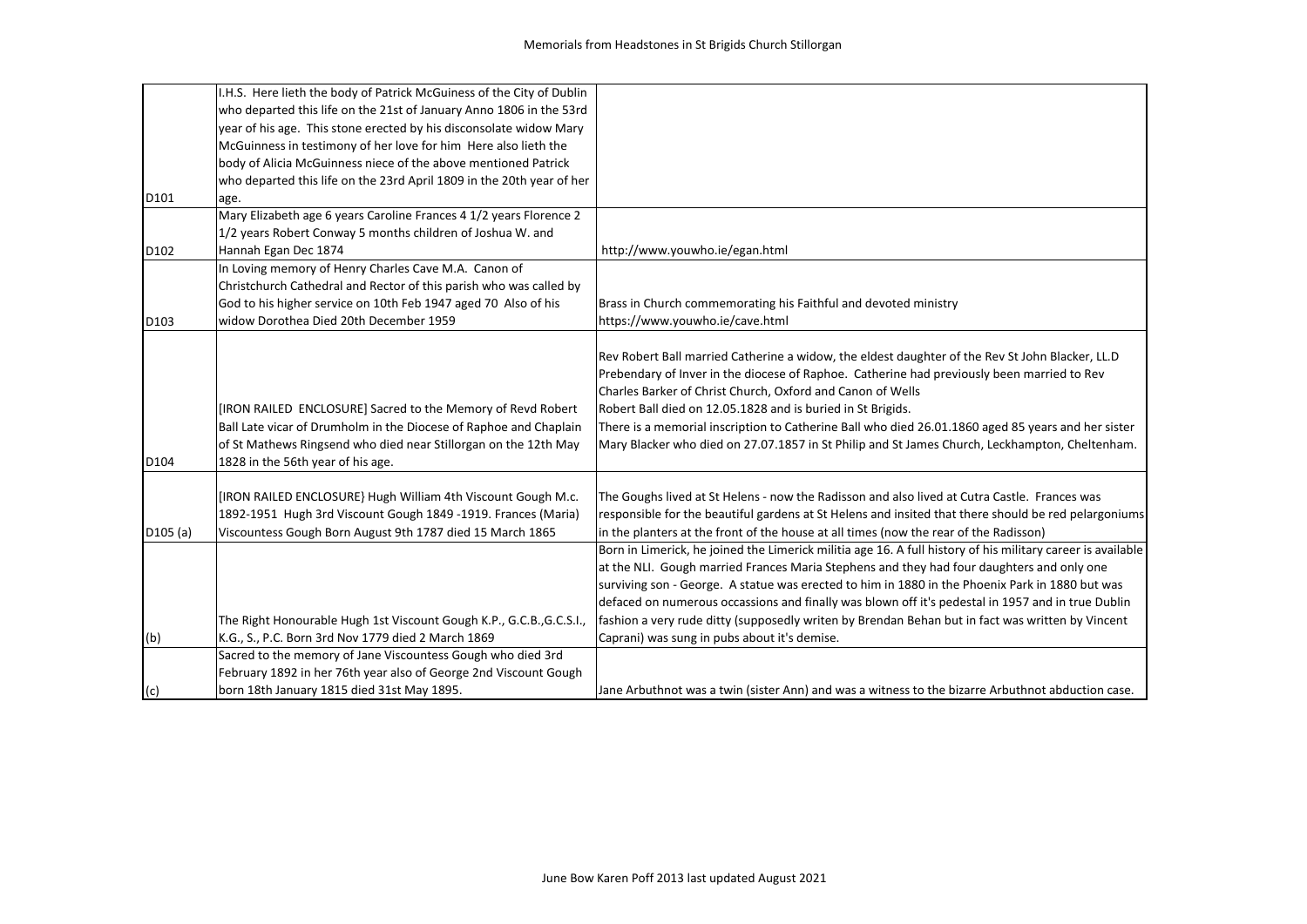|           | Here lies the body of Henry Son of Henry Deane Grady Esq who                                      |                                                           |
|-----------|---------------------------------------------------------------------------------------------------|-----------------------------------------------------------|
|           | departed this life the 3rd day of December 1837 age 21 years                                      |                                                           |
|           | William Deane Grady 12th January 1841 John Deane Grady august                                     |                                                           |
|           | 1843 Standish Deane Grady 31st May 1846 Lady Muskerry 25th                                        |                                                           |
|           | September 1846 and their Mother Dorcas Deane Grady 13                                             |                                                           |
|           | December 1857 Relict of Henry Deane Grady of Stillorgan Castle and                                |                                                           |
| D106      | Lodge Co. Limerick                                                                                | http://www.youwho.ie/grady.html                           |
|           |                                                                                                   |                                                           |
|           | [ELONGATED IRON RAILED ENCLOSURE] Erected to the memory of                                        |                                                           |
|           | Charles Doyne Esq <sup>re</sup> of Newtown Park Co Dublin who fell asleep in                      |                                                           |
|           | Jesus his Saviour full of years beloved and esteemed by all. He was                               |                                                           |
|           | taken to his rest Wednesday July 8th 1857 aged 82 Years. "Let me                                  |                                                           |
| D107 (i)  | die the death of the righteous and let my last end be like his"                                   | http://www.youwho.ie/doyne.html                           |
|           | Also sacred to the memory of his beloved widow Selina Helena                                      |                                                           |
|           | Doyne who departed this life Sept 21st 1868. Sincerely & deservedly                               |                                                           |
|           | regretted "Come unto me all ye that labour & are heavy laden & I                                  |                                                           |
| D107 (ii) | will give you rest"                                                                               | http://www.youwho.ie/doyne.html                           |
|           | Here rest the mortal remains of a true Christian a devout pious                                   |                                                           |
|           | humble beloved in the Blessed Lord and Saviour Jesus Christ the                                   |                                                           |
|           | kindest and most affectionate friends the best and most beloved the                               |                                                           |
|           | most lamented of parents/ Margaret wife of Charles Doyne of                                       |                                                           |
|           | Newtown Park Esq <sup>1</sup> /the only child of her whose character is above                     |                                                           |
|           | described followed her beloved mother Harriet Doyne in the same                                   |                                                           |
|           | Holy path of faith and love and entered into her rest on the 31st day                             |                                                           |
|           | of May 1833 (ii) Also Fanny Emily wife of Rev'd Edward Groome,                                    |                                                           |
|           | Rector of Beaulieu Co of Louth died 26th February 1843 aged 43                                    |                                                           |
| D124      | years. (4 lines biblical quote)                                                                   | http://www.youwho.ie/doyne.html                           |
|           | [Sacred to the memory Captain Benjamin Warburton of HM Royal                                      |                                                           |
|           | Navy died 21st November 1828.]  B Warburton                                                       |                                                           |
|           | Here also lieth the remains of his widow Elizabeth                                                |                                                           |
|           | Warburton died 16 February 1848 age ?. Deborah Montgomery                                         |                                                           |
|           | Daughter of D B Warburton and Elizabeth Warburton relict of Wm F                                  | [This tablet is missing] so memorial cannot be confirmed. |
| D108      | Montgomery MD Died 21 June 1878.                                                                  |                                                           |
|           | Sacred to the memory of Capt Bart'w Warburton Resident                                            |                                                           |
|           | Magistrate for 37 years died 16th Dec 1860 aged 75 years also of                                  |                                                           |
|           | Anna Lucinda his wife died 8th January 1873 aged 85 years and their                               |                                                           |
|           | only daughter Deboragh Warburton who died 16th September 1910 http://www.youwho.ie/warburton.html |                                                           |
| D109      | aged 85 years.                                                                                    |                                                           |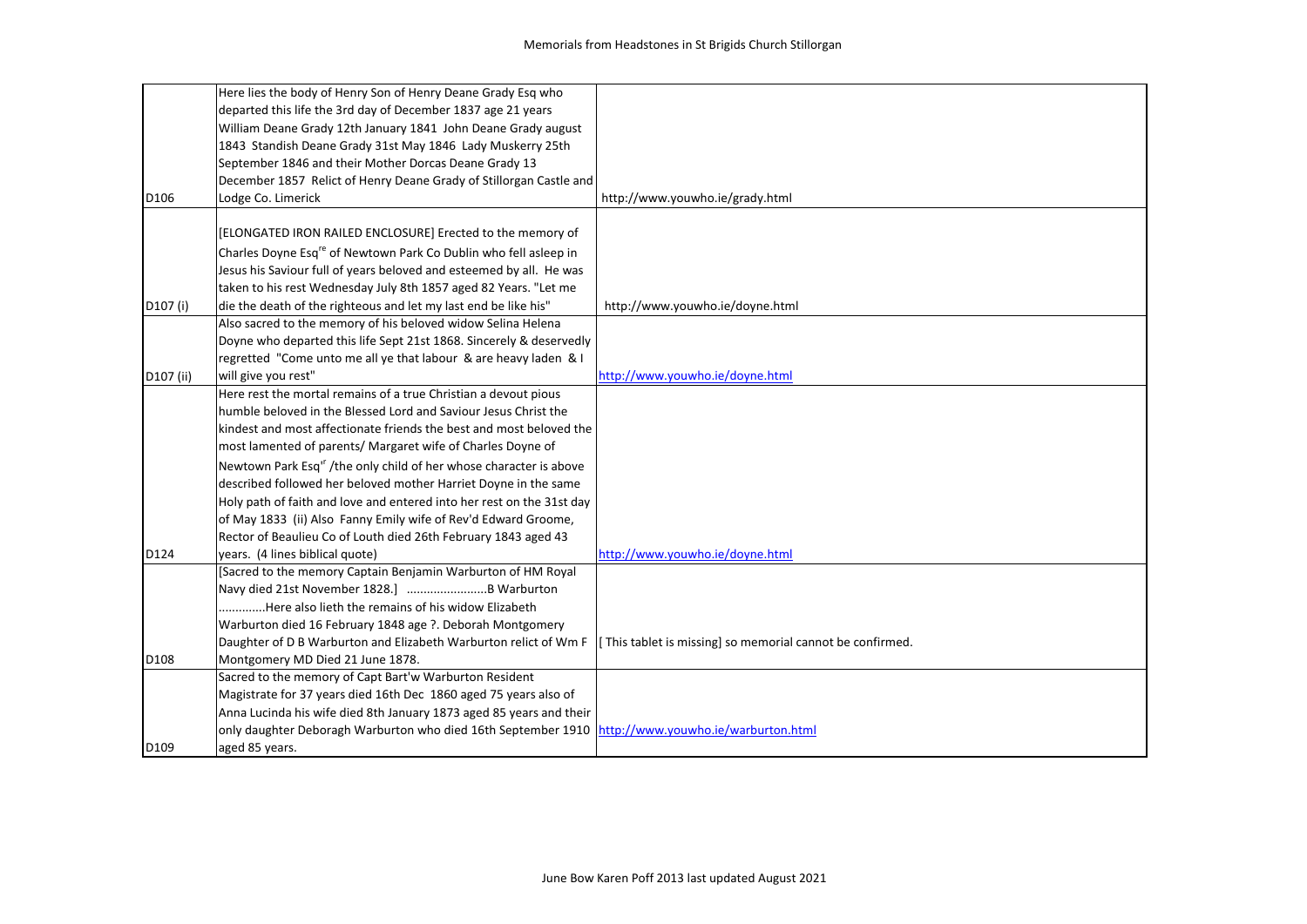|       |                                                                                      | Henry Rooke a solicitor was the eldest son of Thomas and Elinor Ward of Wexford. He married           |
|-------|--------------------------------------------------------------------------------------|-------------------------------------------------------------------------------------------------------|
|       |                                                                                      | Elizabeth Warburton at St Marks Church on the 21.12.1824. Henry and Elizabeth had 14 children.        |
|       | Sacred to the memory of Henry Rooke Esq A.M. Who died the 3rd                        | Thomas, Bartholomew Warburton, Harry, Elizabeth, William, George, William Duffield, 3 Boys,           |
|       | day of May 1866 aged 71 years Erected by his sorrowing widow                         | Eleanor Elizabeth, 2 Girls, John James. William Duffield the 6th son was a Sub-Inspector in the RIC.  |
|       | Elizabeth Rooke who died on the 11th June 1886 aged 82 and was                       | William died in 1868 buried St Brigids. Eleanor Elizabeth born 1841 died 19.03.1883 aged 42 and       |
|       | buried beneath also their son William Duffield Rooke who died Oct                    | buried St Brigids. Henry Rooke died 03.05.1866 and his wife Elizabeth died 11.06.1886. Both are       |
| D110A | 23rd 1868 aged 34 years." Precious in the sight death of his son"                    | buried at St Brigids. http://www.youwho.ie/rooke.html                                                 |
|       | Catherine Rooke his widow died 7th December 18?3 aged 85                             |                                                                                                       |
|       | Eleanor E Rooke daughter of Henry and Elizabeth Rooke died 19th                      |                                                                                                       |
| D110B | March 1883.                                                                          | http://www.youwho.ie/rooke.html                                                                       |
|       |                                                                                      |                                                                                                       |
|       | To the memory of Mrs Barbara O'Farrell Widow of Gerald O'Farrell                     | Barbara O'Farrell nee Bolton of Merville died of Cholera. Gerald was a barrister at Law, with offices |
| D110c | Esq she was truly charitable without ostentation 1832 aged 79                        | in Harcourt Street and died in 1810                                                                   |
| D111  | Stone Coffin - Memorial Slab missing                                                 |                                                                                                       |
|       |                                                                                      |                                                                                                       |
|       | Sacred to the memory of Jane widow of Captain Ranceford Tookey                       |                                                                                                       |
|       | Royal Navy late of Brixton Hill Surrey died at Waltersland this parish               |                                                                                                       |
|       | October the 23rd 1841 sacred also to the memory of Jane Amanda                       |                                                                                                       |
|       | youngest and dearly loved daughter of W <sup>m</sup> Henry and Amanda Jane           |                                                                                                       |
|       | Smyth of Waltersland Stillorgan and niece of the above Jane Tookey                   |                                                                                                       |
|       | she departed this life 7th Feb 1845 who removed whence while in                      |                                                                                                       |
|       | the bloom of early youth. She murmured not. Sacred also to the                       |                                                                                                       |
|       | memory of W <sup>m</sup> H <sup>y</sup> Smyth Esq who died at Waltersland March 23rd |                                                                                                       |
|       | 1850 deeply and deservedly regretted also sacred to the memory of                    |                                                                                                       |
|       | Amanda Jane Smyth wife of the above W <sup>m</sup> H <sup>y</sup> Smyth who departed |                                                                                                       |
| D112  | this life on the 3rd June 1873 at an advanced age.                                   |                                                                                                       |
|       | Lillian Frances Humphrys died 15th March 1942 her sister Florence                    |                                                                                                       |
| D113  | Eliza Humphreys died 13th April 1951 age 88 years                                    | https://www.youwho.ie/humphreys.html                                                                  |
|       | My Mother Caroline Louise Elizabeth Ricketts died 8th January 1949                   |                                                                                                       |
| D114  | aged 89 years.                                                                       | https://www.youwho.ie/humphreys.html                                                                  |
| D115  | Frederick Dagg 1920 - 2001 Joan Dagg 1927 2009                                       |                                                                                                       |
| D116  | Deirdre Leopold died 1st July 1991 age 42 years.                                     |                                                                                                       |
|       |                                                                                      |                                                                                                       |
|       | Reginald Christopher Peacocke M.D. O.B.E. Died 16th March 1936                       |                                                                                                       |
| D117  | age 65 years His wife Evelyn Clair Peacocke died 31st October 1950                   | https://www.youwho.ie/peacocke.html                                                                   |
|       | [IRON RAILED ENCLOSURE] In memory of Althea third daughter of                        |                                                                                                       |
|       | Ford North Esq of Ambleside in the county of Westmorland who                         |                                                                                                       |
|       | died at Monkstown on the 15th day of February 1839 aged 25 years                     |                                                                                                       |
| D118  |                                                                                      | She died at the house of her brother in law - Francis Carleton                                        |
|       | Here lieth the body of Jane Doran died March 8th 1837 aged 44                        |                                                                                                       |
| D119  | years Also her infant daughters Eliza & Jane aged 10 months.                         |                                                                                                       |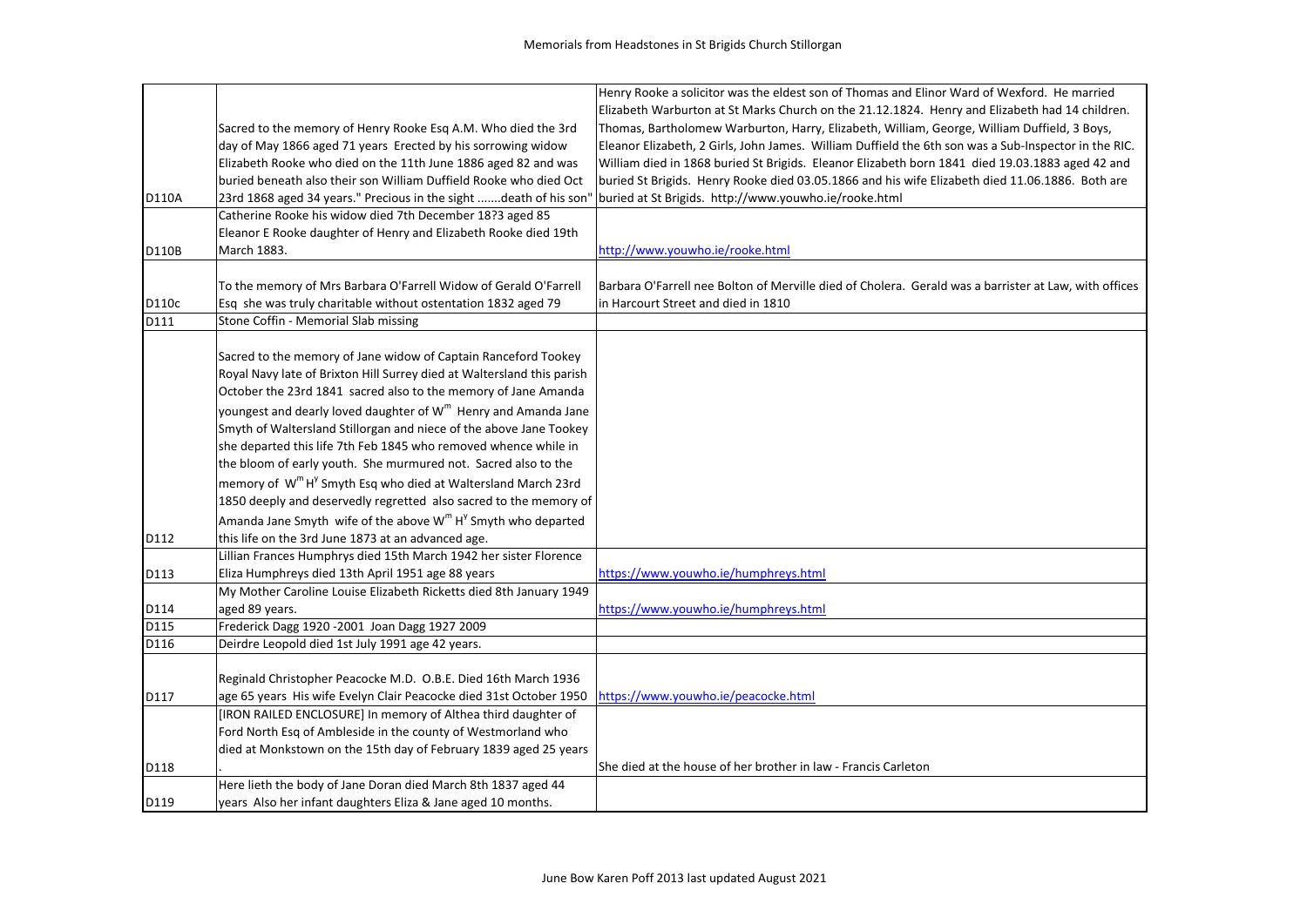|                  | Alexander Barrington Orr died December 14th 1834 aged 61 years.              |                                                                                                  |
|------------------|------------------------------------------------------------------------------|--------------------------------------------------------------------------------------------------|
|                  | He was led from the light of nature by a saviour's love into the light       |                                                                                                  |
| D120             | of grace. He is now taken to rejoice in the light of glory.                  | https://www.youwho.ie/orrm.html<br>Weekly Irish Times 30 Sep 1893 By Irish Molly                 |
|                  | Blanche Celestine born 22nd September 1879 died 12th May 1880                |                                                                                                  |
|                  | George Louis Alphonse born 25th July 1878 died 27th October 1881             |                                                                                                  |
| D121 (i)         | The two children of Alphonse and Lizzy Gages                                 | http://www.youwho.ie/warburton.html                                                              |
| D121 (ii)        | Also Antoin their 2nd son born June 1884 died February 1885                  | http://www.youwho.ie/warburton.html                                                              |
|                  | Here lieth the body of Matilda Coates relict of the late William             |                                                                                                  |
|                  | Coates Esq of Killarney who departed this life May 14th 1855 aged            |                                                                                                  |
| D122             | 78 years                                                                     |                                                                                                  |
|                  | Erected by Mrs Fitzharris of Galloping Green in memory of her                |                                                                                                  |
|                  | beloved husband Mr James Fitzharris who died 30th Oct <sup>r</sup> 1858 aged |                                                                                                  |
|                  | 52 years Here also lie the remains of his father his sister Elizabeth        |                                                                                                  |
| D123             | and his son John.                                                            | https://www.youwho.ie/fitzharris.html                                                            |
|                  | In memory of Margaretta only daughter Richard and Margaret                   |                                                                                                  |
|                  | Massey who departed this life August the 14th 1862 aged 16 years             |                                                                                                  |
|                  | also her mother Margaret Massey who fell asleep in Jesus May 15th            |                                                                                                  |
| D125             | 1867 Richard Massey died Nov 12 1888 aged 73                                 | https://www.youwho.ie/massey.html                                                                |
|                  | The Rt Rev E.C. Darby Hodges 1887-1980. Principal of the Church of           |                                                                                                  |
|                  | Ireland Training College Dublin 1928-1943. Bishop of Limerick,               |                                                                                                  |
|                  | Ardfert and Aghadoe 1943-1960. Blanche his wife 1902-1966.                   |                                                                                                  |
| D <sub>126</sub> | Deirdre his daughter 1933-1950.                                              | Cleric                                                                                           |
|                  | John Glynn of Stillorgan died 1st October 1933 His wife Jane Glynn           |                                                                                                  |
| D127             | died 22nd May 1954                                                           | https://www.youwho.ie/smithpo.html                                                               |
|                  | Sheridan Precious memories of our beloved Bill 21st January 1960 -           |                                                                                                  |
| D128             | 13th August 2009 "within our hearts forever"                                 |                                                                                                  |
|                  |                                                                              | (Emblem missing from headstone) Henry Browne of Ballinvoher was a Barrister-at-law, a Captain in |
|                  |                                                                              | the royal co. Limerick militia and a deputy governor of the co Limerick.                         |
|                  |                                                                              | He married Isabella on 08.10.1796 eldest daughter of William Galwey of Mallow.                   |
|                  |                                                                              | Henry had 4 sons and a daughter from his marriage to Isabella.                                   |
|                  |                                                                              | i William Henry Browne                                                                           |
|                  |                                                                              | ii James Thomas Browne born 1803                                                                 |
|                  |                                                                              | iii St John Edward Browne born 03.03.1805 married Anna daughter of John Collins in 1845. Anna    |
|                  |                                                                              | died 01.03.1865. He then married Isabella the 4th daughter of St John Dupont Galwey.             |
|                  | Sacred to the memory of Henry Browne Esq <sup>r</sup> of Ballinvohher in the | iv HenryBrowne died at sea 1839 unmarried                                                        |
|                  | County of Cork who departed this life the 20th of August 1849 aged           | Anna born 1802 died 1881.                                                                        |
|                  | 73 years also of St John Edward 3rd son of the above born March 5th          |                                                                                                  |
|                  | 1805 died Feb 2nd 1880 also of Anna Constance last surviving child           | Isabella wife of Henry Browne died in October 1817 and Henry married his cousin Mary Warner on   |
|                  | of the above Henry Browne born Feb 9th 1802 died July 1st 1881               | 20.07.1820 daughter of Gustavus Warner. They had no children.                                    |
|                  | also of Isabella wife of the above St. John Edward Browne died 24th          | Henry Browne died on 20.08.1849 aged 74.                                                         |
| D129             | June 1904 aged 84 yrs.                                                       |                                                                                                  |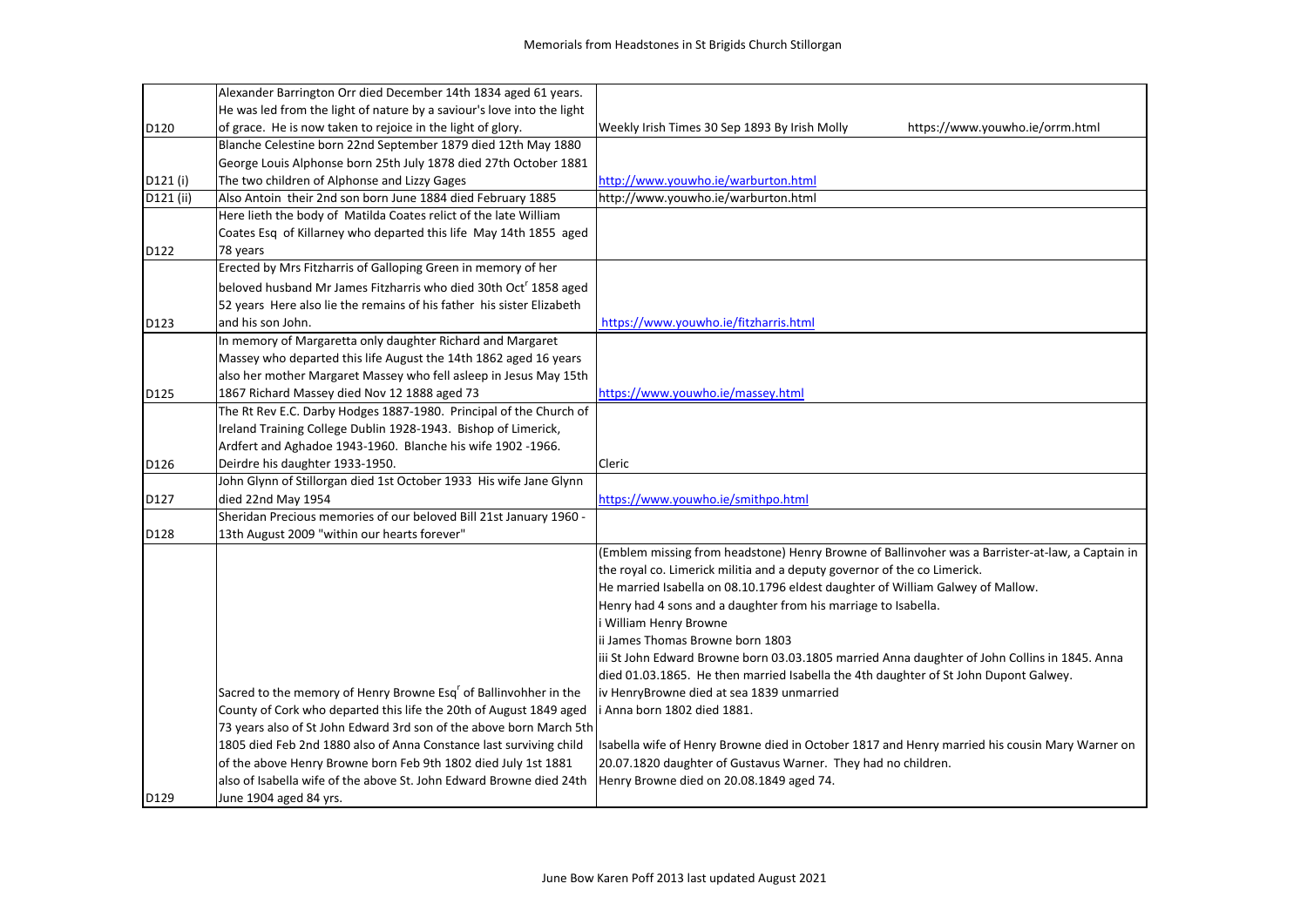| D130 | Richard Jolly 1905                                                  |                                                                                               |
|------|---------------------------------------------------------------------|-----------------------------------------------------------------------------------------------|
|      | Sacred to the memory of Richard Thwaites who departed this life in  |                                                                                               |
|      | on the 19th day of January Anno Domini 1838 aged 69 years.          |                                                                                               |
|      | Elizabeth Thwaites died 25th March 1882 Matilda Thwaites died       |                                                                                               |
| D131 | 18th September 1889 aged 93 years                                   |                                                                                               |
|      |                                                                     |                                                                                               |
|      | MacGregor Millar aged 3 months Louis Ashworth Orr aged 5 months     |                                                                                               |
| D132 | Charles Louis Barrington Orr 13 months. 24th August 1876            | https://www.youwho.ie/orrm.html                                                               |
|      | Ellen Thwaites died December 1834 aged 28 years. John Thwaites      |                                                                                               |
|      | died May 1875 age 82 years. Mary Belle Thwaites died 22nd           |                                                                                               |
|      | September 7? Aged 74 years. His wife Jane Thwaites died 25th        |                                                                                               |
| D133 | September 1883                                                      | Of Proby Lodge, Dalkey                                                                        |
|      | Capt Barth Warburton Late of Birview in the Kings County Resident   |                                                                                               |
|      | magistate for 37 years died 16th December 1860 age 75 tears. Anna   |                                                                                               |
|      | Lucinda, his wife died 8th January 1873 aged 85 years. Their only   |                                                                                               |
|      | daughter Mildred Derorah Warburton died 16th September 1910         | Captain Bartholomew Warburton of Birrview married Anna Lucinda Bayly daughter of Edward Bayly |
| D134 | aged 85 years                                                       | the Rector of Hoartown in county Wexford.                                                     |
|      | William Glynn died 27th November 1965 His wife Elizabeth (Lily)     |                                                                                               |
| D135 | died 5th August 1993                                                | https://www.youwho.ie/smithpo.html                                                            |
|      | Sacred to the memory of Mrs Mary Andrews she died 29th May          |                                                                                               |
|      | 1848 age 82 years Erected by her only child Mrs Stewart as a last   |                                                                                               |
| D136 | tribute of her undying love                                         |                                                                                               |
|      | In Loving Memory of Thomas Jackson of Farmleigh Stillorgan died     |                                                                                               |
|      | 24th January 1936/" And they shall see his face and his name shall  |                                                                                               |
|      | be on their foreheads" and Grace Mary his wife died 19th            |                                                                                               |
| D137 | November 1944. Rachel W Jackson died 28th Nov 1965                  | https://www.youwho.ie/jacksonorpen.html                                                       |
| D138 | Thomas Jackson of Sunnyfield Foxrock died 6th June 1974             | https://www.youwho.ie/jacksonorpen.html                                                       |
|      | Mary Catherine Morris widow of John Morris Rathpierce House Inch    |                                                                                               |
|      | Co Wexford died 10th July 1933 age 77 years. Her son Lt Col Francis |                                                                                               |
|      | John Morris M.C., T.D., R.A.M.C., died 12th October 1949 age 65     |                                                                                               |
|      | years. Her daughter Elizabeth Morris died 23rd october 1957 age 74  |                                                                                               |
| D139 | years.                                                              |                                                                                               |
|      | Alice Clement wife of P.C.F. Clement died 7th November 1937.        |                                                                                               |
|      | Percy C.F.Clement died 10th February 1940. Their daughter Gladys    |                                                                                               |
| D140 | died 29th June 1978                                                 |                                                                                               |
|      | In memory of Eleanor Harriet wife the wife of John Malam of the     |                                                                                               |
|      | county of Norfolk esq and daughter of Henry Warner of Merrion       |                                                                                               |
|      | Square Esq who died October 4th 1830 in the 21st year of her age    |                                                                                               |
|      | Her end was peace for she knew that Chist died the just for the     |                                                                                               |
|      | unjust that he might bring us to God. This tomb erected by her      |                                                                                               |
| D141 | affectionate husband 1830                                           |                                                                                               |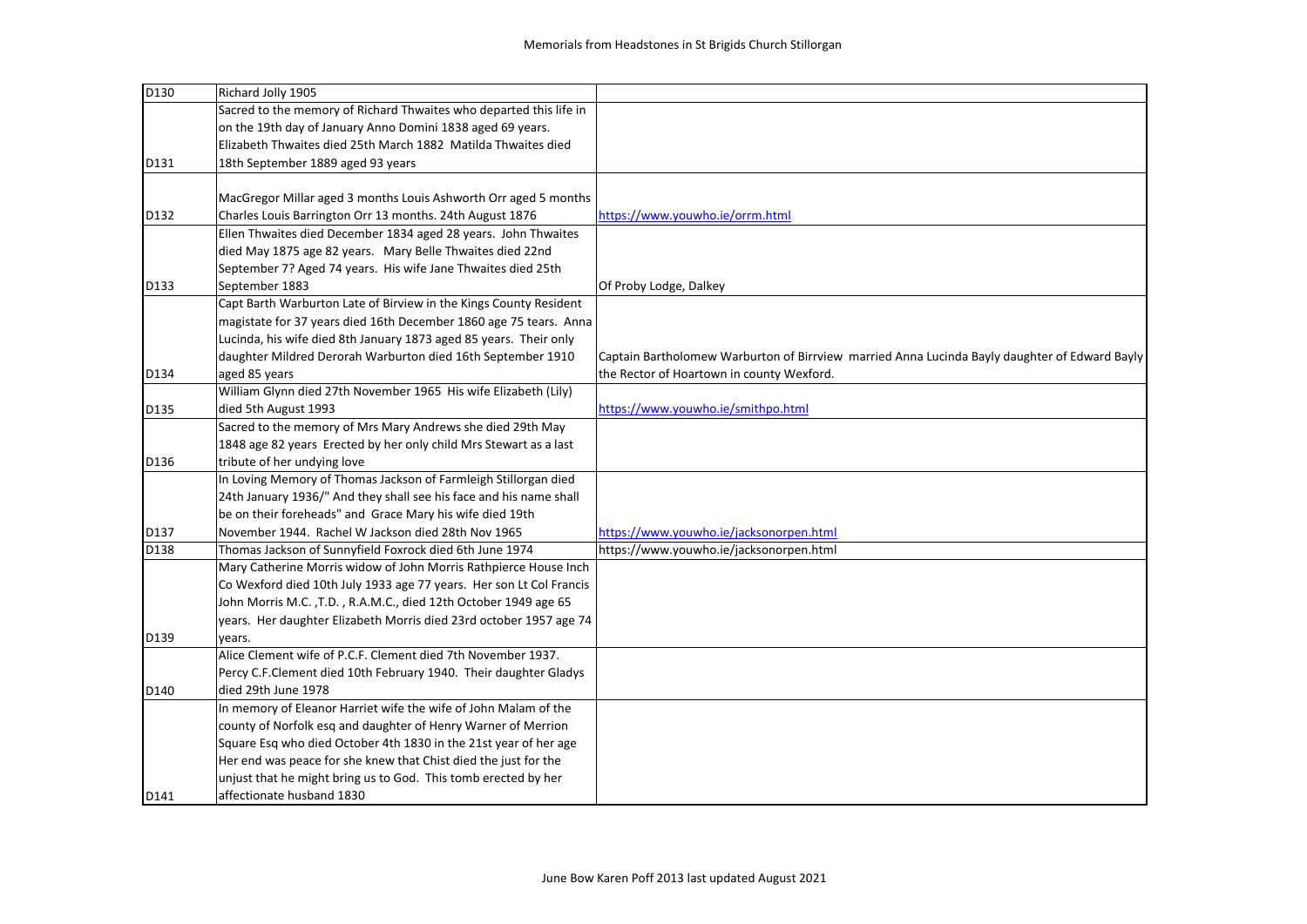|           | [IRON RAILED ENCLOSURE] Sacred to the memory of Blanche                          |                                   |
|-----------|----------------------------------------------------------------------------------|-----------------------------------|
|           | Georgina infant daughter of Charles and Henrietta Wale of Shelford               |                                   |
|           | Cambridgeshire she died the 7th day of December 1859 aged 7                      |                                   |
| D142(i)   | weeks                                                                            | http://www.youwho.ie/whately.html |
|           |                                                                                  |                                   |
|           | Sacred to the memory of Blanche the beloved wife of Captain G.H.                 |                                   |
|           | Wale R.N. And youngest daughter of Richard Whately Archbishop of                 |                                   |
| D142(II)  | Dublin she died on the 4th day of March 1860 aged 30 years.                      | http://www.youwho.ie/whately.html |
| D176      | In loving memory of Siobhan Allison died 8th October 2001 age 50                 |                                   |
|           | [IRON RAIL SURROUND] Here lieth the remains of Mary relict of                    |                                   |
|           | George Chapman sq of Castlereeban Co Kildare who departed this                   |                                   |
| D143      | life August 2nd 1851 aged 76 years.                                              |                                   |
|           | Peter Andrews Esq late of the parish of Stillorgan aged 56 years died            |                                   |
| D144      | 15th March 1811 Husband and Father                                               |                                   |
|           |                                                                                  |                                   |
|           | Sacred to the memory of Robert Smyth Esq <sup>re</sup> of Cullenswood avenue     |                                   |
| D145      | $Ct$ Dublin who departed this life at an advanced age Dec <sup>r</sup> 12th 1859 |                                   |
|           | Here lieth the body of Mrs Sophia Smyth who departed this life on                |                                   |
| D145 (ii) | the 9th day of February 1831 age 69.                                             |                                   |
|           |                                                                                  |                                   |
|           | Here lieth the body of Frances Susanna Smyth daughter of Robert                  |                                   |
|           | Smyth Esq of Leeson St who departed this life 3rd March 1809 aged                |                                   |
|           | 8 years and 7 months also(space left) Dickson his mother in law and              |                                   |
|           | was grandmother of the Rev Benjamin Dickson T.T.C.D. Who died in                 |                                   |
|           | March 1829 aged 85 Mary Smyth his just and beloved wife who                      |                                   |
|           | died in May 1834 aged 56 years Susanna Smyth his second daughter                 |                                   |
|           | who died August 2nd 1841 aged 3 1/2 years Robert Smyth jun <sup>'</sup> his      |                                   |
| D146      | son who died March 29th 1851 aged 44 years                                       |                                   |
|           | Sacred to the memory of Mary Jane the dearly beloved wife of                     |                                   |
|           | William Johnston Johnston and daughter of Joseph and Martha                      |                                   |
|           | Levingston of Avoca Co Wicklow died 17th November 1870 age 21                    |                                   |
| D147      | years.                                                                           |                                   |
|           | Resurgam Sacred to the memory of Mrs Mary Jones the beloved                      |                                   |
|           | wife of Mr John Jones who died on the 29th day of October 1867                   |                                   |
|           | and her children Susan Hannah died 21 June 1845 Susan Amelia died                |                                   |
|           | 24th Nov 1846 Sarah Maria died 29th July 1856 Richard Lionel,                    |                                   |
|           | M.A. died 4th Nov 1879 The husband and father also rests here.                   |                                   |
|           | John second son of the late James Jones of Tibradden Esquire died                |                                   |
| D148      | 30th Nov 1892 age 85 an aged Saint deeply mourned.                               |                                   |
| D149      | Limestone Headstone - Cant read                                                  |                                   |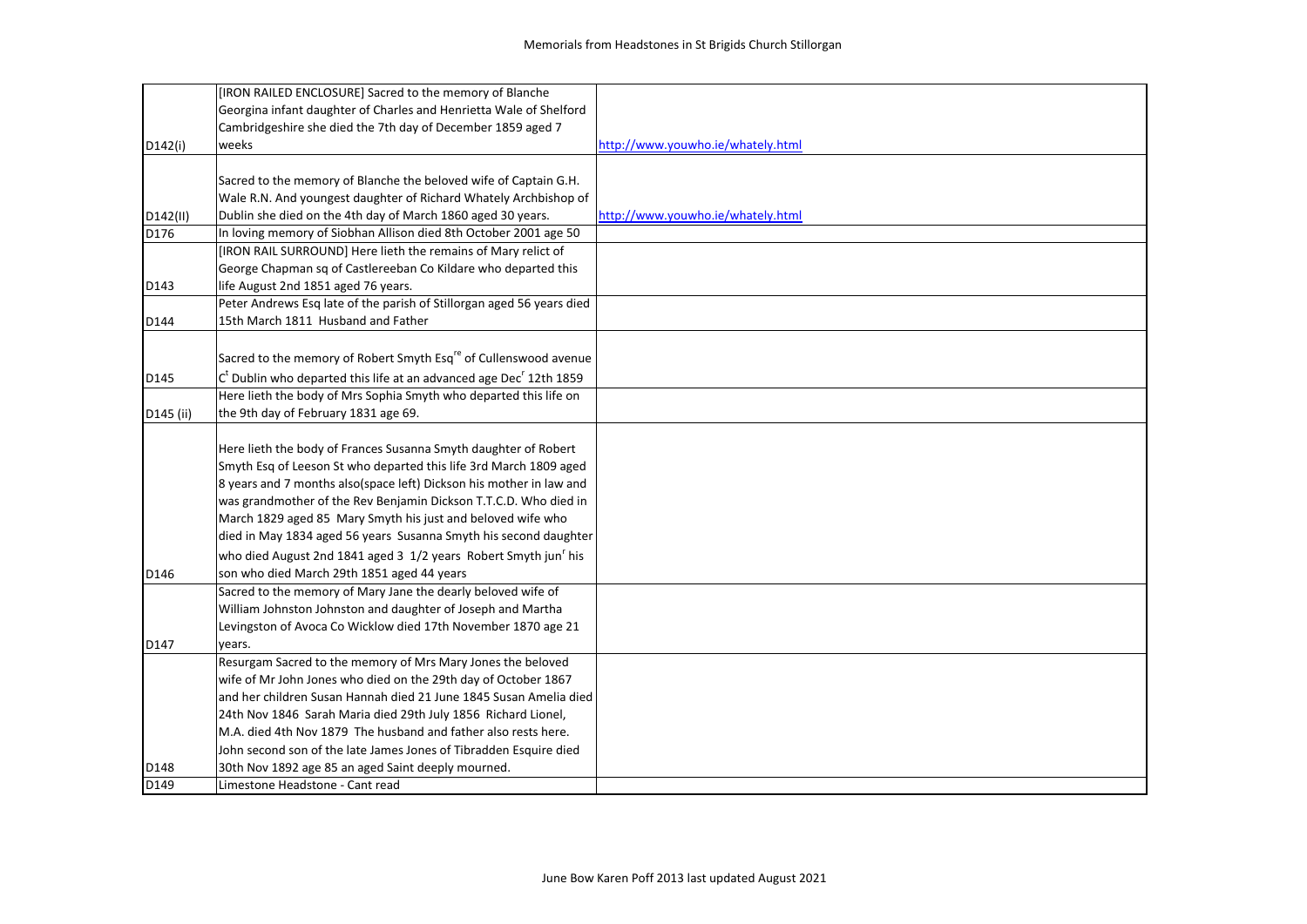|                      | I Sacred I to the memory of I William Broome Esq I who departed                        |                                                                                                                                                                         |
|----------------------|----------------------------------------------------------------------------------------|-------------------------------------------------------------------------------------------------------------------------------------------------------------------------|
|                      | this life on the 13th Nov 1825 I aged 86 years I also to the memory                    | William Broome, Kilmacud, was elected a life member of the Royal Dublin Society on 4 June 1812,                                                                         |
|                      |                                                                                        | of his son I Henry Broome Esq I late Major H.M. 22nd Light Dragoons his sponsors being Eccles Cuthbert and William Colville. He was a frequent attender at weekly board |
| D150                 | I who died May 1833 I aged 54 years                                                    | meetings during 1819-21 https://www.youwho.ie/broome.html                                                                                                               |
| D151                 | Duplicate                                                                              |                                                                                                                                                                         |
|                      | The Lord giveth and the Lord hath taken away. Blessed be the name                      |                                                                                                                                                                         |
|                      | of the Lord This stone and burial place belongeth to James Shea late                   |                                                                                                                                                                         |
|                      | of Chequer Lane in the city of Dublin Joyner who departed this life                    |                                                                                                                                                                         |
|                      | the 24th day of Janr <sup>y</sup> 1762 in the 45th year of his age. To whose           |                                                                                                                                                                         |
| D152                 | memory his dear wife Mary Shea                                                         | Stone has sunk and rest of memorial is underground                                                                                                                      |
|                      | In Loving Memory of John Jolly died July 7th 1878 age 81 years also                    |                                                                                                                                                                         |
|                      | his wife Sarah died 7th June 1887 aged 52 years and their son                          |                                                                                                                                                                         |
|                      | Thomas died Aug 13 1872 age 19 years also their daughter Mary                          |                                                                                                                                                                         |
|                      | Jane died June 27 1890 aged 21 years also Sarah died April 30th                        |                                                                                                                                                                         |
| D153                 | 1912 aged 49 years.                                                                    | https://www.youwho.ie/jollysarah.html                                                                                                                                   |
|                      | Sacred to the beloved memory of Jane Jolly died April 15th 1860                        |                                                                                                                                                                         |
|                      | aged 2 years also Mary Margaret Jolly died November 18th 1866 age                      |                                                                                                                                                                         |
|                      | 1 year also their mother Mary Jane Jolly died October 20 1904 aged                     |                                                                                                                                                                         |
|                      | 70 years also their father John Jolly died May 1st 1905 aged 84                        |                                                                                                                                                                         |
| D154                 | years.                                                                                 | https://www.youwho.ie/jolleymerville.html                                                                                                                               |
|                      | In Loving Memory of Mary (Mollie) Hughes nee Gilliland who died                        |                                                                                                                                                                         |
| D155                 | 14/2/2005                                                                              |                                                                                                                                                                         |
| D156                 | Douglas Haig Rath 1917-1994 Sexton of this church 1951-1971                            |                                                                                                                                                                         |
|                      | Ellen the beloved wife of James Watts of Stillorgan Grove who died                     |                                                                                                                                                                         |
|                      | 27th September 1871 aged 63 years also M <sup>r</sup> Ja <sup>s</sup> Watts husband of |                                                                                                                                                                         |
|                      | the above who died April 8th 1889 aged 80 years a native of the                        |                                                                                                                                                                         |
| D157                 | town of Sligo and their beloved daughter Isabella.                                     | https://www.youwho.ie/watts.html                                                                                                                                        |
|                      |                                                                                        |                                                                                                                                                                         |
|                      | Sacred to the memory of Stearne Phillips Esq who departed this life                    |                                                                                                                                                                         |
|                      | Sept <sup>r</sup> 27th 1848 of Joshus Phillips Ashgreen Co Meath died March            |                                                                                                                                                                         |
|                      | 25th 1861 aged 41 years and of Annie his wife daughter of the                          |                                                                                                                                                                         |
|                      | above died April 1st 1903 aged 76 years also of their son Frederick                    |                                                                                                                                                                         |
|                      |                                                                                        | William Phillips who died June 13th 1936 aged 80 years also his wife Stearne Phillips was born circa 1776 son of Michael Phillips and Mabel Tighe.Stearne Philips of    |
|                      | Frances Margaret who died 2 December 1851 aged 92 years also                           | Athboy married Margaret Tighe daughter of Stearne Tighe of Garlanstown, Co Westmeath at St                                                                              |
| D158                 | their son Horace L. Phillips died 14th March 1869 aged 75 years.                       | Peters on 13.09.1823.                                                                                                                                                   |
|                      |                                                                                        |                                                                                                                                                                         |
| D159                 | Frances Elizabeth Beasley died 6th November 1845 aged 10 months                        | https://www.youwho.ie/beasley.html                                                                                                                                      |
|                      | Craig Robert Hamilton born 22nd November 1984 1st January 1999                         |                                                                                                                                                                         |
| D <sub>160</sub> (i) | Gods Finger touched him and he slept.                                                  |                                                                                                                                                                         |
| D160 (ii)            | Craig Robert Hamilton 1/1/1999                                                         | <b>Brass Plaque</b>                                                                                                                                                     |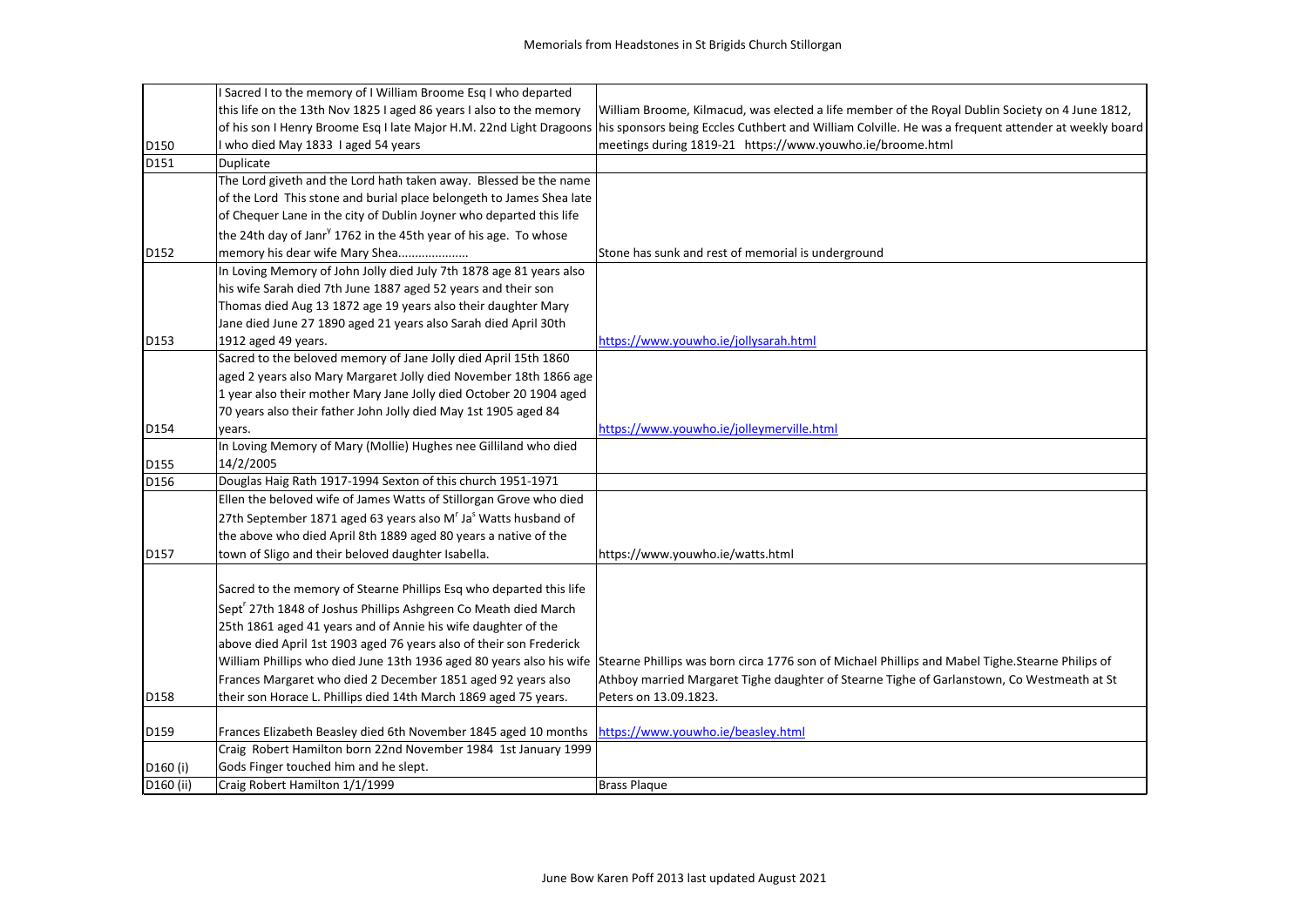|                  | Annie wife of William Mason of Newtown Park died 3rd January           |                                                                                                                                                                  |
|------------------|------------------------------------------------------------------------|------------------------------------------------------------------------------------------------------------------------------------------------------------------|
|                  | 1860 age 55 years. Their two children Mary Annie and Henry Alfred      |                                                                                                                                                                  |
| D162             | Mason. The above William Mason died 14th July 1882 age 80 years.       |                                                                                                                                                                  |
|                  | Hic sepultus est Henricus Mason, Filius Gulielmi et Janae. Qui floris  |                                                                                                                                                                  |
|                  | ritu Gerininanus. Matutino gelen desperut Anno Etat 7 Aug 18           |                                                                                                                                                                  |
|                  | 1805. Beneath are also interred Edward W. Winder Esq died 21st         |                                                                                                                                                                  |
|                  | March 1880. Also his sister Alicia Barbara Winder died 11th Feb        |                                                                                                                                                                  |
| D <sub>163</sub> | 1894 age 92 years.                                                     |                                                                                                                                                                  |
|                  | In Loving Memory of a beloved husband and father Thomas (Tom)          |                                                                                                                                                                  |
| D164             | Shaw 7/01/1929 - 13/3/2005 Forever in others                           |                                                                                                                                                                  |
|                  | Sacred in the memory of Bryan Stapleton Esq of the City of Dublin      |                                                                                                                                                                  |
|                  | who departed this life 28 day of July 1799 in the 53rd year of his age |                                                                                                                                                                  |
|                  | also Frances Stapleton his wife who died on the  Day of Dec 1803       |                                                                                                                                                                  |
|                  | aged 54 years also Mary Stapleton daughter of said Bryan and           |                                                                                                                                                                  |
|                  | Frances Stapleton who departed this life on the 6th day of February    |                                                                                                                                                                  |
| D <sub>165</sub> | 1804 aged 20 years.                                                    |                                                                                                                                                                  |
|                  |                                                                        | John Gage Davis was a barrister living in Booterstown. He married Jane Cary on 15.08.1798 at St                                                                  |
|                  |                                                                        | Peters. He joined the RDS in 1810. He was a member of the fine arts committee from 1813-1834                                                                     |
|                  |                                                                        | and the Library committee from 1815-1820. He was appointed to the sub-committee on woollen                                                                       |
|                  |                                                                        | Departed this life the 17th May 1822 Jane wife of John Gage Davis of manufacture in 1820. John Gage Davis took his own life in 1834 and is buried here. He was a |
|                  | Booters Town John Gage Davis died 6th June 1834 Mrs Elizabeth          | widower for many years and the couple had no children. His sister and a servant resided with him                                                                 |
|                  | Sarah Lyons his sister died on 6th November 1846 In Life esteemed      | at Gardeners Row, Booterstown.                                                                                                                                   |
| D166             | in death Lamented                                                      |                                                                                                                                                                  |
| D167             |                                                                        |                                                                                                                                                                  |
|                  |                                                                        | Mid 19th Century type headstone with just the name. This may be the Rev James Houghton                                                                           |
| D168             | James Kennedy                                                          | Kennedy? https://www.youwho.ie/kennedy.html                                                                                                                      |
|                  | Sacred to the memory of Arthur Phineas Murray who died April 9th       |                                                                                                                                                                  |
| D169             | 1848 aged three months                                                 |                                                                                                                                                                  |
|                  | Here lies the body of John Franklin of Booterstown Avenue in the       |                                                                                                                                                                  |
|                  | County of Dublin who departed this life on the 18th day of March       |                                                                                                                                                                  |
|                  | 1819 aged 82 years also the body of Isabella his wife who died on      |                                                                                                                                                                  |
|                  | the 27th February in the same year aged 73 also his second             |                                                                                                                                                                  |
|                  | daughter Eliza who departed this life on the 10th June 1841 aged 71    |                                                                                                                                                                  |
|                  | years also Susan Franklin died November the 11th 1849 aged 39          |                                                                                                                                                                  |
|                  | years Elizabeth Franklin daughter of the above John Franklin who       |                                                                                                                                                                  |
|                  | died on the 9th day of September 1857 aged 84 years also Mary          |                                                                                                                                                                  |
|                  | Gamble daughter of the above John Franklin and widow of Samu'l         | John FRANKLIN (died 18 March 1819), coachmaker and paper hanging manufacturer. John was                                                                          |
|                  | Gamble of the city of Dublin who died the 3rd day of June 1871 in      | shown at a general meeting in the Parish of Monkstown on 22 December 1816. John married                                                                          |
| D170             | her 89th year                                                          | Isabella Bewley                                                                                                                                                  |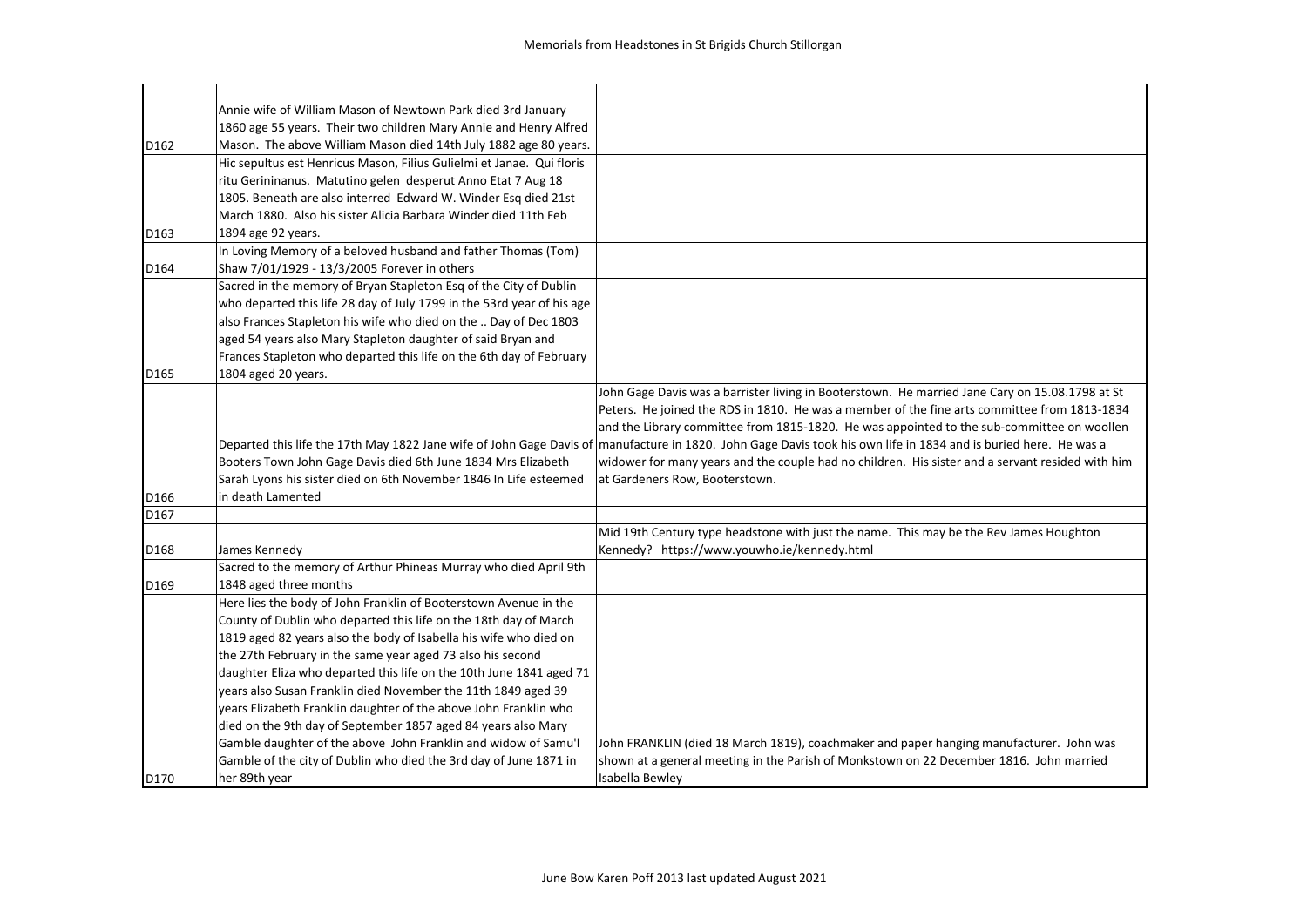|           | Here lieth the mortal remains of Mary Griffith widow of the late         |                                                                                                                                                                                   |
|-----------|--------------------------------------------------------------------------|-----------------------------------------------------------------------------------------------------------------------------------------------------------------------------------|
|           | Richard Griffith Esq & daughter of the late chief Baron Burgh she        |                                                                                                                                                                                   |
|           |                                                                          | departed this life on the 8th day of Septem <sup>r</sup> 1820 in the 47th year of Broken Ledger : suspect she is the daughter of Walter Hussey Burgh one of the most eloquent and |
|           | her age and within three months after the decease of her beloved         | charismatic lawyers in Ireland during the late 18th century. In June 1783 he was appointed to the                                                                                 |
|           | husband. She was a tender mother and often would she speak of            | lucrative judicial position of Lord Chief Baron of the Exchequer, one of the Four Courts in Dublin.                                                                               |
|           | cheerful evenings with her children round but Heaven denied her          | However, less than six months later, the 40-year-old contracted an illness while inspecting a gaol in                                                                             |
|           | orphans that sweet hour with Christian Hope; their mother sunk to        | Armagh and died. When not in Dublin for the Parliament he lived at Dromkeen, Co. Limerick. He                                                                                     |
| D171      | death. O'Might her Angel spirit watch Oe'r them.                         | was probably buried at St Peter's Church, North Circular Rd, Dublin.                                                                                                              |
|           | Sacred to the memory of Margaret daughter of the late Rev Francis        |                                                                                                                                                                                   |
| D172      | Hall L.L.D. Died 7th July 1849 aged 49 years.                            | Broken Ledger                                                                                                                                                                     |
|           | [IRON RAILED ENCLOSURE] The 20th March 1821 Theresa wife of              |                                                                                                                                                                                   |
|           | John Charles Lyons departed this life. Pious and unaffected gentle       |                                                                                                                                                                                   |
|           | and benevolent She was called away in the bloom of life at the           |                                                                                                                                                                                   |
|           | most interesting period of existence Her mortal remains and those        |                                                                                                                                                                                   |
|           | of her infant rest here. Anne Corbet sister of the above named           |                                                                                                                                                                                   |
|           | Theresa died 3rd June 1834 deeply and deservedly regretted John          |                                                                                                                                                                                   |
|           | Corbet their brother died 23rd October 1836 John Charles Lyons           |                                                                                                                                                                                   |
| D173(i)   | who died on the 5th December 1869 aged 87 years.                         | Vault with ring pulls - Stone mason G Sherwood                                                                                                                                    |
|           | In Loving Memory of Mary Elinor Scott August 8th 1952 aged 78            |                                                                                                                                                                                   |
|           | years/Helena Violet Scott died 11th December 1962 aged 81 years          |                                                                                                                                                                                   |
| D173(ii)  | Florence M. Scott died 19 August 1974 aged 95 years                      | At Vault with ring pulls (3 small stone at plinth)                                                                                                                                |
|           | In Loving Memory of Eliza Maria wife of William Lyons died April         |                                                                                                                                                                                   |
|           | 18th 1888 also of the above William Lyons Esq died October 17 1889       |                                                                                                                                                                                   |
|           | also of George Irvin Scott their grandson died December 5th 1892         |                                                                                                                                                                                   |
|           | aged 16 years also of Francis Moore Scott father of above died April     |                                                                                                                                                                                   |
|           | 28th 1897 aged 61 years "until the day dawns" also of Georgina           |                                                                                                                                                                                   |
|           | Scott widow of above died 18th August 1927 aged 81 years."with           | Vault with ring pulls - Stone from Coates Dublin. Francis Moore Scott. JP at Brighton Vale,                                                                                       |
| D173(iii) | Christ which is far better"                                              | Monkstown age 61. Funeral Saturday April 29th at 9am                                                                                                                              |
|           | Sarah Harriet Hall youngest daughter of Colonel H.Hall C.B, departed     |                                                                                                                                                                                   |
| D174      | this life 1st March 1843 aged 2 years and 8 days.                        |                                                                                                                                                                                   |
|           |                                                                          |                                                                                                                                                                                   |
|           | [IRON RAILED ENCLOSURE] Sacred to the memory of Rebecca the              |                                                                                                                                                                                   |
|           | beloved wife of William Cornwall of Richmond Monkstown Esq who           |                                                                                                                                                                                   |
|           | departed this life on the 8th day of March 1857 aged 29 years            |                                                                                                                                                                                   |
|           | Hastings Hennis eldest son of William C.Cornwall died 20 July 1870       |                                                                                                                                                                                   |
|           | aged 16 years also Louisa Hennis who died 21st February 1877 aged        |                                                                                                                                                                                   |
|           | 90 years also William C.Cornwall Esq who departed this life Oct 13th     |                                                                                                                                                                                   |
|           | 1887 aged 68 years also Marcella Rebecca born November 26th              |                                                                                                                                                                                   |
|           | 1893 died December 30th 1893 granddaughter of the above and              |                                                                                                                                                                                   |
| D175      | daughter of Cap <sup>t</sup> Douglas William Cornwall and Emma his wife. |                                                                                                                                                                                   |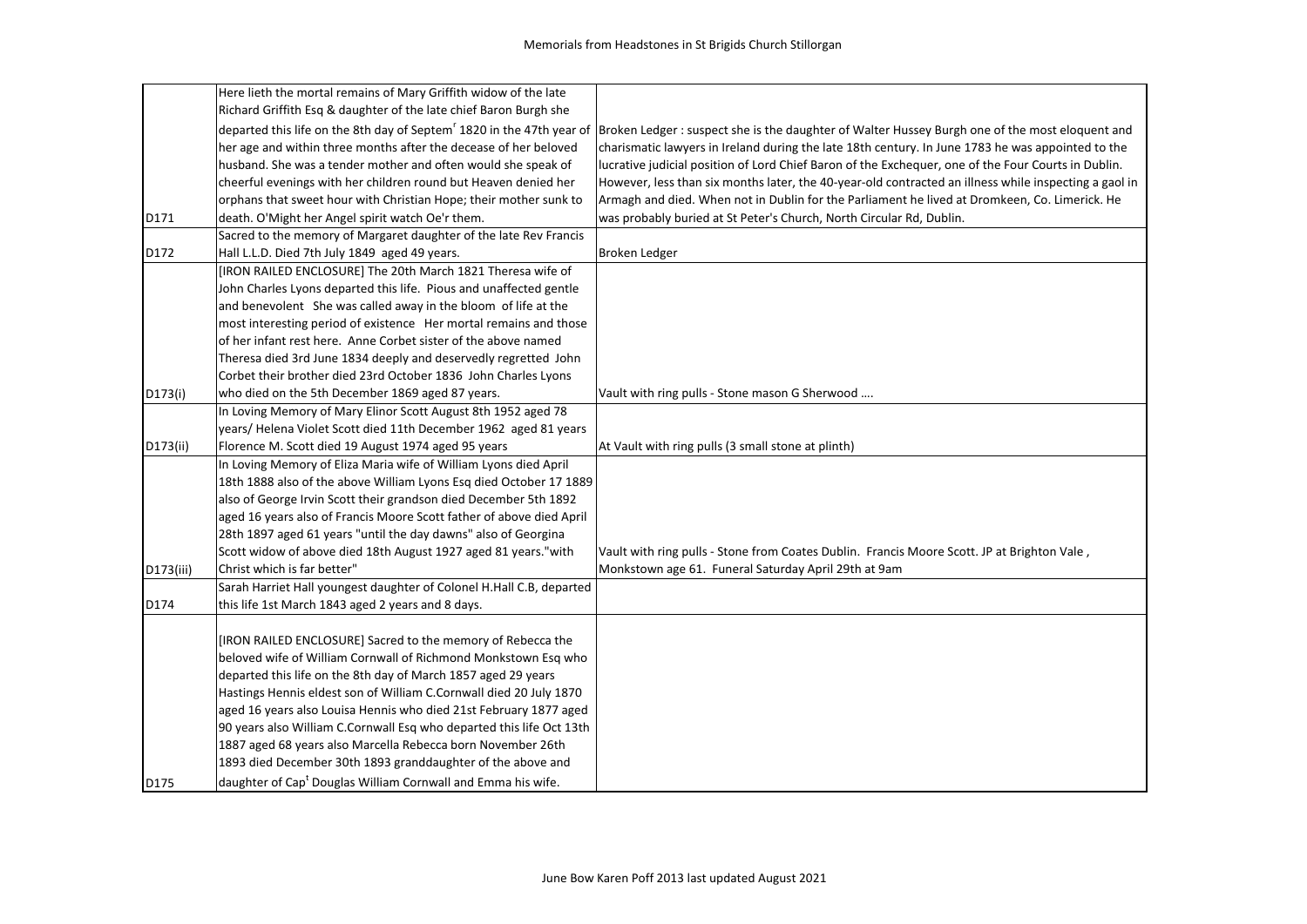|         | In Memory of My Beloved Tony F.A. Rivaz Died November 18th 1952      |                                                                                                  |
|---------|----------------------------------------------------------------------|--------------------------------------------------------------------------------------------------|
| G176    | age 36. Also his mother Violet H Rivaz died 18th Dec 1975            |                                                                                                  |
|         | In Loving Memory of Wm G Hutchinson MB., BCH (Bill) Died 20th        |                                                                                                  |
|         | January 1954 aged 31 years also Annie Ruth Hutchinson mother of      |                                                                                                  |
|         | the above died 24th May 1975. Also John Hutchinson Beloved           |                                                                                                  |
| G177    | husband & Father died 18th September 1976.                           |                                                                                                  |
|         | In Loving Memory of Alfred Rowland 1875-1954 Elizabeth Rowland       |                                                                                                  |
| G178    | 1877 - 1957 Son Donald 1917 - 1987                                   |                                                                                                  |
|         | In Loving Memory of Sarah Elizabeth Hawkes died 29th April 1954      |                                                                                                  |
| G179    | also her daughter Gladys died 21st December 1979                     |                                                                                                  |
|         | In Loving Memory of Juliet Rachel Boyd, wife of Rt Rev Robert M      |                                                                                                  |
| G180    | Neil Boyd Bishop of Derry and Raphoe died 29th January 1955          | Cleric                                                                                           |
|         | In Loving Memory of Richard Medcalf died May 16 1955 in his 75th     |                                                                                                  |
|         | year and his wife Mary E. (Jane) died 18th February 1973 in her 85th |                                                                                                  |
|         | year and also William H Medcalf died Dec 5 1965 in his 88th year     |                                                                                                  |
| G181    | and his wife Jane E. Died Nov 24th 1970 in her 88th Year             |                                                                                                  |
|         | In Loving Memory of Isobella Henderson died 10th May 1983            |                                                                                                  |
| G182    | William James Agnew 1928 - 1996                                      |                                                                                                  |
|         | George McAvoy 27 July 1910 - 19 March 1983 Joan McAvoy 4th           |                                                                                                  |
| G183    | November 1921 - 4th April 2011                                       |                                                                                                  |
|         | Arthur McComas Johnson born January 1st 1904 passed from Death       |                                                                                                  |
|         | into Life April 27th 1956 and his wife Ethel Adrienne Johnson 28 4   |                                                                                                  |
| G184    | 1905 - 19 9 1965                                                     |                                                                                                  |
|         |                                                                      |                                                                                                  |
|         | Not lost but gone before In Loving Memory of our dear Mother Edith   |                                                                                                  |
| G185    | Alma Johnston who passed on 20th June 1955 in her 81 year.           |                                                                                                  |
|         | In Loving Memory of John Allison Dearly loved and only son of        |                                                                                                  |
|         | Richard and Jean Large died 13th May 1956 aged 21 years also         |                                                                                                  |
|         | Richard T. Large father of the above died 8th November 1985 and      |                                                                                                  |
|         | Georgina wife of Richard died 27th December 2007 age 99 years.       |                                                                                                  |
| G186    | Blessed are the pure in Heart, for they shall see God.               |                                                                                                  |
|         | J.A.H. Street born 25th October 1881 died 17th April 1956. Mary      |                                                                                                  |
| G187    | wife of the above died 19th May 1969                                 |                                                                                                  |
| G188(a) | In Loving Memory of Minnie Louise Thomas died 8th July 1955          |                                                                                                  |
|         |                                                                      | Known as Tommy Thomas, a founder member of the Stillorgan Players and came up with the name.     |
|         |                                                                      | Involved with "Drama" all his life. His fathers cousin (Walter Brandon Thomas) wrote the classis |
|         | In Loving Memory of Arthur Rhys Thomas born 29th March 1900          | "Charley's Aunt. Served in the RAF during WW2. Advertising Sales Manager with Irish Times and    |
| (b)     | and died 20th April 1978                                             | was one of the Organisers of the Dublin St Patrick's Day Parade.                                 |
|         | In memory of his wife Doris Eleanor Rhys Thomas 1st September        |                                                                                                  |
| (c)     | 1902 to 26th February 1986                                           |                                                                                                  |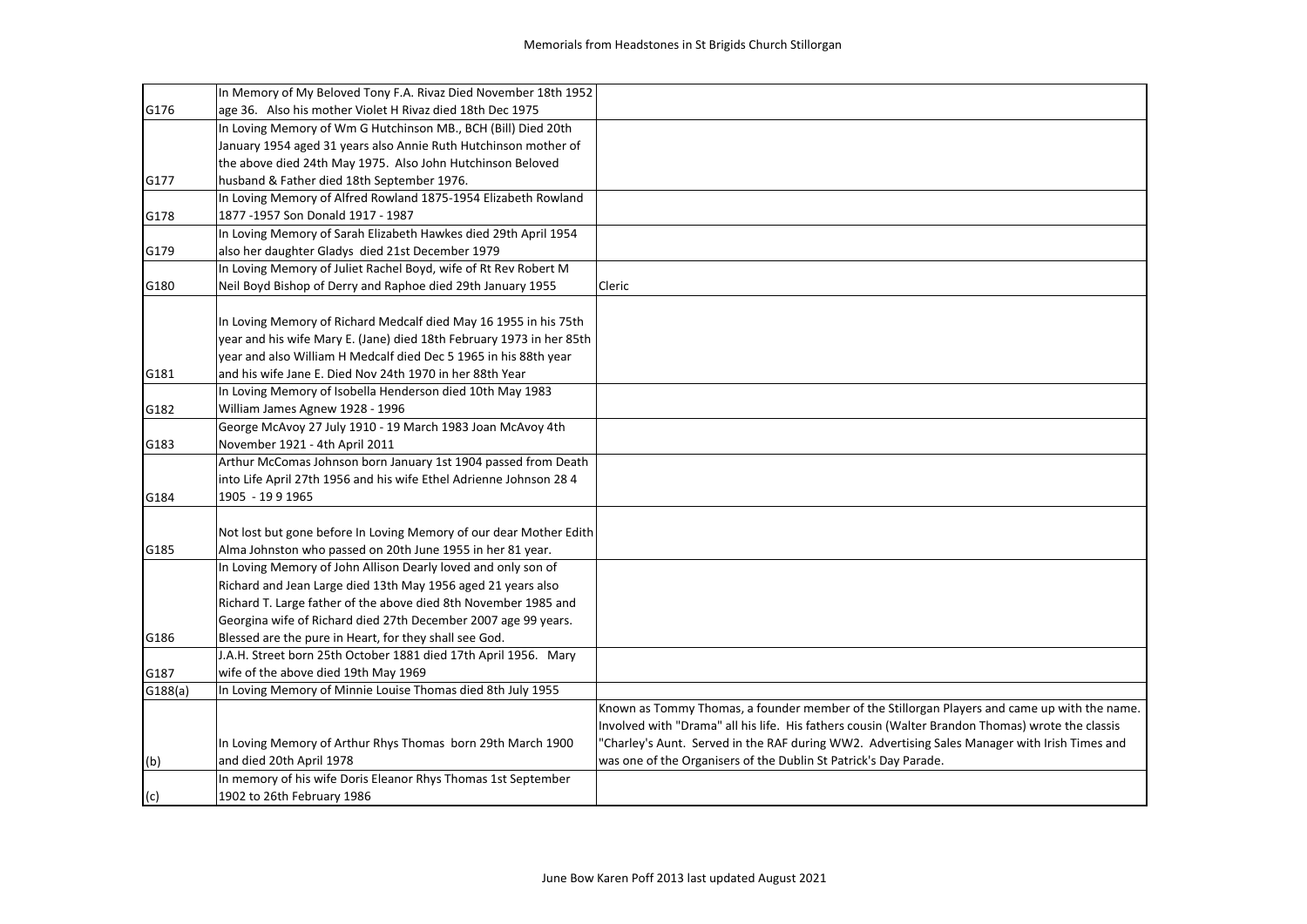|      | In Loving Memory of a Dear Husband and Father George Spencer         |                                                                                                  |
|------|----------------------------------------------------------------------|--------------------------------------------------------------------------------------------------|
|      | called home died 12/6/1955 age 64 years also grandson Eric George    |                                                                                                  |
|      | Spencer died March 11th 1963 aged 9 weeks also Emily Rose            |                                                                                                  |
| G189 | Spencer died 18th February 1975 aged 83 years.                       |                                                                                                  |
|      | Garden Seat - Roger Beckett. Cub Scout Leader 1969-1991 3rd          |                                                                                                  |
| G190 | Dublin Stillorgan.                                                   |                                                                                                  |
| G191 | William Cambridge died 10th May 1960                                 |                                                                                                  |
|      | Alexander Campbell (Monkey) Morgan late of the Royal Artillery       |                                                                                                  |
| G192 | killed flying 15th January 1958 age 38 years                         | https://www.youwho.ie/monkey.html                                                                |
| G193 | Mary Alice Skinner died 28th November 1957 age 82 years              |                                                                                                  |
|      |                                                                      |                                                                                                  |
| G194 | Our mother Alice Maude Downes died 20th February 1955 aged 82        |                                                                                                  |
| G195 | Baby Elaine Dyer died 3rd July 1987 In Gods Tender Care              |                                                                                                  |
|      | In Memory of My dearly loved husband Edward Porter died 7th June     |                                                                                                  |
|      | 1969 also his wife Eliza Jane died 24th Nov 1988 John Albert Spencer |                                                                                                  |
| G196 | 26/3/1986                                                            |                                                                                                  |
| G197 | Charles McCarthy died 8th August 1973 age 75 years.                  |                                                                                                  |
|      | Francis Albert L'Estrange 1889-1976 Beloved husband of Eleanor       |                                                                                                  |
|      | and father of Rosemary and also Eleanor Lucy Anne L'Estrange 1894 -  |                                                                                                  |
| G198 | 1983                                                                 |                                                                                                  |
|      | McCreedy In Cherished Memory of my dear Husband Christopher          |                                                                                                  |
|      | died 1st February 1974 At Rest Eileen dearly beloved wife of         |                                                                                                  |
| G199 | Christopher died 20th February 1988                                  |                                                                                                  |
|      |                                                                      |                                                                                                  |
|      | In Loving Memory of Samuel Burton McCarthy died 24th Dec 1979        |                                                                                                  |
| G200 | and his Wife Hilda Maude died 23rd Nov. 2009 aged 98 At Rest         |                                                                                                  |
|      |                                                                      |                                                                                                  |
|      |                                                                      | https://www.youwho.ie/beere.html<br>Although Tune is given on the memorial as her                |
|      |                                                                      | second name, the name on her birth cert is June. Thekla Beere (1901 - 19 February 1991) attended |
|      |                                                                      | Trinity where she was the only female in the law department. She had a passion for walking and   |
|      |                                                                      | was a founder member of An Oige. She chaired the United Nations Commission on the Status of      |
|      |                                                                      | Women in 1970 and was the first women secretary of an Irish Department (Transport and Power).    |
| G201 | Thekla Tune Beere 1901 -1991 Civil Servant.                          | She was a governor of the Rotunda hospital and a director of the Irish Times.                    |
|      | Ernest Gordon Costello died 18th September 1973 Dearly loved also    |                                                                                                  |
| G202 | his loving wife Vera died 24th January 1994                          |                                                                                                  |
|      | In Loving Memory of Elizabeth Florence Sprengel passed on 20th       |                                                                                                  |
|      | February by 1958 Max Joseph Sprengel passed on 19th November         |                                                                                                  |
| G203 | 1969                                                                 | Max had a penny store at 30 Henry Street, which was damaged during the 1916 rising.              |
|      | In Loving Memory of Charles Cooper died 23rd Jan 1958 Ethel          |                                                                                                  |
| G204 | Cooper died 11th Oct 1966 Ernest Cooper died 27th Nov 1989           | https://www.youwho.ie/cooper.html                                                                |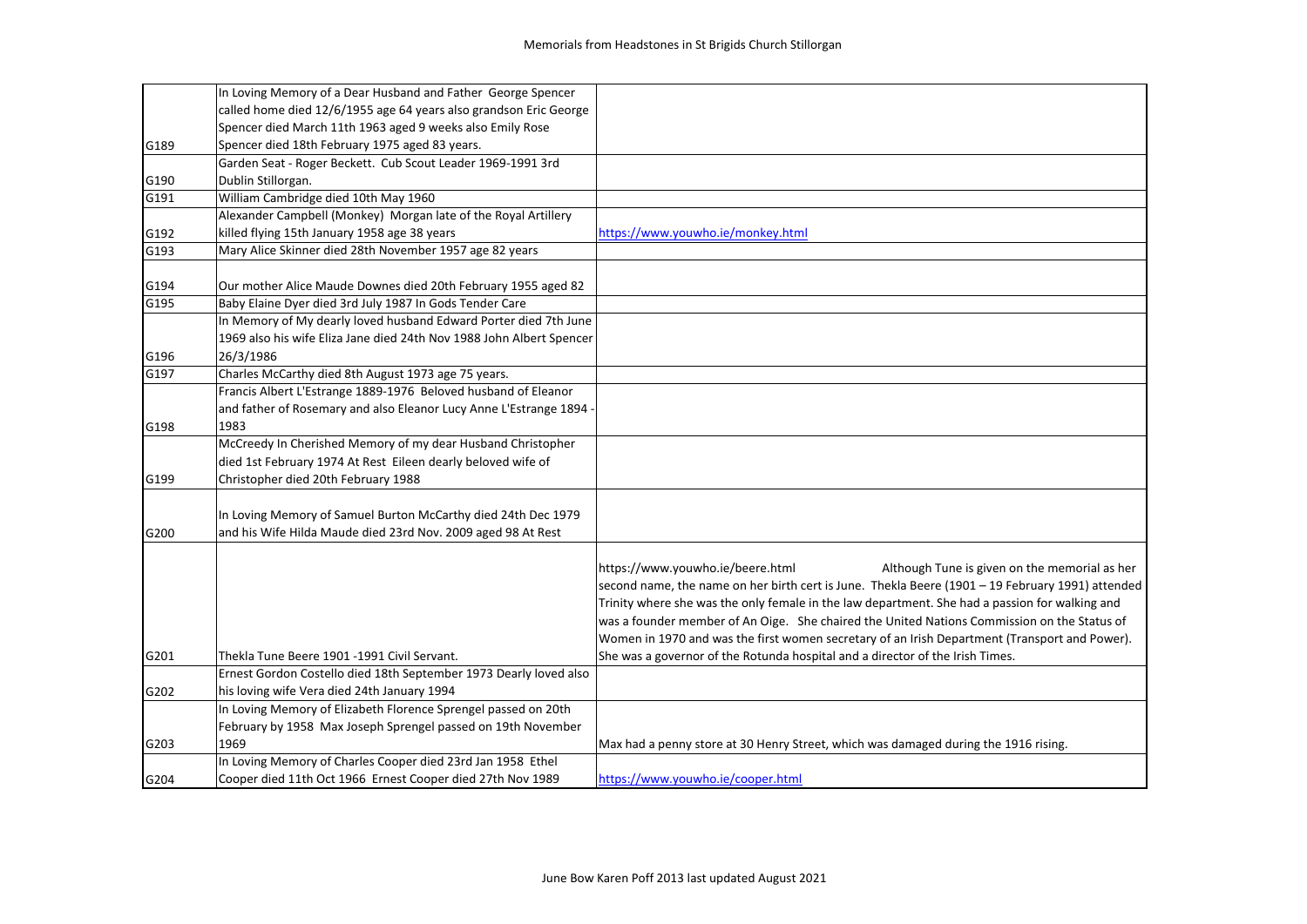|      | In Loving Memory/of/John J. Lambert/15th December 1929-15th             |                                                                    |
|------|-------------------------------------------------------------------------|--------------------------------------------------------------------|
| G205 | December 2012                                                           |                                                                    |
| G206 | Spare numbers                                                           |                                                                    |
| G207 | Spare numbers                                                           |                                                                    |
|      | In Loving Memory of John Purnell Purnell-Edwards formally of            |                                                                    |
|      | Stancombe Park Glougestershire England died at Stillorgan Rectory       |                                                                    |
| G208 | 13th December 1956 age 73 years.                                        |                                                                    |
|      | Cherished memories of Stella Spencer November 19th 1957 and her         |                                                                    |
|      | Father Samuel Victor Spencer February 11th 1977 also her Mother         |                                                                    |
|      | Sara G Spencer December 6th 1979 Lizanne Scott grandchild of the        |                                                                    |
|      | above August 18th 2011 and her Mother Sarah Victoria Scott              |                                                                    |
| G210 | January 12th 2012                                                       |                                                                    |
| G211 | Louis Claude Fleury 1879-1957. Ethel Maude Fleury 1888-1972             |                                                                    |
| G212 | Eva Spencer Died 26th June 2011                                         |                                                                    |
|      | Richard Appleby, husband of Kathleen Appleby, Woodview Cottage          |                                                                    |
| G213 | died 15/4/1959                                                          |                                                                    |
| G214 | <b>BABY FRAZER</b>                                                      |                                                                    |
|      | Sacred to the memory of The Rev.H.B. Dobbs late precentor and           |                                                                    |
|      | Canon of St Patrick's Cathedral Dublin and 42 years vicar of All Saints |                                                                    |
|      | Church Blackrock died 14th February 1961 aged 84 Loved by All.          |                                                                    |
|      | Curate of Castlebar Co. Mayo 1902 -1906. Curate of St Stephens          |                                                                    |
|      | Dublin 1906-1914 and his wife Kathleen died February 20th 1982          |                                                                    |
| G215 | ages 101                                                                | Cleric                                                             |
|      | Patricia Denise (Pat) Hollwey (nee Burrows) 10th October 1931 -         |                                                                    |
|      | 27th April 2010 and her husband John Desmond (Don) Hollwey 3rd          |                                                                    |
| G216 | June 1922-1st January 2015                                              |                                                                    |
|      | Doris Findlater 27th April 1895-7th December 1981 and Her sister        |                                                                    |
|      | Sheila Findlater 12th December 1902 -13th January 2008 Dearly           |                                                                    |
| G217 | loved by All                                                            | http://www.youwho.ie/findlater.html                                |
|      | Herbert Edward Cecil Luggar died 8th November 1974 and his wife         |                                                                    |
| G218 | Jessica Mary died 8th September 1984                                    |                                                                    |
|      | In Loving Memory of Joseph Hastings born 29th May 1883 died 6th         |                                                                    |
| G219 | <b>April 1974</b>                                                       |                                                                    |
|      | Robert (Bob) Murray Born 12th December 1927 died 14th August            |                                                                    |
| G220 | 2009                                                                    | There is an error by the stone mason and Bob's name is spelt Murry |
|      | Joseph Hume Dudgeon Lt Colonel Royal Scots Greys O.B.E. M.C.            |                                                                    |
|      | Burton Hall 19th March 1893 - 26th October 1965 and his wife            |                                                                    |
|      | I.F.M. (Sybil) Dudgeon (nee Symington) born 9th June 1893 died          |                                                                    |
| G221 | 15th Aug 1975 God is Love                                               | http://www.youwho.ie/dudgeon.html                                  |
|      | In Loving Memory of Kenneth Arthur Charles (Ken) Goodridge RN 1st       |                                                                    |
| G222 | June 1900 - 20th May 1958                                               | Military                                                           |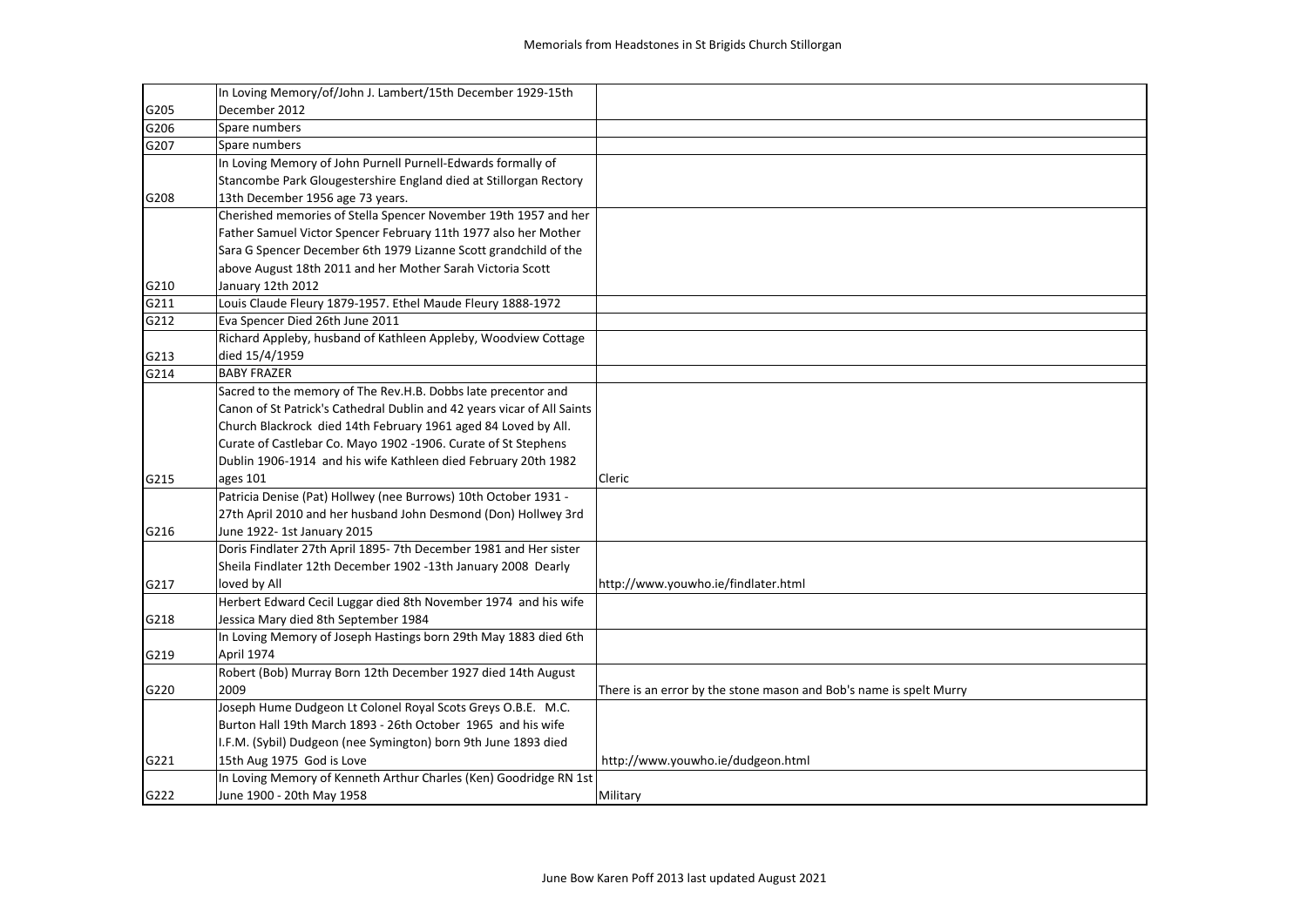|         | In Loving Memory of Major James Desmond Ward Harris (Jim)            |                                                            |
|---------|----------------------------------------------------------------------|------------------------------------------------------------|
|         | formally R.P.C. Born in Bombay 30th May 1895 died in Stillorgan      |                                                            |
|         | 29th August 1958 and his beloved wife Mabel born in Dublin 28th      |                                                            |
| G223    | March 1892 died 28th February 1960                                   | Military (Royal Pioneer Corps?) Dale Road, Stillorgan      |
|         | In Loving Memory of Edward Morgan died 1st October 1958 and his      |                                                            |
| G224    | dear wife Mary died 17th June 1996                                   | https://www.youwho.ie/morgan.html                          |
|         | Happy Memories of a dear Husband and Father Derek Francis Digby      |                                                            |
|         | Turpin 23rd May 1983 also beloved wife and Mother Phyllis Rosalind   |                                                            |
| G225    | Turpin 12th August 1999                                              |                                                            |
|         | In Loving Memory Wiliam Charles Henry Collins born 1879 died 1961    |                                                            |
|         | also of his wife Clara Louise Collins born 1877 died 1958 both of    |                                                            |
|         | Leicester England Son Clifford husband of Anne born 16th March       |                                                            |
| G226    | 1909 died 11th November 1976                                         | of Priory Grove                                            |
|         | In Loving Memory of Derrick C.A. Cole 30th April 1978 ages 60 years  |                                                            |
|         | also his beloved wife Iris 20th December 1995 aged 74 Years Thy      |                                                            |
| G227(a) | will be done.                                                        |                                                            |
|         | In Loving Memory of Jonathan Cole died 29th June 1959 aged 76        |                                                            |
|         | years also his beloved wife Flora died 3rd Feb 1976 in her 89th year |                                                            |
| (b)     | The Lord is my Shepherd.                                             |                                                            |
|         | In ever loving Memory of My Dear Husband Gerald Walter Henry         |                                                            |
|         | Walker Rtd Major R.H.A. Born 4th March 1892 died 19th November       |                                                            |
| G228    | 1959. Who departed to be with Christ.                                | Military, Dunbar House, Stillorgan Park                    |
|         | In Loving Memory of George Gordon Patterson 1911-1996 and his        |                                                            |
| G229    | beloved wife Shelagh Frances Patterson 1926 - 2004                   |                                                            |
|         | In Loving Memory of Frances Louisa (Peg) Lewis-Crosby nee Darley     |                                                            |
|         | who died 21st January 2004 aged 88 and her beloved Husband           |                                                            |
|         | Robert (Robin) Cornwall Lewis-Crosby who died 28th July 2008 aged    |                                                            |
| G230    | 93 In thy presence is the fullness of Joy                            |                                                            |
|         | Sacred to the memory of Edward McClelland Highton (Ned) passed       |                                                            |
|         | away 29th September 1962 aged 63 years also his wife Eleanor         |                                                            |
| G231(a) | Annie (Nana) died 22nd Dec 1979                                      | Scottish                                                   |
|         | Kenneth J Mellor (Son-in-Law) Died aged 76 23rd Nov 1923 - 9th       |                                                            |
|         | June 1999 also his wife Kathleen E Mellor (daughter) Nana aged 81    |                                                            |
| (b)     | 7th June 1927 - 20th June 2009                                       |                                                            |
| (c)     | Molly Highton Daughter in Law 24 March 1930 - 15 Feb 2007            |                                                            |
|         | George T Marshall 2nd October 1920 - 16th August 2002 and his        |                                                            |
|         | wife Myrtle A. Marshall 21st March 1925 - 6th January 2004           |                                                            |
| G232    | Steadfast and true                                                   | Registration and Securities manager of the Bank of Ireland |
|         | In Loving Memory of my dearly loved Husband John William Large       |                                                            |
|         | (Jack) died 4th August 1962 and his devoted wife Alice died 28th     |                                                            |
| G233    | September 1982 Safe in the Arms of Jesus                             |                                                            |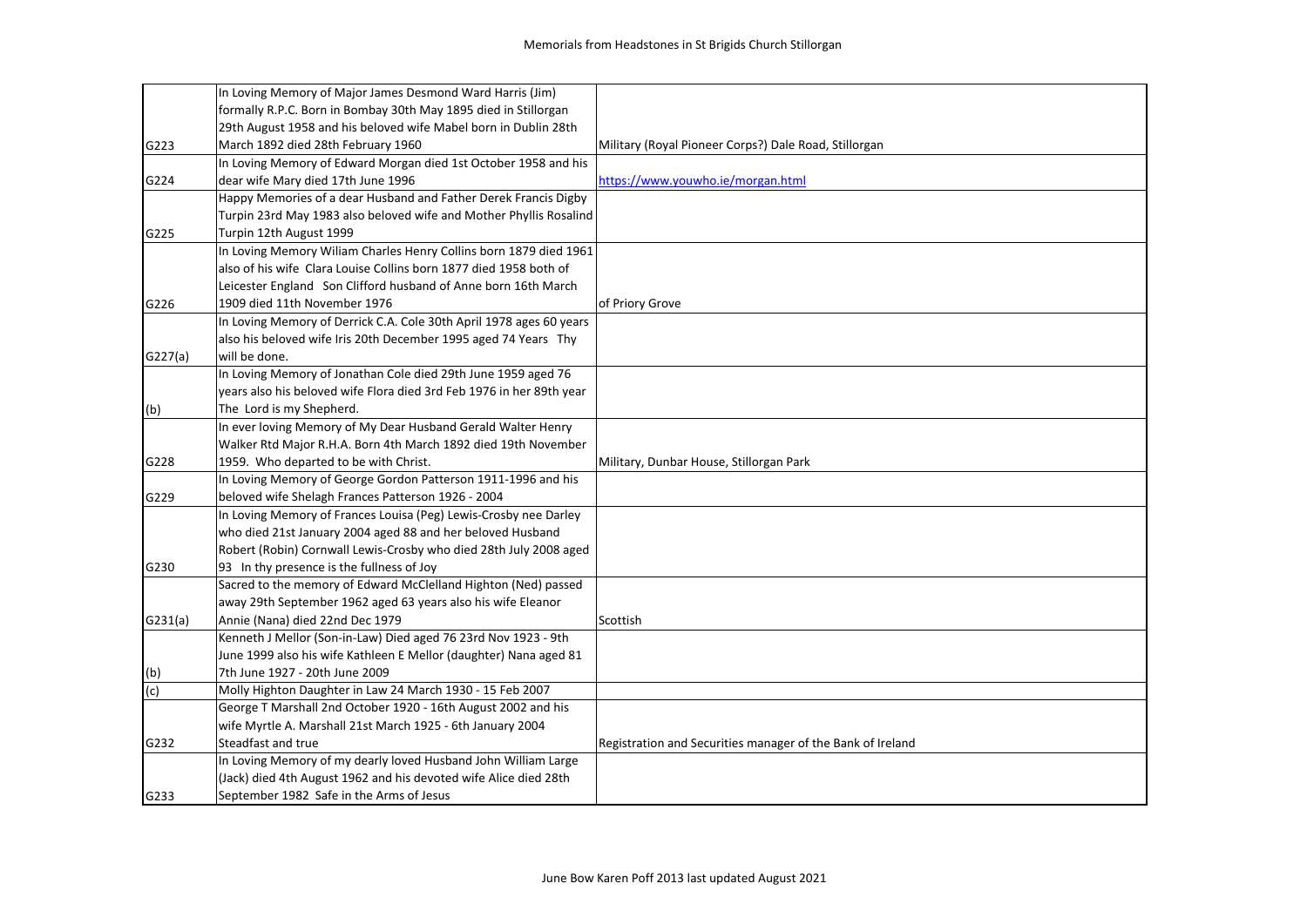|            | In Loving Memory of Robert W. Carley died 20th November 1994         |                                                                                                                                                                  |
|------------|----------------------------------------------------------------------|------------------------------------------------------------------------------------------------------------------------------------------------------------------|
|            | also his beloved Wife Elizabeth Muriel died 16th March 2001 "In      |                                                                                                                                                                  |
| G234       | Heavenly Love biding" At Rest                                        |                                                                                                                                                                  |
|            | In Memory of Maude Frances Annette Hart widow of George              |                                                                                                                                                                  |
|            | Vaughan Hart Waltersland Stillorgan Born 27th January 1881 died      |                                                                                                                                                                  |
| G235       | 30th July 1961                                                       | https://www.youwho.ie/hart.html                                                                                                                                  |
|            | In Loving Memory of Elizabeth Kidd who died on Whit Sunday 5th       |                                                                                                                                                                  |
|            | June 1960 aged 91 years The Dearly loved wife of the late Samuel     |                                                                                                                                                                  |
|            | Kidd formerly of Limerick "For as in Adam all die, even so in Christ |                                                                                                                                                                  |
| G236 (i)   | shall all be made alive"                                             | Niall Bayley ashes also interred here                                                                                                                            |
|            | In Cherished and loving memory of Thomas Hector Farnham              |                                                                                                                                                                  |
|            | Maurice Bayly 27th Nov 1902 -18th Jan 1984 his wife Kathleen         |                                                                                                                                                                  |
|            | Elizabeth daughter of Samuel and Elizabeth Kidd interred in          |                                                                                                                                                                  |
|            | Drumcondra 31st May 1906 - 2nd Feb 1987 and their daughter           |                                                                                                                                                                  |
| G236 (ii)  | Helen Elizabeth 5th Oct 1932 - 18th Feb 1994                         |                                                                                                                                                                  |
| G236 (iii) | <b>Rev Niall Bayley</b>                                              |                                                                                                                                                                  |
| G237       | Spare numbers                                                        |                                                                                                                                                                  |
| G238       | Eric Carter Classon 1900 - 1975 Violet Classon 1900 -1976            |                                                                                                                                                                  |
| G239       | Mary Wilson Montgomery 16th October 1880 - 11th June 1975            |                                                                                                                                                                  |
|            | In Loving Remembrance of Edwin Ernest Davis born 21st November       |                                                                                                                                                                  |
|            | 1976 and his beloved wife Kay born 10th August 1916 died 5th         |                                                                                                                                                                  |
| G240       | October 2006 At Rest                                                 |                                                                                                                                                                  |
|            |                                                                      | Info from Ann Keller: Bill was born in Shropshire and was a research chemist with Guinness's                                                                     |
|            | In Loving Memory of William J. Stringer who died 14th February       | Brewery. He worked on isolating B vitamins during WW2. Lou was born as the Vice Regal Lodge in                                                                   |
|            |                                                                      | 1977 and his wife Louisa Margaret who died 27th February 1983 "At the Phoenix park as her father (from Devon) was Private Secretary to Queen Victoria. After the |
| G241       | Rest"                                                                | Lodge ceased to function he worked as Head of catering at Guinness's.                                                                                            |
|            | Frederick George Ross M.C. Died 21st May 1979 ages 82 years and      |                                                                                                                                                                  |
|            | his dear wife Martha Kathleen died 24th September 1989 age 91        |                                                                                                                                                                  |
| G242       | years "In love abiding"                                              |                                                                                                                                                                  |
|            |                                                                      | Canon R J Ross was a native of Dublin growing up in Sandymount. He graduated from Dublin                                                                         |
|            |                                                                      | University and was Precentor of Christ Church. He was a classical scholar, an excellent musician and                                                             |
|            |                                                                      | organist. He held the position of headmaster of Christ Church Cathedral School until 1952 when he                                                                |
|            |                                                                      | was appointed Principal of the Church of Ireland Training College in Kildare Place. There he                                                                     |
|            | Canon Robert James Ross BD., 1909-1980. Precentor of Christ          | displayed his talents as an energetic administrator and led the college for 25 years effectively                                                                 |
| G243       | Church Cathedral. His wife Mary Lydia, 1910-1994                     | managing many progressive developments.                                                                                                                          |
|            | Thomas Alexander McDowell (Mac) Died 6th April 1981 And his          |                                                                                                                                                                  |
|            | beloved wife Mavis Evelyn McDowell Died 27th May 2013 "In            |                                                                                                                                                                  |
| G244       | <b>Heavenly Love Abiding"</b>                                        |                                                                                                                                                                  |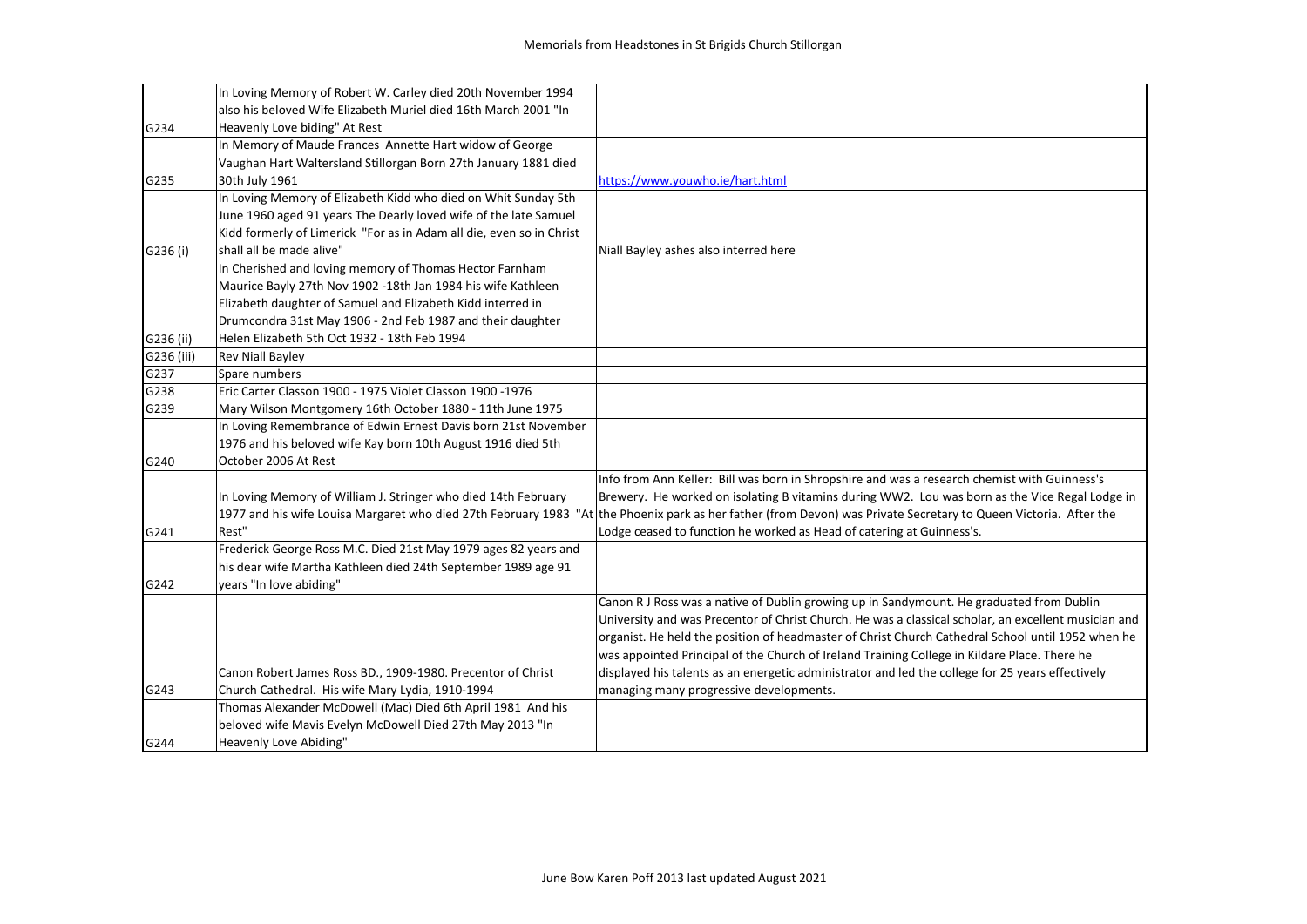|      | Hugh Frederick Ousley only son of Frederick and Emmy Campbell                                                                   |                                                                                              |
|------|---------------------------------------------------------------------------------------------------------------------------------|----------------------------------------------------------------------------------------------|
|      | born 21st May 1863 and died 26th November 1863 Suffer little                                                                    |                                                                                              |
|      | children and forbid them not to come unto me for of such is the                                                                 | Frederick Campbell, the father of Hugh Frederick Ousley Campbell was the Aide-de-Camp to the |
| G245 | Kingdom of Heaven                                                                                                               | Right Hon. Chichester Fortescue.                                                             |
|      | William Ivor Newman 16th January 1918 - 7th October 1980 and his                                                                |                                                                                              |
|      | loving wife Barbara Claire Newman 10th February 1943 - 26th                                                                     |                                                                                              |
| G246 | November 2006                                                                                                                   |                                                                                              |
|      | In Loving Memory of John Minchin Harkness 1903-1982 Bettina M.                                                                  |                                                                                              |
|      | Harkness (nee Shaw) 1917 - 2005 I have fought a good fight, I have                                                              |                                                                                              |
| G247 | finished my course                                                                                                              | Jack Harkness General Manager - Bank of Ireland                                              |
|      | Andrew Noel Newman died 7th October 1964 and his loving wife                                                                    |                                                                                              |
| G248 | Elizabeth died 7th October 1975                                                                                                 |                                                                                              |
|      | In Loving Memory of My husband Claude Henry Fisk died 31st                                                                      |                                                                                              |
| G249 | August 1964 and his wife Valerie died 5th May 1973                                                                              | Oakley Park                                                                                  |
|      | Frank Charles Thorp died 19th August 1964, his wife Muriel                                                                      |                                                                                              |
|      | Nicholson Thorp died 26th August 1964. His sister Dorethy Deavon                                                                |                                                                                              |
| G250 | died 25th February 1972                                                                                                         |                                                                                              |
|      | In Loving Memory of my beloved husband William Herbert Mellon                                                                   |                                                                                              |
| G251 | who entered into rest 24th June 1963                                                                                            |                                                                                              |
|      | In Loving Memory of Gertrude wife of Alick Buckley who died 7th                                                                 |                                                                                              |
|      | June 1963 and of the said Alick Buckley who died 16th September                                                                 |                                                                                              |
| G252 | 1983                                                                                                                            | http://www.youwho.ie/buckley.html                                                            |
|      | In Loving Memory of Timothy Bradford Myrtle Lodge Foxrock died                                                                  |                                                                                              |
|      | 22nd February 1963 aged 85 and his wife Charlotte died 11th                                                                     |                                                                                              |
| G253 | February 1983 "underneath are the everlasting arms"                                                                             |                                                                                              |
|      | In Loving Memory of Albert Desmond Huchinson Martin 1 April 1915                                                                |                                                                                              |
|      | - 27 March 2004 and his beloved wife Penelope (Penny) Martin nee                                                                |                                                                                              |
| G254 | Fanshaw 25th May 1915 - 20th March 2010                                                                                         |                                                                                              |
|      |                                                                                                                                 | Marcus Beresford Taylor was born on 21.02.1913 in Limerick.                                  |
|      |                                                                                                                                 | He was educated at St Columba's College and Trinity College.                                 |
|      |                                                                                                                                 | He was ordained a deacon in 1936 and a priest in 1937.                                       |
|      |                                                                                                                                 | Following his ordination he served for 3 years as curate of St Pauls, Glenageary.            |
|      |                                                                                                                                 | After that he was curate of St James Parish for 8 years.                                     |
|      |                                                                                                                                 | In 1947 he was appointed Rector of Stillorgan a post he held until his retirement in 1986.   |
|      | Canon Marcus Beresford Taylor 1913-2001 Rector of St Brigid's 1947-He was appointed a Canon of Christ Church Cathedral in 1971. |                                                                                              |
|      | 1986 with All Saints 1978-1986 and his beloved wife Patricia 1920 -                                                             | Marcus Taylor was married to Patricia and had 4 children, Jane, Peter, Maurice and Simon.    |
| G255 | 2005                                                                                                                            | Canon Marcus Beresford Taylor died on 21.11.2001 and Patricia Taylor died in 2005.           |
|      | In Loving Memory of Leslie Mellon who died 19th Jan, 2003 and his                                                               |                                                                                              |
|      | beloved Wife Margaret Jean (Peggy) nee Rennison who died 25th                                                                   |                                                                                              |
| G256 | Jan 2008                                                                                                                        |                                                                                              |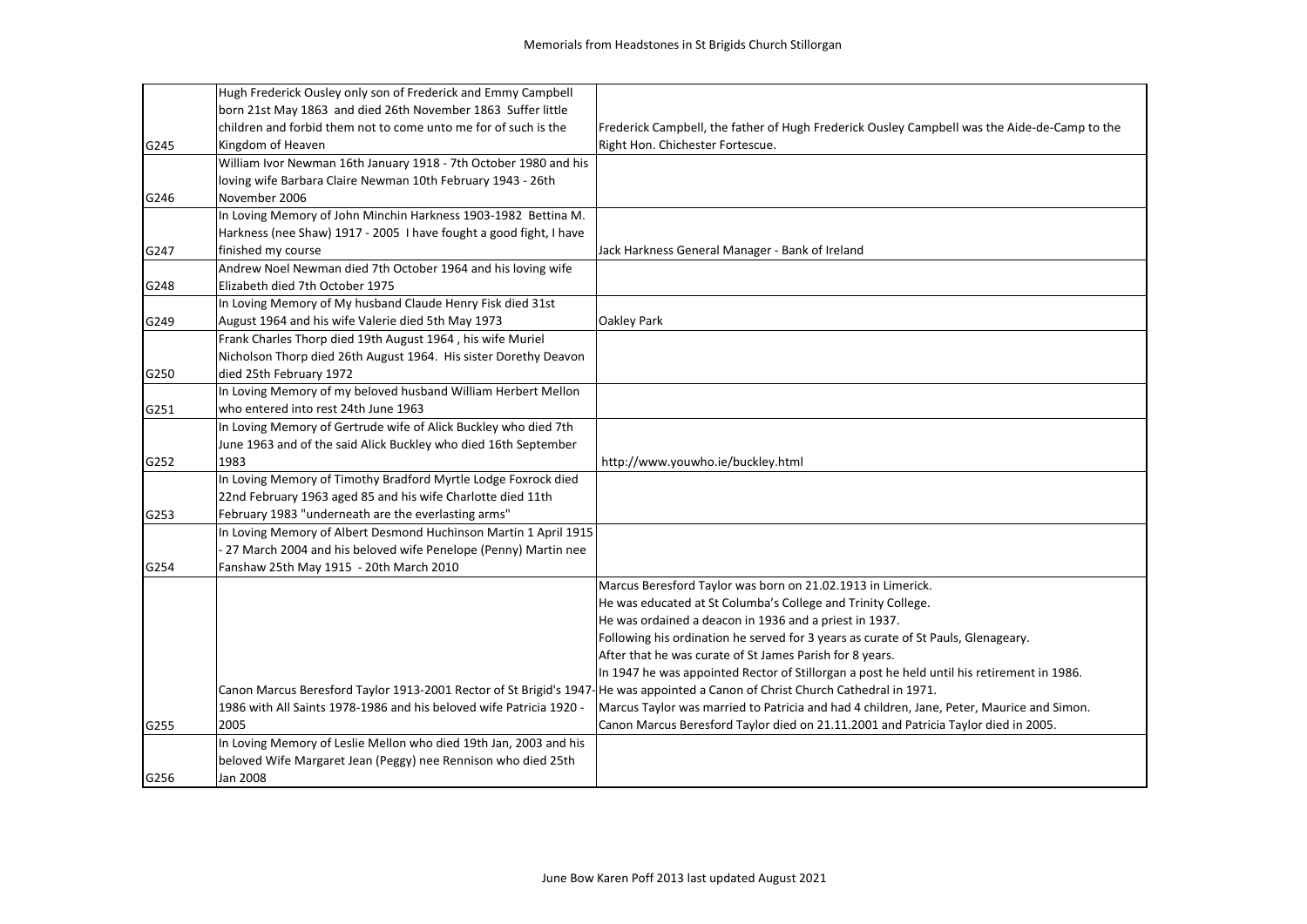|      | In Loving Memory of Benn Allen 9th May 1922-12th October 2007       |                                        |
|------|---------------------------------------------------------------------|----------------------------------------|
|      | also his beloved wife Margaret (Peg) nee Rogers 8th November        |                                        |
| G257 | 1926 - 14th January 2011                                            |                                        |
|      | In Loving Memory of my beloved Husband Hugh McHoul died 9th         |                                        |
|      | June 1982 and his devoted wife Florence Elizabeth Harriet died 26th |                                        |
| G258 | September 1995                                                      |                                        |
|      | In Loving Memory of Doris Diana Culwell 10th February 1915 - 4th    |                                        |
|      | April 2001 and her husband Robert Culwell 6th November 1916 -4th    |                                        |
| G259 | June 2001 At Rest                                                   |                                        |
| G260 | In Loving Memory Robin Browett 17.2.1964 - 11.2.2003                |                                        |
| G261 | Spare numbers                                                       |                                        |
| G262 | Spare numbers                                                       |                                        |
| F263 | In memory of Mary Mitchell died 3rd December 1964                   |                                        |
|      | In Loving Memory of Katharina Cochrane 28th July 1912 - 5th         |                                        |
| F264 | December 2004                                                       |                                        |
|      | In Loving Memory of my dear parents Avery Gordon Palmer 15th        |                                        |
|      | October 1873 to 21st March 1965. Co founder I.B.O.A. 1918. Active   |                                        |
| F265 | anti-vivisection movement. Charlotte Josephine Boyd.                |                                        |
|      | In Loving Memory of William Hardinge Giffard Ryan Died 17th May     |                                        |
| F266 | 1965 Aged 57 years and his Wife Edna Kathleen.                      |                                        |
|      |                                                                     |                                        |
|      | In Loving Memory of Mona Evelyn Glanville died 11th October 1965    |                                        |
| F267 | also her husband Eric Vance Glanville died 29th October 1972        | https://www.youwho.ie/glanville.html   |
|      | Cherished Memories of Sarah E. Trinder died 7th July 1975 and her   |                                        |
| F268 | loving son Thomas Cecil Trinder Died 31st August 2007               |                                        |
| F269 | No headstone                                                        |                                        |
|      | In Loving Memory of Esme Frances Parkinson Died 27th August 1971    |                                        |
|      | aged 50 years and her beloved Husband Noel Christopher died 5th     |                                        |
| F270 | January 2010 ages 90 years At rest in Scotland                      |                                        |
| F271 | In Memory of Leslie Scott McClusky died 30th April 1971             |                                        |
|      | William Foot 1880-1971 and his wife Aileen Katherine Curling 1893-  |                                        |
| F272 | 1978                                                                |                                        |
|      | In Loving Memory of Gerald V. Kuss died 9th June 1969 and his wife  |                                        |
| F273 | Alice died 22nd April 1996                                          | Fought in the Russo-Finnish Winter War |
|      | In Loving Memory of Dillon Henderson MacNamara died 8th             |                                        |
|      | February 1967 also his beloved wife Eileen 10th April 2008 aged 102 |                                        |
| F274 | and their dear son Peter died in Cheshire 1995                      | Mother and father of Joan Wilkie       |
|      | In Loving Memory of Harold Vivian Mellon died 8th January 1966      |                                        |
|      | aged 75 years also his dear wife Bertha died 17th Dec 1973 age 81   |                                        |
| F275 | years.                                                              |                                        |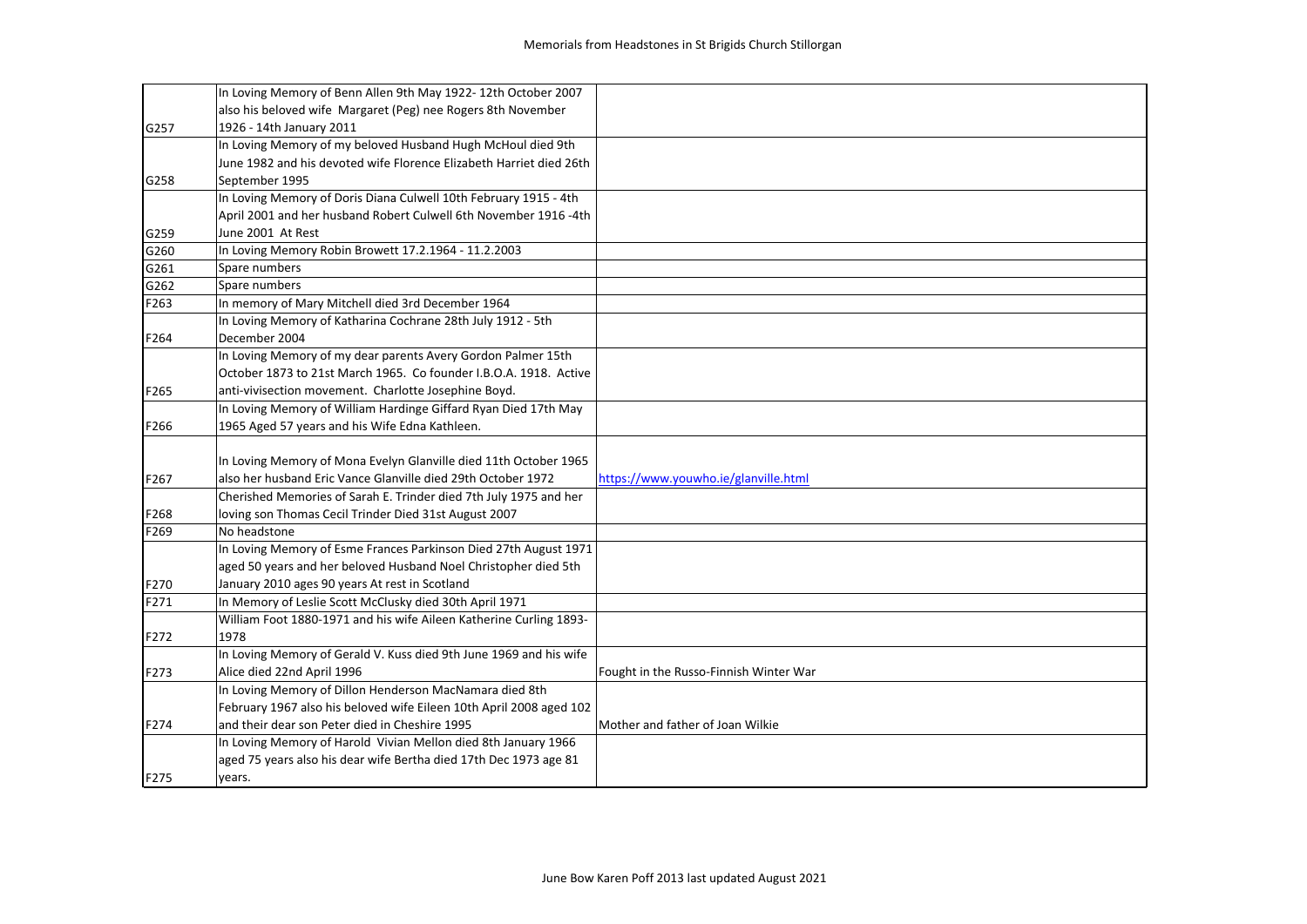|           | In Loving Memory of George Edward Greene died 31st Dec 1965 and     |                                   |
|-----------|---------------------------------------------------------------------|-----------------------------------|
| F276      | of his wife Jessie Amelia died 19th Feb 1991                        |                                   |
|           | In Loving Memory of John Theodore Francis Herrick died 5th          |                                   |
|           | December 1965 and of his dear wife Charlotte died 19th April 1966   |                                   |
|           | and their dear son Theodore William (Billy) died 23rd February 2000 |                                   |
| F277      | aged 82 years.                                                      |                                   |
|           | In Loving Memory Henry Gardner died 16th July 1967 also his wife    |                                   |
| F278      | Emily died 19th Feb 1978                                            |                                   |
|           | This corruption must put on incorruption and this mortal must put   |                                   |
| F279(i)   | on immortality Margaret Webber Bateman died 19th March 1968         | http://www.youwho.ie/bateman.html |
|           | Violet Bateman died 10th November 1983 (Interred in Mount           |                                   |
| (iii)     | Jerome)                                                             |                                   |
| (iii)     | Ernest Maunsell Bateman Priest died 8th April 1979                  | http://www.youwho.ie/bateman.html |
|           | In Loving Memory of Albert E Davidson died 5th November 1969        |                                   |
| F280      | also his wife Bella died 12th February 1971                         |                                   |
| F281      | In Loving Memory Kathleen Annie Walsh 1911 - 1980                   |                                   |
| F282      | Frances Shaw Dec 1893 - Nov 1969                                    |                                   |
|           | In Loving Memory Of Robert Simmons died June 25th 1971 and his      |                                   |
|           | wife Elizabeth died July 11th 1983 son-in-law George Geoffrey       |                                   |
| F283      | Bateman died December 2nd 2004                                      | Could be 23rd                     |
|           | In Loving Memory of Thomas Wardlaw died 11th February 1974 age      |                                   |
|           | 78 years and his dear wife Frances died 8th January 1976 aged 78    |                                   |
|           | years and their daughter-in-law Joyce Wardlaw died 20th August      |                                   |
| F284 (i)  | 1984                                                                |                                   |
|           | Dearly loved, Sadly missed Harold Ernest Wardlaw died 15th Sept     |                                   |
| F284 (ii) | 2004 aged 77 years                                                  |                                   |
| F285      | <b>WAKEFIELD</b>                                                    | Not vacant as thought.            |
|           |                                                                     |                                   |
|           | Loving remembrance William Meates died 10th July 1972 also his      |                                   |
| F286      | dear wife Kathleen died 26th August 1975 In heavenly love abiding.  |                                   |
|           | In Loving Memory of William L.C. Lindsay (Billie) born 3rd March    |                                   |
| F287      | 1916 Died 23rd May 1971.                                            |                                   |
|           | James Lindsay Crabbe of Lisadell Stillorgan died 26th November      |                                   |
|           | 1970 (6 lines of virtues) In ever loving memory Hilary also his     |                                   |
| F288      | beloved wife Hilary died 18th April 1986                            | https://www.youwho.ie/crabbe.html |
| F289      | John Bow 1951 - 2005 in our thoughts each day. Also Baby Shane      |                                   |
|           | In memory of Richard Edward Meates 18th March 1900 - 19th           |                                   |
| F290      | November 1971                                                       |                                   |
|           |                                                                     |                                   |
|           | In Loving Memory of Grace St. George Ormrod of Lota Foxrock died    |                                   |
| F291      | 24th February 1973 and of Oliver Fray Ormrod died 6th July 1978     |                                   |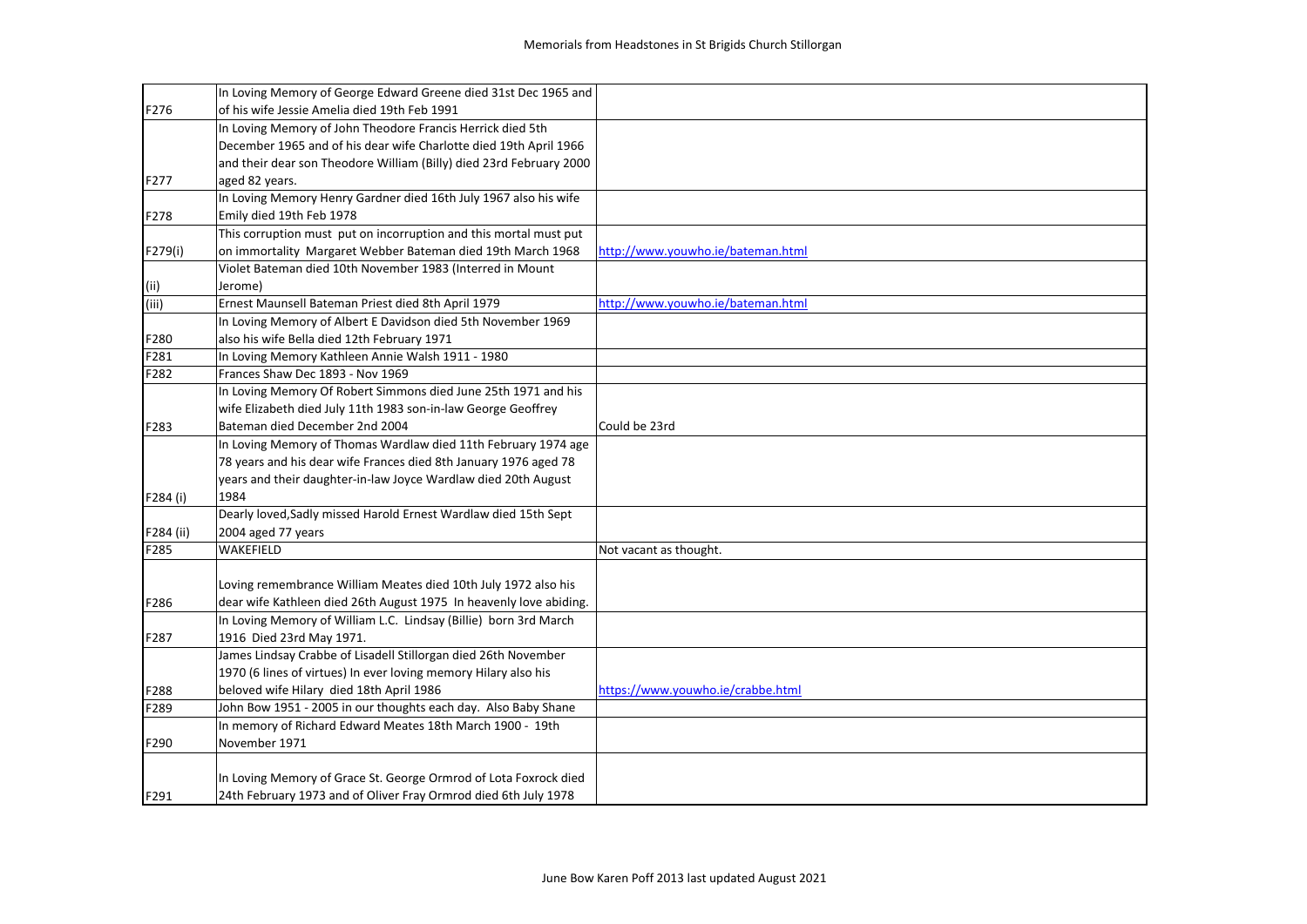|              | In Loving Memory of Eleanor Mary Preston died 17th Sept 1975 also  |                                                                                     |      |
|--------------|--------------------------------------------------------------------|-------------------------------------------------------------------------------------|------|
| F292         | her husband Benjamin Percival Preston died 6th March 1982          |                                                                                     |      |
|              | In Loving Memory of Ellen McQueston died 11th March 1976 and       |                                                                                     |      |
| F293         | her husband Frank McQueston died 8th Nov 1998 At Rest              | https://www.youwho.ie/mcqueston.html                                                |      |
|              | Cherished Memories of Derrick Roy Craven June 1921 - Feb 1974      |                                                                                     |      |
|              | and his dear wife Dorothy (nee Craig) April 1925 - March 2009. God |                                                                                     |      |
| F294         | called you to His Home                                             |                                                                                     |      |
|              | In Loving Memory of Ellen (Lil) Finney 1922 -2011 Born Killenaule, |                                                                                     |      |
|              | Co. Tipperary a devoted wife and mother Resting where no shadows   |                                                                                     |      |
|              | fall                                                               |                                                                                     |      |
| F295<br>F296 |                                                                    |                                                                                     |      |
|              | Robert J Magill died 15th January 1981                             |                                                                                     |      |
| F297         | Stephen R Booth died April 20th 1978 aged 27 years.                |                                                                                     |      |
|              | Cherished Memories of Albert Edward Gregory passed this 5th July   |                                                                                     |      |
|              | 1976 and his beloved wife Sarah Jane (nee Glynn) died 7th Dec      |                                                                                     |      |
| F298         | 2006. In her 101st Year                                            | https://www.youwho.ie/smithpo.html                                                  |      |
|              | In memory of Sydney Giles died 9th Sept 1976 and his wife Violet   |                                                                                     |      |
| F299         | died 19th June 1998                                                |                                                                                     |      |
|              | In Loving Memory of John (Jack) Reid dearly loved husband of Sarah |                                                                                     |      |
| F300         | (Dot) 18.9.17 - 18.2.91                                            |                                                                                     | 1991 |
|              | In Loving Memory of our darling Joanie Joan Hariette Burgess,      |                                                                                     |      |
| F301         | S.R.N. 2.9.34 - 16.5.77 "Resting where no shadows fall"            |                                                                                     | 1977 |
|              | In Loving Memory Michael Roy MacGregor, husband of Vivian died     |                                                                                     |      |
| F302         | 30th October 1976                                                  |                                                                                     |      |
|              | In Loving Memory of Thomas S. Hilliard called to his heavenly home |                                                                                     |      |
|              | 6th August 1985 and his dear wife Doris 20th October 2003 The      | Tommy and Doris Hilliard were married in 1945 by the Rev Marcus Taylor at St James. |      |
| F303         | Lord is my Shepherd                                                |                                                                                     |      |
| F304         | In Loving Memory of Walter Dunn died 25th June 1991                |                                                                                     |      |
|              | In Loving Memory of George William Douglas Jones Died 28th         |                                                                                     |      |
|              | February 1981 and his dear Wife Joan Muriel (nee Chamney) Died     |                                                                                     |      |
| F305         | 4th March 2004                                                     |                                                                                     |      |
|              | Death is not extinguishing the light but putting out the lamp the  |                                                                                     |      |
|              | dawn has come Ted Bannister 1918 -1983 Sybil Bannister 1924 -      |                                                                                     |      |
| F306         | 1999 Greatly loved and missed by their sons Frank and Garry        |                                                                                     |      |
| F307         | In Loving Memory of Bentham Howe died 27th April 1976              |                                                                                     |      |
|              |                                                                    |                                                                                     |      |
|              | Ruby Sarratt 14th June 1907 - died 26th June 1982 and her husband  |                                                                                     |      |
| F308         | Alan Davenport Sarratt 3rd December 1905 Died 25th January 1985    |                                                                                     |      |
|              | In Loving Memory of Robert F. Sharpe Dec 1910 - July 1986 and his  |                                                                                     |      |
|              | beloved wife Marjorie (nee Elliott) May 1921 - Feb 2002 also their |                                                                                     |      |
| F309         | son David Feb 1963 April 2008                                      |                                                                                     |      |
| F310         | Edie Shepard 13th Nov 2012                                         |                                                                                     |      |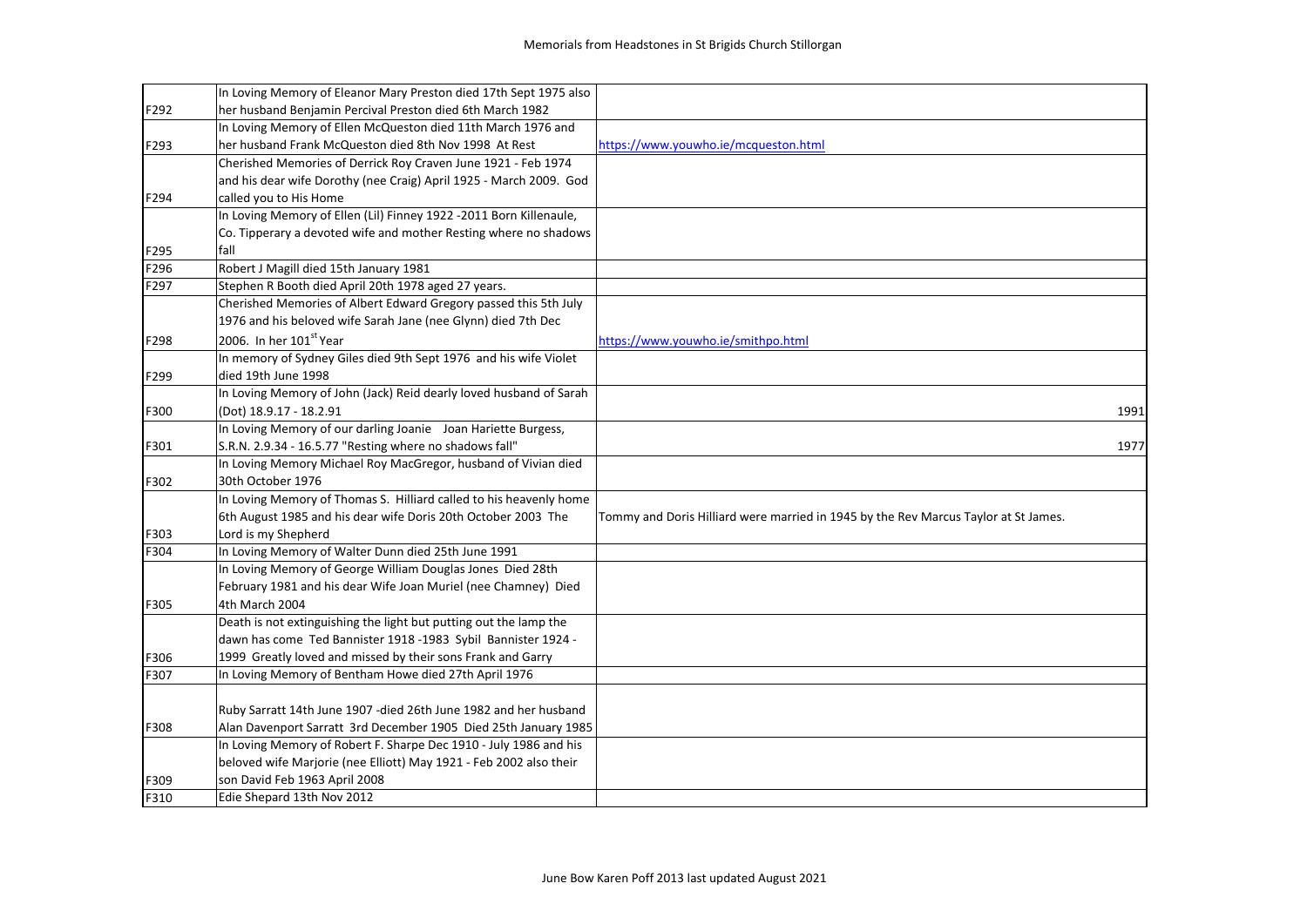|             | In Loving Memory of George Snow Murphy 1900-1988 and his wife     |  |
|-------------|-------------------------------------------------------------------|--|
| F311        | Gladys nee Johnson 1901 - 1990                                    |  |
| F312        | No headstone                                                      |  |
| F390        | Mary Lovegrove                                                    |  |
|             |                                                                   |  |
|             |                                                                   |  |
|             | Lovingly Remembered/Robert Edworth Wilson/ (Robin)/5th August     |  |
|             | 1927 - 11th December 2010 "The fruit of the spirit is love, joy,  |  |
| H313        | Peace/Galatians"                                                  |  |
|             | In Loving Memory/ of Frederick Charles Barry Dalby/ (Barry) /7th  |  |
| H314        | September 1927 - 3rd September 2012                               |  |
|             | In Loving Memory of/Gladys Florence Kerr/(nee Wilson)/27th July   |  |
| H315        | 1940 18th Sept. 2012                                              |  |
| H316        | Remembered with Love Fred Johnson 1930-2012                       |  |
|             | Ronald Leftwich/ 8th Oct 1921 - 29th Jan 2012/His Wife/ Vera      |  |
| H317        | (Rosanna)/ 3rd July 1924 - 2nd Nov 2007                           |  |
|             | Remembered with Love Bruce Weldon (Scout sign -Gone Home) 1-2-    |  |
| H318        | 1937-30-11-2011                                                   |  |
|             | Remembered With Love Pearl Walsh (nee Greer) 15-7-1926 10-7-      |  |
| H319        | 2011 Safe in the arms of Jesus                                    |  |
|             | Remembered with love/Philip Desmond Bowles/6-9-1945 - 11-12-      |  |
|             | 2012/Baby Hazel Katherine (twin) 20-1-1973-21-1-1973/ Interred in |  |
|             | Deans Grange Cemetery/"Never forgotten/ Sadly missed reunited     |  |
| H320        | and at peace"                                                     |  |
| H373        | In Loving Memory of/James Lee Armitage/1925-2014                  |  |
|             | In Loving Memory/of/ Elizabeth (Betty) Bolton 28-6-1944 - 4-3-    |  |
| H375        | 2014                                                              |  |
| H376        | Remembered with love Philip Barnwell 1923 -2015                   |  |
| H377        | <b>Fred Skeckleton</b>                                            |  |
| H378        | Jack Gaynor                                                       |  |
| H379        |                                                                   |  |
|             |                                                                   |  |
|             |                                                                   |  |
|             | In Loving Memory of Douglas Victor Hutchinson 1919-1992 Muriel    |  |
| B321        | Lottie Hutchinson 1918 - 2009 Abide with me                       |  |
|             | In Loving Memory Lammie Wheeler 1918-1984. Henry Aimers           |  |
| <b>B322</b> | Wheeler 1916-1993 "The Lord is my Shepherd"                       |  |
|             | Treasured Memories of Esther Vincent 23/3/1912-29/11/1994 " In    |  |
| <b>B323</b> | heavenly love abiding"                                            |  |
| B324        | In Loving Memory of Judith Hutchinson 1943-1995                   |  |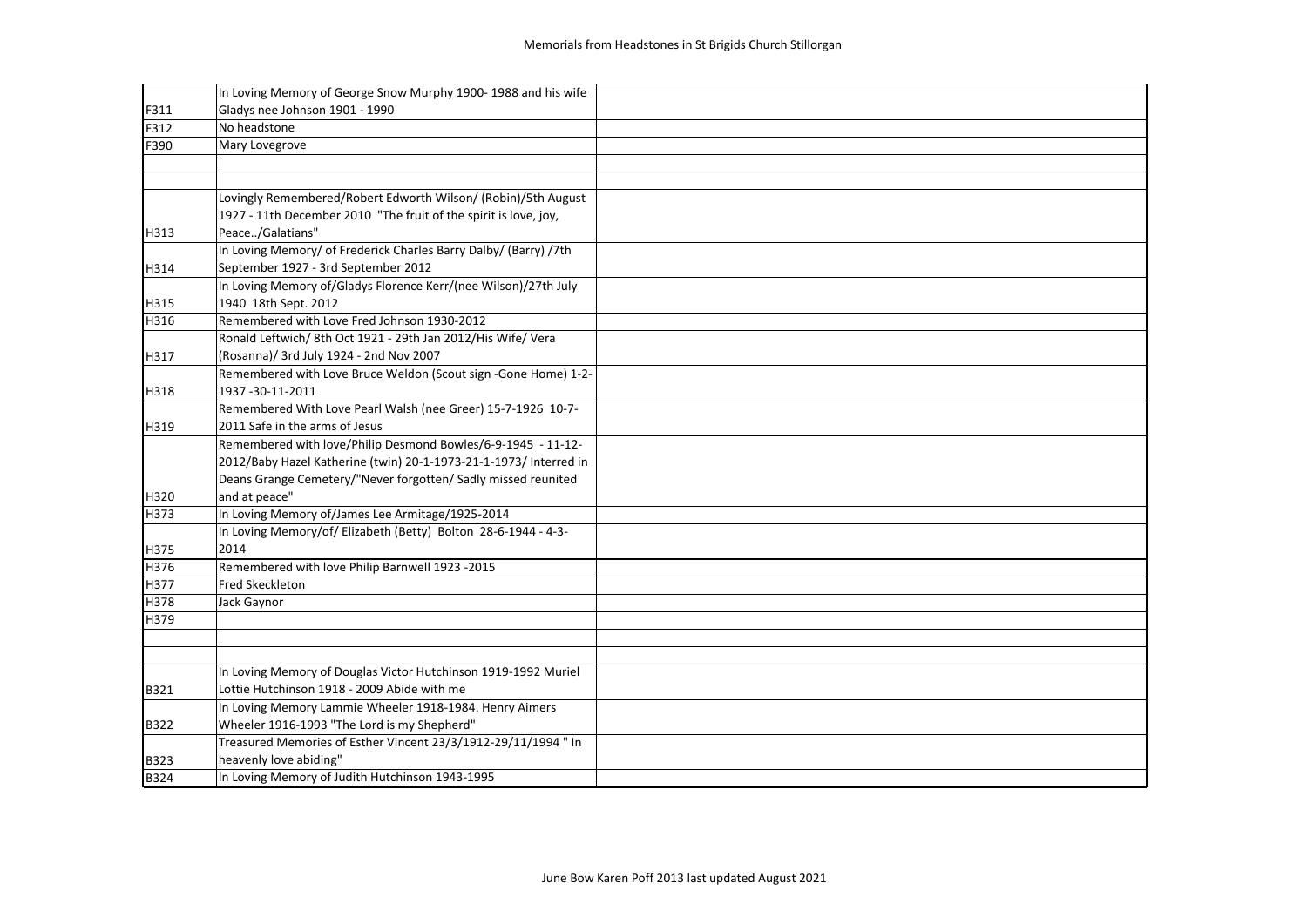|             | Gladys Regina Spoor 1930 -1996 James Douglas Spoor 1925 - 2005    |                                                                                                      |
|-------------|-------------------------------------------------------------------|------------------------------------------------------------------------------------------------------|
| B325        | Dearly Loved                                                      |                                                                                                      |
|             | Frederic Knuttel 1917-1999 his beloved wife Margaret 1921-2009    |                                                                                                      |
| B326        | dearly loved                                                      |                                                                                                      |
| B327        | Treasured Memories of David M Johnston 1937-1998 Beloved          |                                                                                                      |
|             | In Loving Memory of Beatrice (Betty) Young 1923 -2000 and her     |                                                                                                      |
| <b>B328</b> | husband Edwin Richard Young 1919-2009 Greatly missed              |                                                                                                      |
|             |                                                                   | Judge Ballagh was educated at Avoca School, Blackrock, Drogheda Grammar School and Trinity           |
|             | Tommy J Ballagh 1936-2000 dearly loved Darling Daughter Sarah     | College Dublin. He was admitted as a solicitor in 1959 and was sworn in as a District Court judge in |
| B329        | 1963-2011                                                         | 1982.                                                                                                |
|             | In Loving Memory of Vera Hodges 1-1-1914 - 11-9-2002 Thine        |                                                                                                      |
| <b>B330</b> | Forever                                                           |                                                                                                      |
| B331        | Harris (no date)                                                  |                                                                                                      |
|             | Cherished Memories of John Edward Alfred Field 1907 -1992         |                                                                                                      |
| B332        | Marguerite Doris Field 1917 - 2005 "In Gods house for everymore"  |                                                                                                      |
| <b>B333</b> | Margaret Scales died 7/1/1995 Lovingly remembered                 |                                                                                                      |
| <b>B334</b> |                                                                   | Duplicate headstone - now removed See B326                                                           |
|             | Treasured Memories of Eric D Jackson 1922-2000 Frances M          |                                                                                                      |
| <b>B336</b> | Jackson 1924 - 2008 The Lord is my Shepherd                       |                                                                                                      |
|             | Pauline Joyce Younge 2008 died 24-5-2008 Loved and sadly misssed. |                                                                                                      |
| <b>B337</b> | John Frederick Younge Died 9 - 2 -2015                            |                                                                                                      |
|             |                                                                   |                                                                                                      |
|             | In Ever Loving Memory of Cormack Watt who died 28th September     |                                                                                                      |
|             | 2001 and his wife Florence Ann who died 25th May 2009, Their son  |                                                                                                      |
| <b>B338</b> | Kenneth Charles (1951-2016) The day thou gavest Lord is ended.    |                                                                                                      |
|             | In Memory of Captain Cecil Meredith 1910-1989 I hope to meet      |                                                                                                      |
| B339        | my pilot face to face                                             |                                                                                                      |
| B340        | Eileen Morna Miller 1905-1995 Alexandra Miller 1903 -1995         |                                                                                                      |
| B341        | William Irwin Potts, 1923-1998. Iris Ann Potts, 1920-1998         |                                                                                                      |
| <b>B342</b> | Richard Cecil Hughes died 19/6/1994                               |                                                                                                      |
|             |                                                                   |                                                                                                      |
|             |                                                                   |                                                                                                      |
|             |                                                                   |                                                                                                      |
|             | ADAM James 29th April 1909 - 7th January 2003 Ailsa 15th April    |                                                                                                      |
| C343        | 1913 - 9th July 2007 Just a closer walk with thee                 |                                                                                                      |
| C345        | William J Hastings Died 13th March 2003 Dearly Loved              |                                                                                                      |
|             | Remembered with Love George H Pogue 1923-2003 Sure and            |                                                                                                      |
| C346        | Steadfast                                                         |                                                                                                      |
|             | In Loving Memory of Robert H Large (Bob) 1922-2006 and his dear   |                                                                                                      |
|             | wife Eileen (nee Simpson) 1921-2009 Louisa Maud Simpson Died      |                                                                                                      |
| C347        | 6th September 2003 aged 90 Years                                  |                                                                                                      |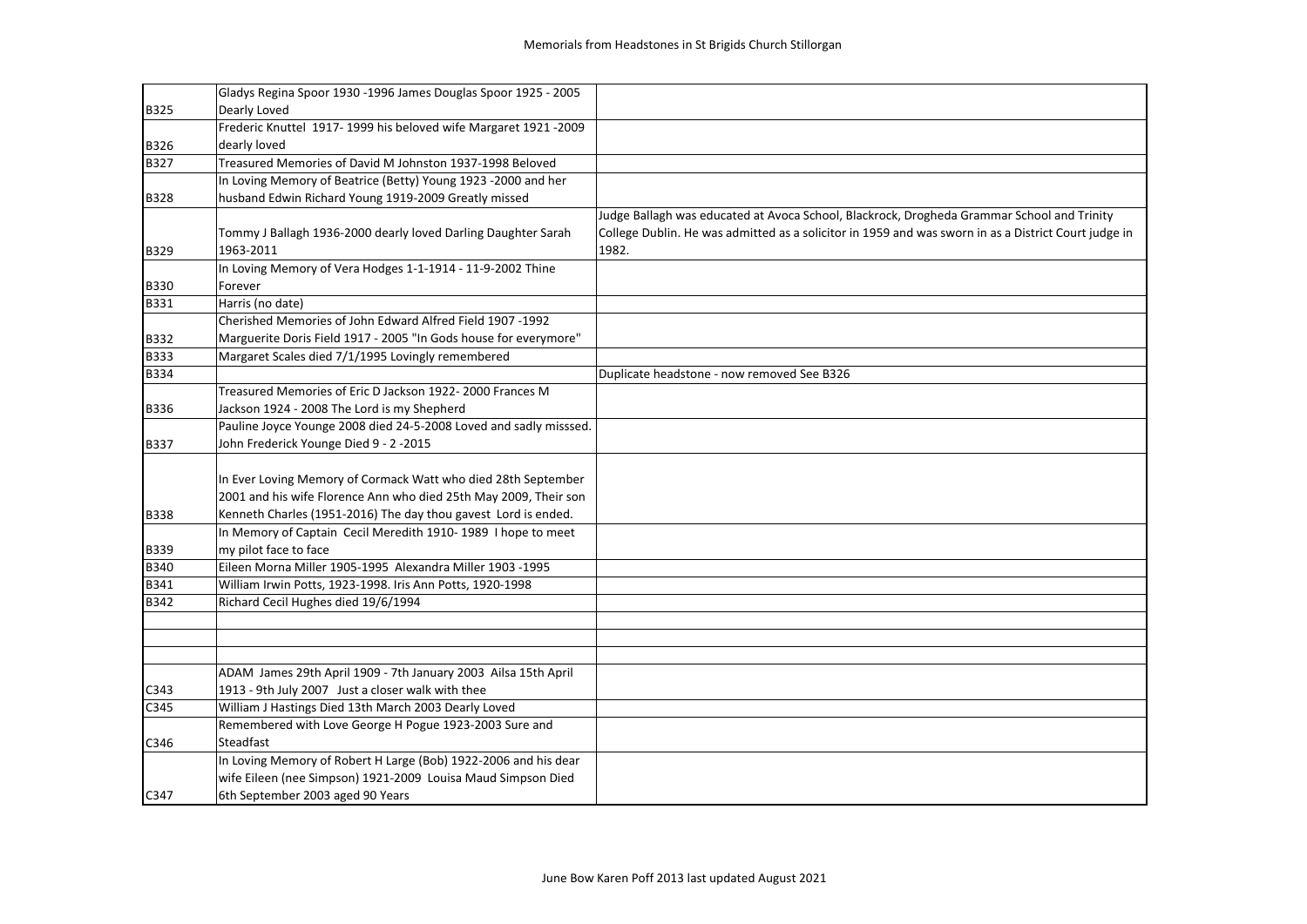|          | Alan E. Field /1937-2003/Jennifer Field/(Nee McConnell)/1942-      |                                                                                                   |
|----------|--------------------------------------------------------------------|---------------------------------------------------------------------------------------------------|
| C348     | 2014/Much loved/Rest in Peace.                                     |                                                                                                   |
| C349     | Remember with Love Daisy Redding 3rd January 2004                  |                                                                                                   |
|          |                                                                    |                                                                                                   |
|          | In Loving Memory of Thomas Alexander Richie 24th April 1928 -      |                                                                                                   |
| C350     | 29th March 2004 From his loving wife, daughter son and grandsons.  |                                                                                                   |
|          |                                                                    |                                                                                                   |
|          | In Loving Memory of John Herbert Murphy Died 13 March 2002 age     |                                                                                                   |
| C351     | 57 years                                                           |                                                                                                   |
|          | In Loving Memory of Gladys Elizabeth Thompson 16.12.1924 -         |                                                                                                   |
| C352     | 24.10.2005                                                         |                                                                                                   |
|          | Hugh Willoughby Hamilton 18th August 1937 - 14th May 2011 Christ   |                                                                                                   |
| C353     | is Risen                                                           |                                                                                                   |
|          |                                                                    |                                                                                                   |
|          |                                                                    |                                                                                                   |
|          | In Loving Memory John Ernest Carr 1914-2006 and his dear wife      |                                                                                                   |
| C354     | Moira 1920 - 2009                                                  |                                                                                                   |
|          | In Loving Memory of Tom Williams 1935-2007 at rest sadly missed    |                                                                                                   |
| C355     | by his loving wife Ethel and family                                |                                                                                                   |
|          | In Loving Memory of Harry Maybury Died 14th February 2007 Rest     |                                                                                                   |
| C356     | In Peace                                                           |                                                                                                   |
|          | In Loving Memory of George Henry Smith 14.5.1920 to 24.11.2007     |                                                                                                   |
| C357     | In Heavenly Love abiding                                           |                                                                                                   |
|          | In Loving Memory of Donny Thompson 1933-2008 Steadfast and         |                                                                                                   |
| C358     | Sure                                                               |                                                                                                   |
|          | In Loving Memory William A (Bill) Watts 28th May 1930 - 26th April |                                                                                                   |
| C359     | 2010 Provost if Trinity College Dublin 1981-1991                   |                                                                                                   |
|          | In Loving Memory John E Durrant Died 12th March 2008 In Heavenly   |                                                                                                   |
| C360     | love abiding                                                       | New Headstone installed (heavenly love abiding ommitted)                                          |
| C361     | In Loving Memory of Declan Holmes 1953-2009                        |                                                                                                   |
|          | In Loving Memory of Stanley Spencer died 2009. also his beloved    |                                                                                                   |
| C374     | wife Evelyn died 13th Oct 2012                                     |                                                                                                   |
|          |                                                                    |                                                                                                   |
| E1 (362) | IMO Alex <sup>r</sup> Maclagan born Jan 12 1800 died May 24 1855   |                                                                                                   |
|          | [IRON RAILED ENCLOSURE] Sacred to the memory of Charlotte          | Charlotte's parents were George Gough of the Bengal Civil service and eldest son of the Very Rev. |
|          | Isabella the eldest and beloved daughter of George and Charlotte   | the Dean of Derry and Charlotte Vaughan, eldest daughter of General George Vaughan, Bart., M.P.,  |
| E2 (363) | Gough born 29th November 1835 died. December 1854                  | Governor of Londonderry and Culmore Fort.                                                         |
| E3 (364) | Hilda Reid died 23rd April 1977 At Rest                            |                                                                                                   |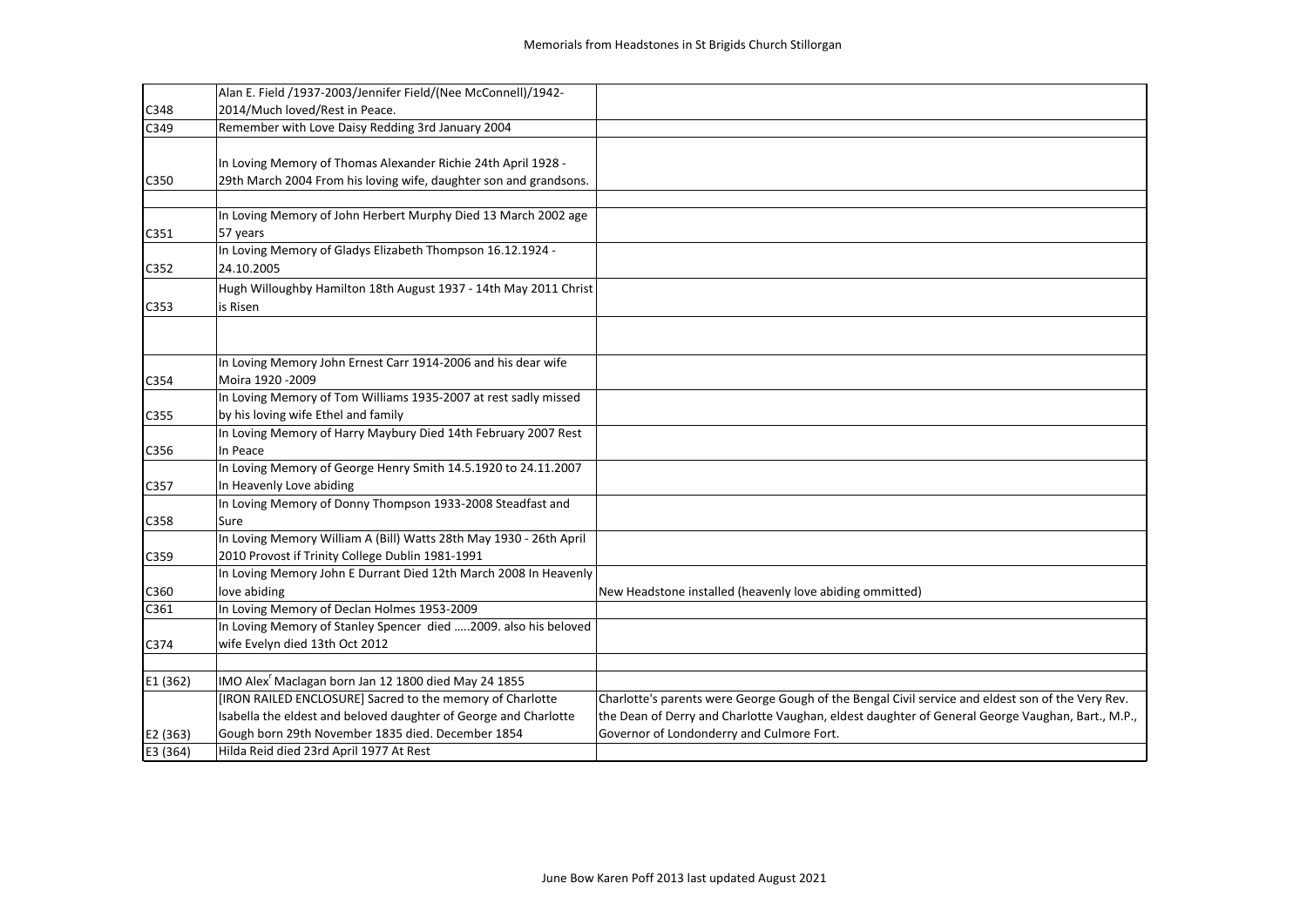|               | Here is interred the remains of Robert Medcalf died September 25th           |                                                                                                                                                                    |
|---------------|------------------------------------------------------------------------------|--------------------------------------------------------------------------------------------------------------------------------------------------------------------|
|               | 1835 aged 10 years here also lieth the remains of his father William         |                                                                                                                                                                    |
|               | Medcalf who departed this life March 1st 1869 aged 79 years and              |                                                                                                                                                                    |
|               | his mother Caroline Medcalf who departed this life May 25th 1877             |                                                                                                                                                                    |
|               | aged 84 years Asleep in Jesus also their daughter Bessie died Jan            |                                                                                                                                                                    |
| E4 (365)      | 22nd 1880                                                                    |                                                                                                                                                                    |
| E5 (366)      | Baby Craig Thompson O'Doherty 20th January 1995                              |                                                                                                                                                                    |
|               |                                                                              | Beneath lie the remains of Anne Jane the beloved wife of Isaac Barre Anne Jane Turner wife of Isaac Barre Phipps died at Woodview in the county of Dublin in 1834. |
|               | Phipps of H.M. Council and Controller of customs in the Colony of            | Anne was staying at Woodview with her sister-in-law, Anna Rebecca Boileau nee Phipps when she                                                                      |
| $E6(1)$ (367) | Berbice She died 29th June 1834 aged 38 years.                               | died. Mr Phipps married again some 4 years later                                                                                                                   |
|               | [IRON RAILED ENCLOSURE] Also of the remains of her sister                    |                                                                                                                                                                    |
|               | Elizabeth Mary the beloved wife of Michael Molony Esq. She died              |                                                                                                                                                                    |
| E6 (ii)       | 7th Aug 1849 aged 53 years.                                                  |                                                                                                                                                                    |
|               | Louisa Antoinette Pontet aged 64 years died in April 1834 Deeply             |                                                                                                                                                                    |
|               | regretted and hugely respected by a numerous circle of friends and           |                                                                                                                                                                    |
|               | acquaintances whose interest & welfare it was always her                     | http://www.youwho.ie/pontet.html                                                                                                                                   |
|               | endeavour to promote & to whom she constantly proved a warm                  |                                                                                                                                                                    |
| E7 (368)      | hearted sincere & affectionate friend.                                       |                                                                                                                                                                    |
|               | [IRON RAILED ENCLOSURE} Anna Maria beloved wife of the Rev H. <sup>Y</sup> L |                                                                                                                                                                    |
|               | Galbraith Rector of Rathdrum aged 25 years died December 24th                |                                                                                                                                                                    |
|               | 1858 John Darley Galbraith their much beloved son died June 20th             |                                                                                                                                                                    |
| E8 (369)      | 1867 aged 8 years and 3 months.                                              |                                                                                                                                                                    |
|               |                                                                              |                                                                                                                                                                    |
|               | [IRON RAILED ENCLOSURE] Near this lie the remains of Benj, Clarke            |                                                                                                                                                                    |
|               | formally of Brides in the City of Dublin Merchant died 4th August            |                                                                                                                                                                    |
| E9 (370)      | 1824 aged 90 This stone erected by his son Precious Clarke                   | https://www.youwho.ie/clarke.html                                                                                                                                  |
|               | This stone and burial place belongeth to Mrs Easterby of                     |                                                                                                                                                                    |
|               | Williamstown Here lieth the remains of her grandchildren Mary                |                                                                                                                                                                    |
|               | Jane Burk who died August 24th 1825 ages 5 years and Eliza Burk              |                                                                                                                                                                    |
| E10 (380)     | who died March 23rd 1830 aged 11 years                                       |                                                                                                                                                                    |
|               | Sacred to the memory of Jane Holmes relict of Richard Holmes of              |                                                                                                                                                                    |
|               | Clogher Co Sligo Esq who died Nov 22 1846 aged 81 years also his             |                                                                                                                                                                    |
|               | son Joseph Arthur Holmes who died Jan 14 1886 age 82 years and               |                                                                                                                                                                    |
|               | Jane born Sep 17 1798 died May 11 1886, also Herbert Erskin                  |                                                                                                                                                                    |
| E11 (381)     | Holmes/died April 20 1897 age 9 years                                        | This was damaged in a storm but has been repaired and in back in situ.                                                                                             |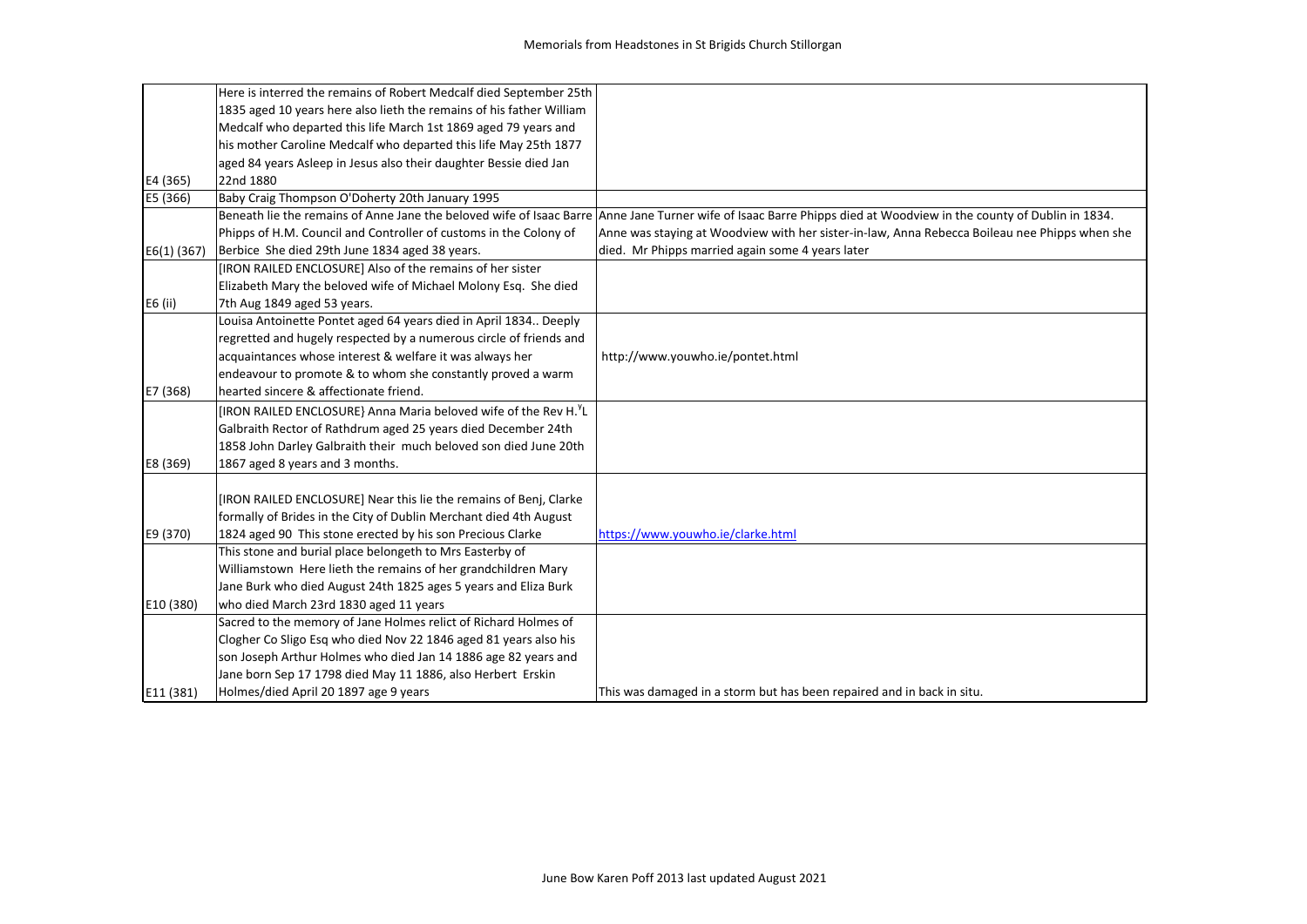|            | [Iron railed enclosure] The burial Ground of Henry Darley of                     |                                                                                                  |
|------------|----------------------------------------------------------------------------------|--------------------------------------------------------------------------------------------------|
|            | Stillorgan Here are interred the mortal remains of his mother Jane               |                                                                                                  |
|            | Darley who died 1st February 1806 aged 68 His brother Hill Darley                |                                                                                                  |
|            | who died 6th September 1807 aged 33 His father George Darley                     |                                                                                                  |
|            | who died 21st August 1813 aged 83 His brother-in-law Richard                     |                                                                                                  |
|            | Guinness who died 10th September 1829 aged 74 Mary Ann wife of                   |                                                                                                  |
|            | Robert* Guinness who died 10th July 1837 aged 33 Mary Relict of                  |                                                                                                  |
|            | George Hill who died 30th March 1846 aged 54 Cecilia Dixon died                  |                                                                                                  |
|            | July 30th 1849 aged 24. Here also rest the remains of the said Henry             |                                                                                                  |
|            | Darley who departed this life on the 22nd Nov <sup>r</sup> 1856 in the 87th year |                                                                                                  |
|            | of his age and of his niece Frances daughter of the above named                  |                                                                                                  |
| E12 (382)  | Richard Guinness died 28th December 1888 aged 96 years.                          | http://www.youwho.ie/darleyhenry.html                                                            |
|            | In Loving Memory of Bryn Davies 16/5/1921 - 22/2/2005 Margaret                   |                                                                                                  |
| E13 (383)  | Davies 31/1/1922 - 15/4/2012                                                     |                                                                                                  |
|            | [Iron railed enclosure] Sacred to the remains and Memory of Charley              |                                                                                                  |
|            | Augustine Scovell Gentleman cadet of the Royal Military College                  |                                                                                                  |
|            | Sandhurst who departed this life 16th November 1855 aged 16                      |                                                                                                  |
|            | years also of his brother Fitzhenry Scovell Ensign 55th regiment who             |                                                                                                  |
| E14A (384) | died April 1854 aged 21 years                                                    | http://www.youwho.ie/scovell.html                                                                |
|            | Sacred to the memory of Henry Scovell who died January 22nd 1861                 |                                                                                                  |
|            | aged 70 and also to his wife Ann Marie who died July 9th 1875 aged               |                                                                                                  |
| E14B       | 77                                                                               | http://www.youwho.ie/darleyhenry.html                                                            |
|            |                                                                                  | James Jameson, 24 Harcourt Street, was elected a member of the Dublin Society in 1811. His       |
|            |                                                                                  | proposers were Lord Charleville and Thomas Lysaght. James was the eldest son of John Jameson, of |
|            |                                                                                  | Bow Street and Marrowbone Lane distilleries. He resided at Montrose, Donnybrook. In alternate    |
|            |                                                                                  | years from 1831 to 1840, and during 1842-7, he was a director of the Bank of Ireland JAMESON,    |
|            |                                                                                  | <b>JAMES</b>                                                                                     |
|            |                                                                                  | Elizabeth Sophie Woolsey married James Jameson on 28.09.1815. James was the son of the Scot,     |
|            | [IRON RAILED ENCLOSURE] Beneath here lies the body of James                      | John Jameson who founded the famous distillery in Dublin. He was elected a member of the RDS in  |
|            | Jameson Esquire who died 21 August 1847 at his residence                         | 1811. He bought the estates of Windfield in Co Galway in the early 1820's and Montrose,          |
|            | Montrose County of Dublin aged 65 also of his wife Elizabeth Sophie              | Donnybrook in Co Dublin. James was a director of the Bank of Ireland. He died in 1847 and is     |
|            | Jameson who died the sixth of February 1873 at her residence                     | buried here.                                                                                     |
| E15A (385) | Cromwell Place London aged eighty years.                                         |                                                                                                  |
|            |                                                                                  | Top left Badly weathered - Mary Anne Woolsey was born on 16 January 1813. She was the            |
|            |                                                                                  | daughter of Captain John Woolsey and Janet Jameson. She married Major John Woolmore Simmons      |
| E15B       | Here sleeps in Jesus Mary Anne Sercison Smith                                    | Smith on 25 October 1836, leaving issue. She died on 3 April 1881 at age 68.                     |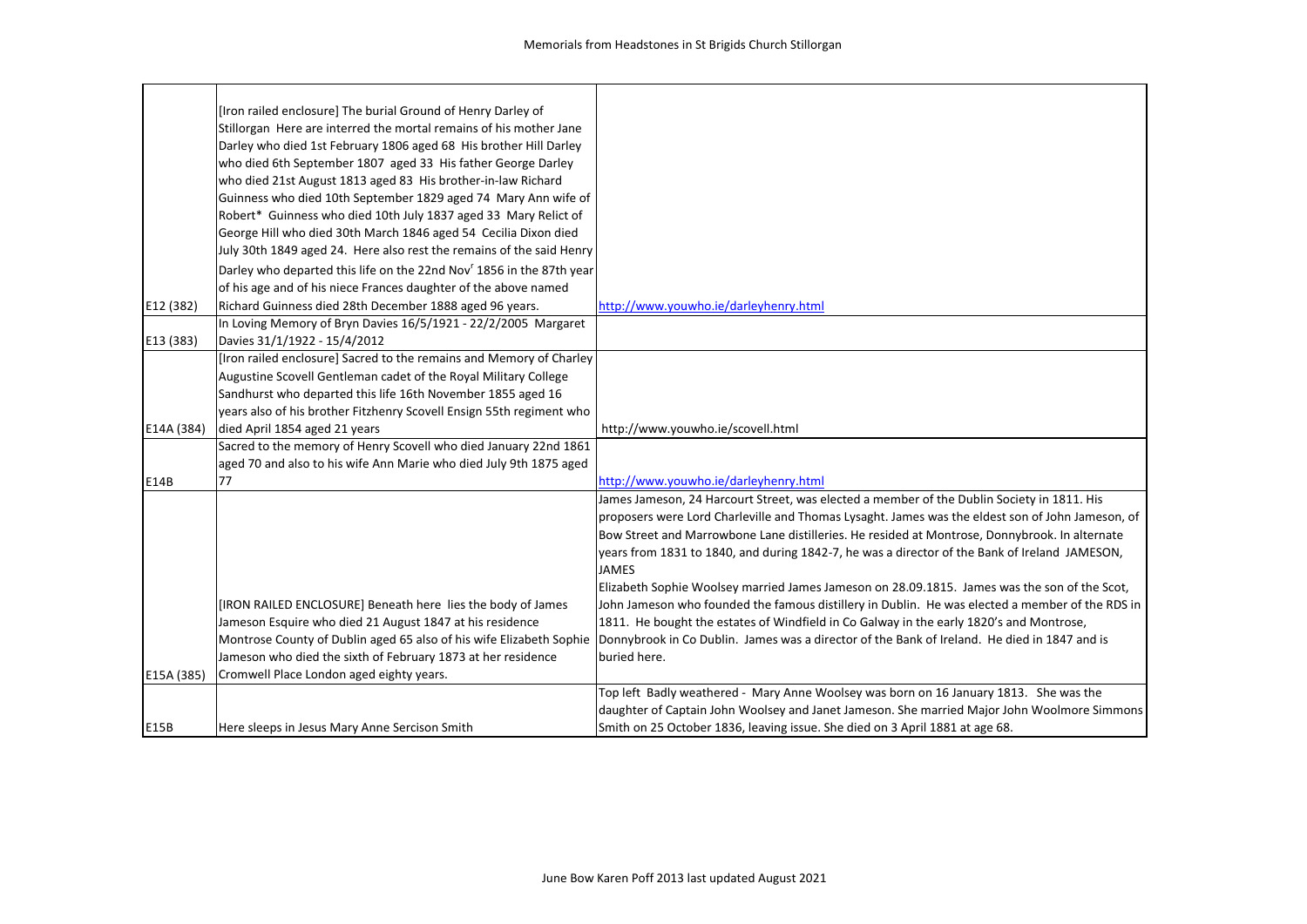|            | Sacred to the memory of the Rev John Jameson eldest son of James            | In 1886 while on an expedition with Stanley, James Jameson who was heir to an Irish whiskey       |
|------------|-----------------------------------------------------------------------------|---------------------------------------------------------------------------------------------------|
|            | Jameson of Montrose in the county who died at his residence                 | manufacturer and cousin to James buried here, was accused after his death of buying an eleven-    |
|            | Windfield of County Galway August 16 1872 age 56 'And ye no                 | year old girl and offered her to cannibals in order to document and sketch how she was cooked and |
|            | therefore no sorrow but I will see you again and your heart shall           | eaten. Stanley only found out when Jameson had died of fever. Previous expeditions had given      |
| E15C       | rejoice and your joy no man taketh from you.'                               | Stanley satisfaction, but this one had only brought disaster.                                     |
|            |                                                                             |                                                                                                   |
|            | To the memory of Robert Roberson Esq <sup>r</sup> Advocate Sheriff resident |                                                                                                   |
|            | of Stirlingshire who died at Airfield Donnybrook 25th August 1865           |                                                                                                   |
|            | aged 63 years Also of his grandchildren Alicia Catherine Nina who           |                                                                                                   |
|            | died 31st May 1855 aged 18 months and Mabel Elizabeth who died              |                                                                                                   |
|            | 28th November 1865 aged 17 months Children of James and Alice               |                                                                                                   |
| E15D       | Jameson Airfield Fiat Vountas Tua (thy will be done).                       | https://www.youwho.ie/jamesonmontrose.html                                                        |
|            |                                                                             | Alicia was from Pau in France. Alicia Trimleston ROBERTSON (daughter of Robert ROBERTSON and      |
|            |                                                                             | Alicia Catherine EUSTACE) was born in Stirling, Scotland and died date unknown. She married James |
|            | Alicia Catherine Eustace wife of Robert Robertson died 25th Jan             | JAMESON, son of James JAMESON and Elizabeth Sophia WOOLSEY                                        |
| E15E       | 1878 aged 75                                                                | Abode listed as Airfield Donnybrook                                                               |
|            | In memoriam Robert Trimbleston Jameson Esq B.A 2.1.1889 -                   |                                                                                                   |
|            | 23.10.1913 son of Colonel James & Mrs Martha Jameson Eden Park              |                                                                                                   |
| E15F       | Kingston                                                                    |                                                                                                   |
|            | In memoriam Sophie Theodore Magdalena Martha 27.VI.1852 -                   |                                                                                                   |
|            | 1.X.1915 beloved wife of Colonel James Robert Jameson 'Love never           |                                                                                                   |
| E15G       | faileth'.                                                                   |                                                                                                   |
|            | Mary Minnitt 3rd daughter of the late Joshua Minnitt Esq of                 |                                                                                                   |
|            | Annaghbeg near Nenagh Co Tipperary died 24th January 1818 age               |                                                                                                   |
|            | 24 years. Her mother Mary Toler Minnitt died 21st October 1830              |                                                                                                   |
| E16 (386)  | age 68 years                                                                | Annaghbeg still in existence                                                                      |
|            | Here rest the mortal remains of John Thompson who died 26th                 |                                                                                                   |
|            | January 1885 and of his wife Elizabeth who died 3rd June 1860 and           |                                                                                                   |
|            | of their younger son Henry Darley Thompson who died 26th June               | This was damaged in a storm but has been repaired and in back in Situ. Elizabeth Thompson nee     |
| E17 (387)  | 1912 age 75                                                                 | Guinness                                                                                          |
|            |                                                                             | IHS In hoc signo' was Latin for `in this sign you will conquer'. The three letters IHS appear     |
|            |                                                                             | frequently on tombstones and other grave monuments. The letters could also come from the name     |
|            |                                                                             | of Jesus in Greek - IHSOYS (iota eta sigma omicron upsilon sigma) - IHS is merely the first three |
| E18 (388)  | Hugh Burn died 7th July 1722 age 55 yrs                                     | letters.                                                                                          |
| E19 (E389) | I.H.S. Illegible                                                            | Stone is weathered smooth                                                                         |
|            | In memory of Daniel James died 4th December 1859 age 5 months.              |                                                                                                   |
|            | John Dudley died 29th January 1861 aged 3 months Edith Mary died            |                                                                                                   |
|            | 31st July 1867 aged 4 months the children of John and Susan Mills.          |                                                                                                   |
|            | Susan Mills age 44 died 27th December 1873. Alfred M Mills age 17           |                                                                                                   |
|            | years died 16th June 1880 John Mills age 53 years died 11th April           |                                                                                                   |
| E20 (E390) | 1884                                                                        |                                                                                                   |